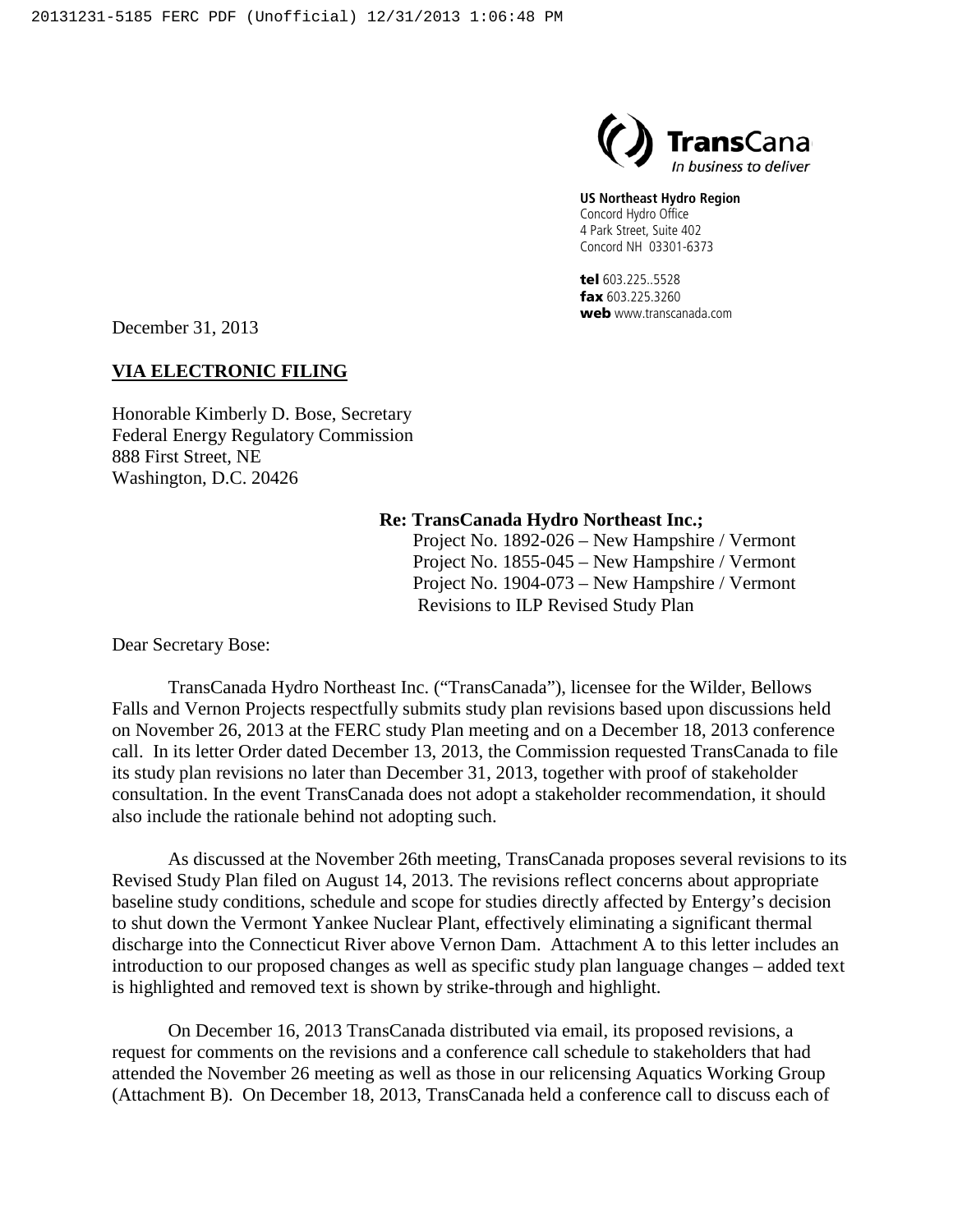the proposed revisions and receive verbal feedback and comments. Comments, with the exception of the Study Plan 18 comment discussed below, were incorporated and the proposed revisions were redistributed the same day (included in Attachment B) . In order to meet the December 31 deadline for filing our final revisions we asked stakeholders to provide written comments as quickly as possible to allow TransCanada to adopt or respond to them, and include both within this filing. Notes from the December 18 conference call are provided as Attachment C.

TransCanada received three written responses to its December 18 distribution and call for final comments that are attached to this filing as Attachment D and described below:

- 1. The Nature Conservancy: proposed changes to the study plans are sufficient to account for the closure of Vermont Yankee. *No TC response necessary*
- 2. Vermont Agency of Natural Resources (VANR):
	- VANR is in agreement with the modifications made by TransCanada to studies 6, 13, 21, and 23. *No TC response necessary.*
	- TransCanada is proposing changes to Study 18, American Eel upstream passage, that include condensing both the systematic eel surveys and the temporary/portable eel trap passes into the same study year. The current schedule in the revised study plan calls for each task to be completed in separate study years. VANR recognizes that the modified approach may reduce variability between years, but it also increases the risk that sufficient data may not be collected during the period of study.

VANR recommends that language be included in the final study plan that both recognizes the increased risk of the modified schedule and provides an avenue for resource agencies to request additional study if agency review deems that the data collected under the condensed schedule is not sufficient to address the goal of the study. *See TC response to "increased risk" and insufficient data collection" below as well as in Attachment C 12-18-2013 Conference Call notes.*

- 3. New Hampshire Fish and Game Department (NHFG):
	- I have reviewed TransCanada's amended study plan for Studies 6, 13, 18, 21 and 23 that were revised due to the shutdown of Vermont Yankee in 2014 (final version 12-18-13). Overall, I approve of the amended study plan. *No TC response necessary.*

As mentioned during the conference call, there was concern that video cameras in the fishways (detailed in Study Plan 18) might not detect eels that are in the general area as undesirable flows may prohibit eels from reaching the locations where video cameras are stationed. Accordingly, I support the use of a floating eel trap/pass at these locations. *TC Response: We intend as stated in the Study plan to use floating eel trap passes at suitable locations where eels are detected. We do not anticipate the base of the fishways to be a likely location, however, as there is no leakage through the ladders, whereas there is leakage at many other locations where such devices may be suitable if eels are present. Nonetheless, nothing in the Study Plan as written suggests that the base of the fishways will be excluded from our systematic survey component of this study. A similar comment and response was also captured in Attachment C 12-18-2013 Conference Call notes.*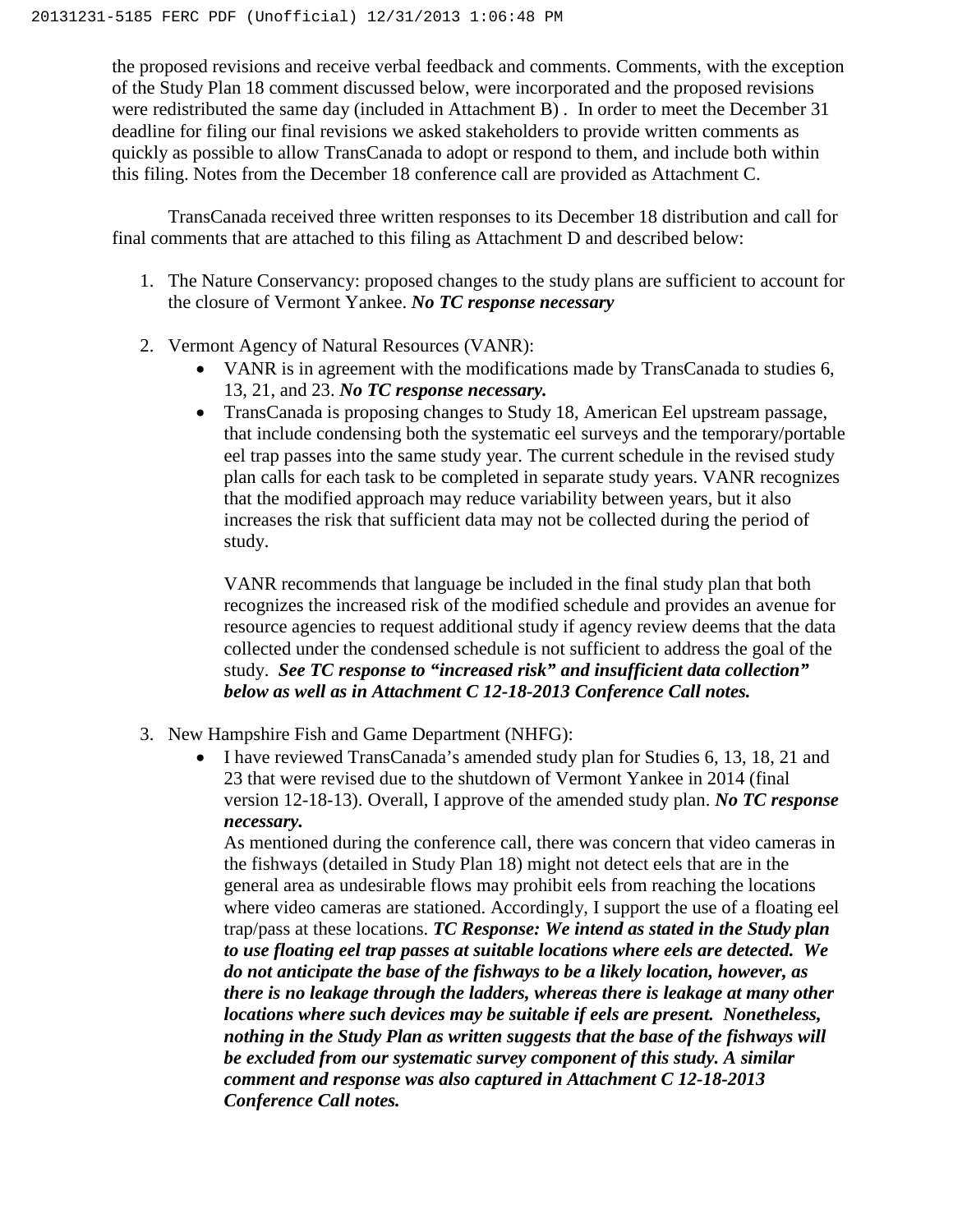- Additionally, it should be made clear that if eel data collected in 2015 for Study 18 are insufficient and/or there are anomalous environmental conditions during the 2015 field season, we feel it will be necessary to repeat the study in 2016. *See TC response to "increased risk" and insufficient data collection" below as well as in Attachment C 12-18-2013 Conference Call notes.*
- 4. US Fish and Wildlife Service (FWS)
	- First three comments were on the TransCanada's Study #18 introduction narrative.
		- At the meeting, the FWS stated that it was not aware of any scientific studies indicating a temp. effect on upstream eel migration (outside of the estuary) and that, unless there was a clear temp. difference along the dam and powerhouse (which VY studies reportedly indicated there wasn't), the FWS would be OK with the study starting in 2014. However, because stakeholders did not know whether there was a temp. effect or not, and therefore it is possible there may be an effect, the FWS did not object to delaying initiation of the study until 2015. *TC Response: This is a comment on the Study Plan 18 narrative and not on revisions to the Study Plan itself. TC sees no conflict with the proposed study plan and this comment.*
		- During the Dec.  $18^{th}$  conf. call the FWS brought up passage data from the Holyoke Project to highlight our rationale for requesting a 2 yr. study. At Holyoke, there is substantial seasonal variability both in passage location and passage numbers. The concern with trying to gather all data in one year is that this type of variability may make it difficult to identify the proper locations for deploying eel traps in order to gather sufficient data to develop recommendations/prescriptions. This potential lack of data would not be due to "anomalous" envir. Conditions, but rather to eel passage dynamics. *TC Response: This is a comment on the Study Plan 18 narrative and not on revisions to the Study Plan itself. See TC response to "increased risk" and insufficient data collection" below as well as in Attachment C 12-18-2013 Conference Call notes.*
		- It would be more appropriate to say that there was a general willingness to consider this approach. *TC Response: This is a comment on the Study Plan 18 narrative and not on revisions to the Study Plan itself. TC sees no conflict with the proposed study plan and this comment*
		- During the conf. call, TC indicated that it would attempt to deploy eel traps within 24 hrs. of observing a "concentration" of eels at a given location. This should be reflected in the plan. *TC Response: This issue was discussed on the 12-18-2013 Conference Call. The revisions issued on 12-18-2013 following the Confernce Call were intended to address this concern. This appears to be a comment on the 12-16-2013 pre-conference call set of revisions. No further TC response is necessary.*
		- As noted by FWS on the Dec.  $18<sup>th</sup>$  conf. call, the within-ladder video monitoring is not designed to maximize the potential to capture ladder usage by eels – as they are bottom-oriented and may fall between the screening (??). However, the FWS does not oppose analyzing the video data for whatever eel passage info it may provide. *TC Response: We agree. As indicated above and in the 12-18-2013 Conference Call notes, the use of video is related to Study 17 not specifically for the purpose of Study 18 but may provide additional data.*
		- Based on the rationale described in Comment GM2, above, the FWS recommended on the Dec.  $18<sup>th</sup>$  conf. call that the schedule include contingent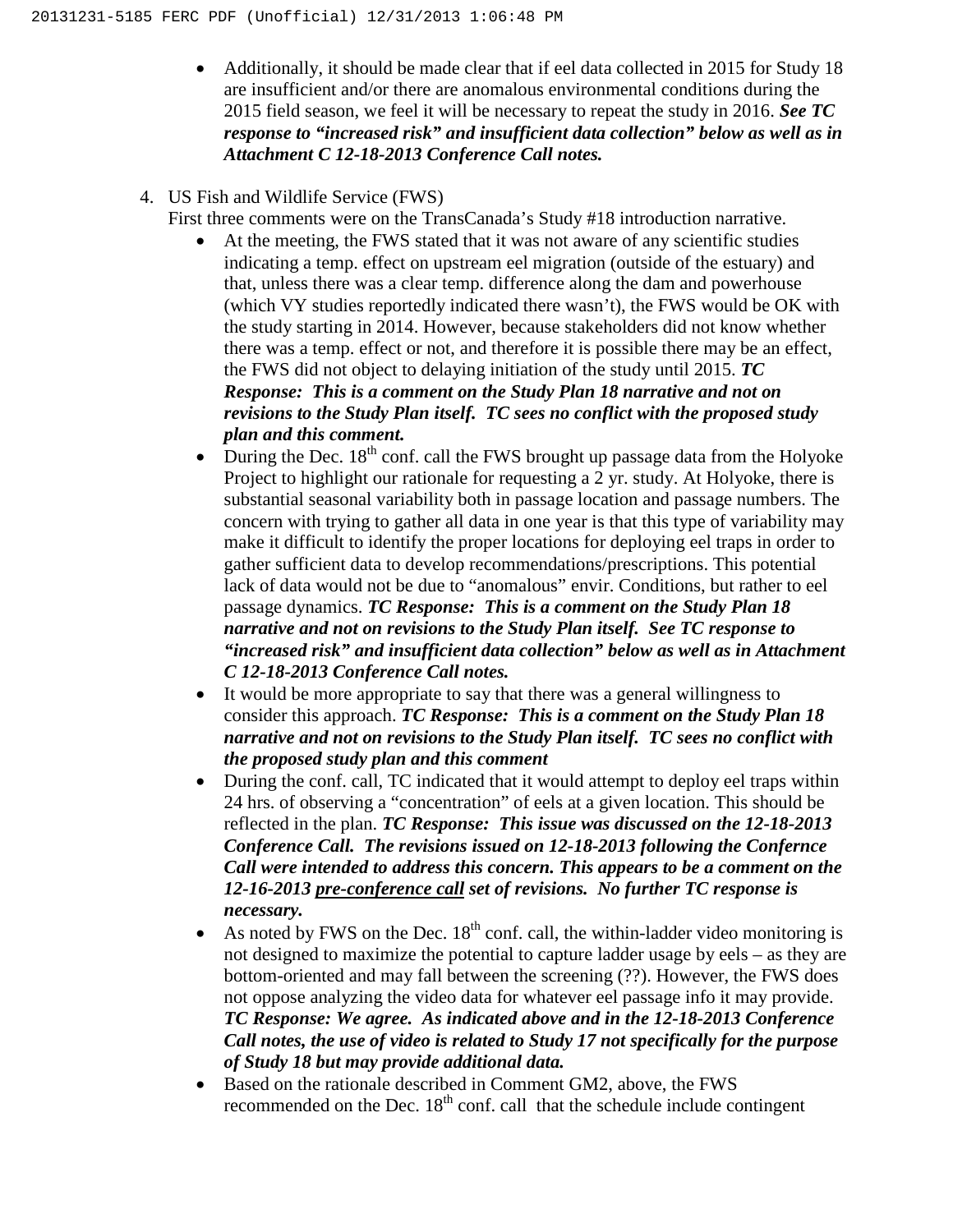language to allow for a second year of study, should 2015 results provide insufficient data – due not to anomalous envir. Conditions but to eel passage dynamics. *See TC response to "increased risk" and insufficient data collection" below as well as in Attachment C 12-18-2013 Conference Call notes.*

TransCanada appreciates stakeholder willingness to provide comments on such a short turnaround schedule and believes it understands the expressed concerns over increased risk stated with regard to Study 18. We also acknowledge that similar verbal comments were provided by the US Fish and Wildlife Service and the Connecticut River Watershed Council during the December 18, 2013 conference call.

TransCanada, however, continues to disagree that there is any "*increased risk*" (VANR) associated with its proposed revisions and disagrees that "*insufficient*" collections (NHFG, FWS) would categorically warrant repeating the study in a second year. We do understand that anomalous conditions or even confusing data might warrant repeating the study. As noted by FERC staff during the December 18 conference call, the ILP process accommodates for the potential of anomalous conditions occurring during a study year. TransCanada contends that confounding data or results should be addressed through the study review and comment process built into the ILP process, as is the case with all studies, and could lead to repeating all or a portion of the study. This is not the same as "insufficient" collections.

With respect to "*recognizing the increased risk of the modified schedule*", "*condensed schedule*", or "*insufficient data*" TransCanada disagrees. While the proposed revision has condensed the schedule by combining the installation of eel traps into the same year that observations and surveys occur (recognized by several stakeholders as reducing variability in the study plan), it has not altered the risk of collection of information. In our initial study plan, we proposed to conduct surveys in Year 1 and only place eel trap passes in Year 2 where they were noted in Year 1 – *"Should adequate concentrations of eels be identified during the systematic surveys conducted during the first year of study, temporary eel trap passes will be installed and operated at each of the three projects during the second year of study. If concentrations of eels are not located due to low abundance below a project, then eel trap passes will not be fished at that site."* The initial method proposed, placing eel traps where adequate concentrations of eels are identified, will not change, nor will the duration or length of the survey period be reduced. However, conducting both aspects of the study in the same year will actually reduce the risk of missing eels that find different access routes in different years, i.e., annual variability. This reduced variability in the revised study plan was recognized by several stakeholders.

Additionally, the purpose of the study, in part, is to assess presence of American eel below each project. We question what constitutes "insufficient data" with respect to the stakeholder comments. We anticipate that the number of American eels below each dam will decrease with each successive upstream dam such that the number of eels below Vernon will likely be significantly higher than numbers below Wilder. TransCanada therefore believes the data and results should be reviewed and discussed, taking into account the specific dam and its location. Low numbers or observations may represent sufficient data that indicates a small eel presence at a location or dam.

TransCanada appreciates the opportunity to propose revisions to its previously filed Study Plan and looks forward to the Commission issuing its Determination on the remaining 20 studies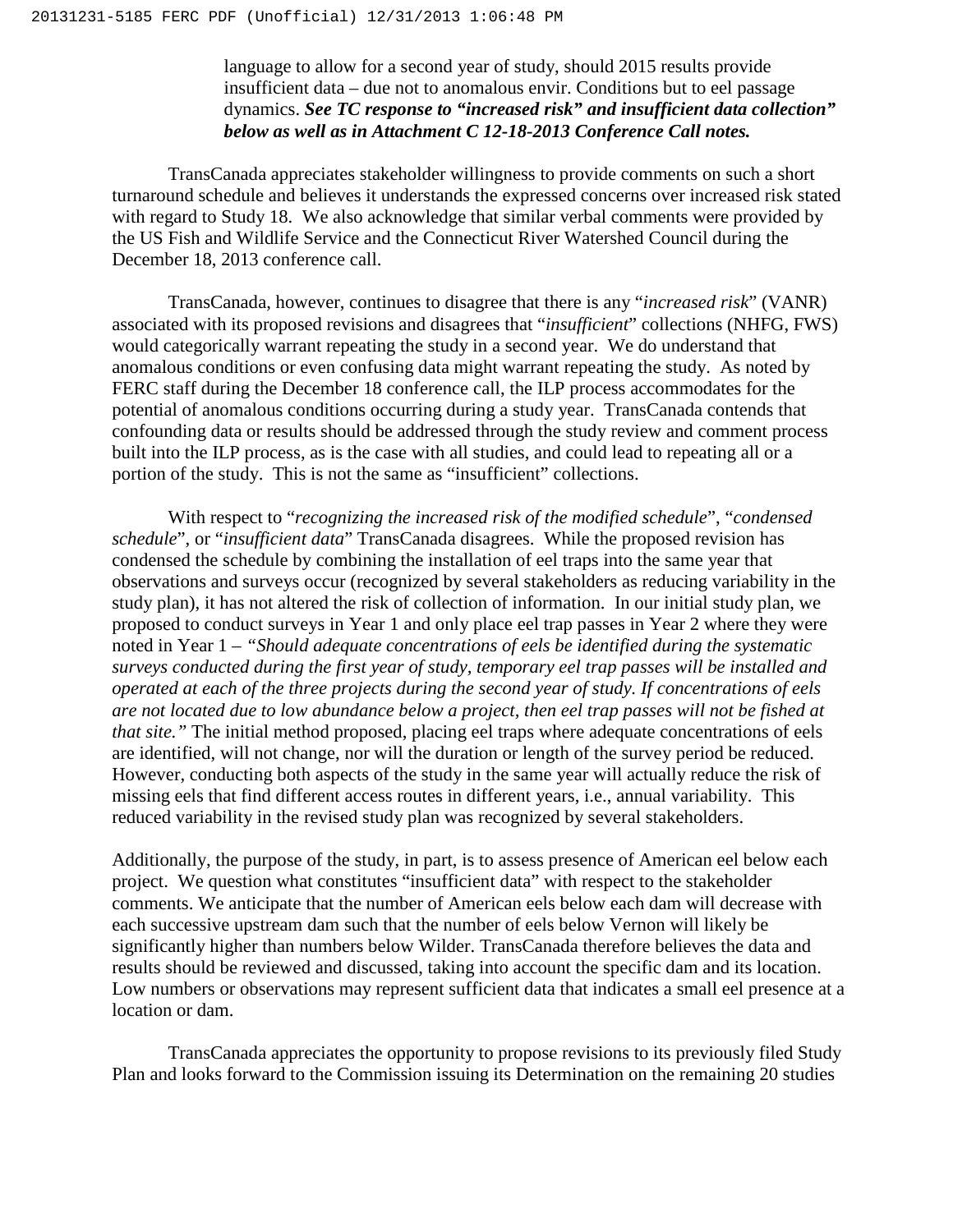by February 17, 2014. If there are further questions regarding this matter, please contact me at 603-498-2851 to discuss things further. Thank you for your consideration.

Sincerely,

John 4 grave

John L. Ragonese FERC License Manager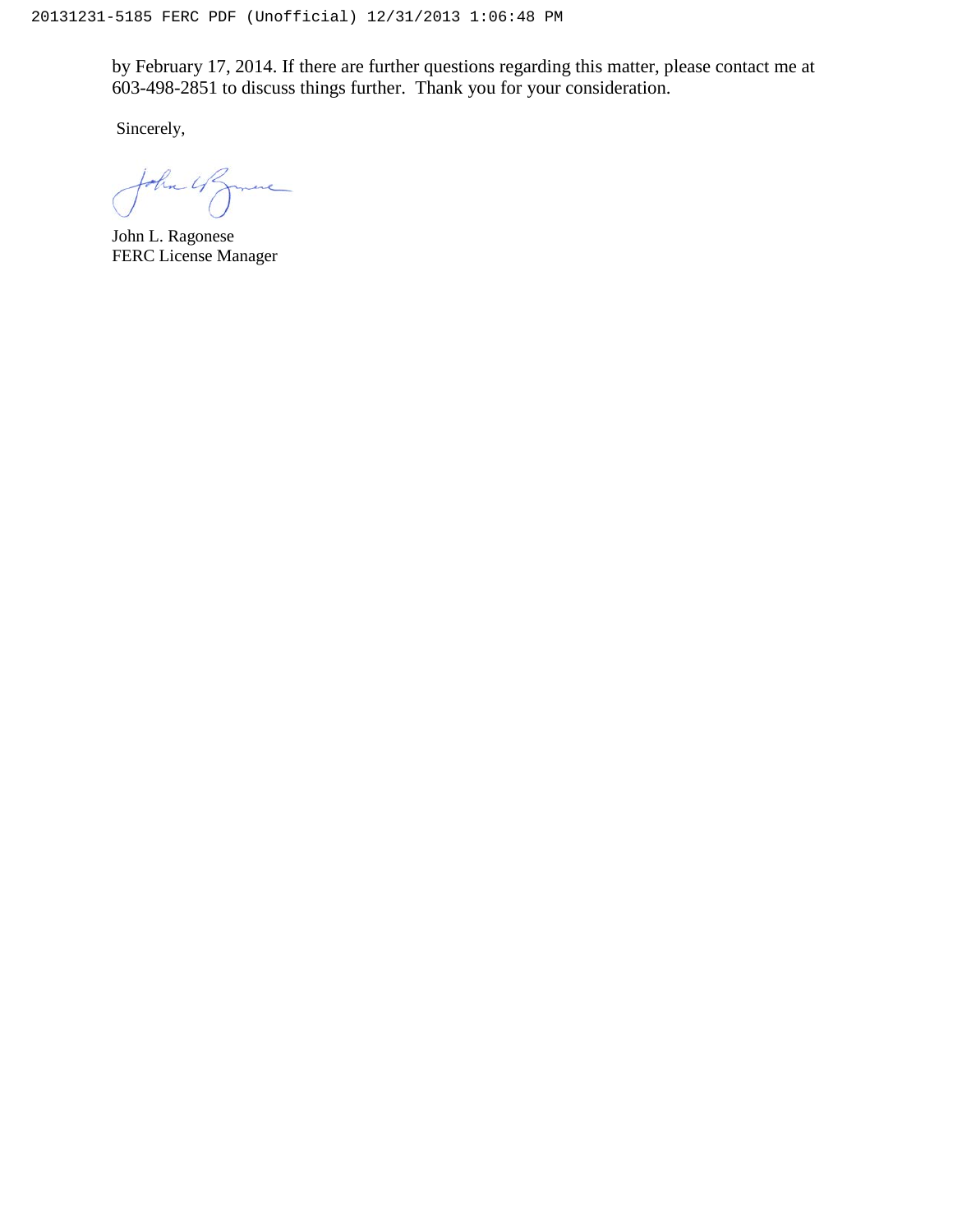## **Attachment A**

#### **Proposed Revisions to Study Plans for Study #'s 6, 13, 18, 21 and 23**

## **Introduction**

FERC held a technical meeting among TransCanada and stakeholders involved in the relicensing of the Wilder, Bellows Falls and Vernon projects. The meeting was held on November 26, 2013 in Brattleboro, VT for the purpose of discussing impacts of the planned Vermont Yankee (VY) closure on December 29, 2014 on the schedule and scope of TransCanada's aquatics-related relicensing studies. Stakeholders and TransCanada agreed at the meeting that some studies planned for 2014 should be delayed until 2015 after VY's closure to ensure that study baselines for evaluation of project effects reflect the baseline environmental conditions expected in the future.

At the meeting, TransCanada committed to consult with stakeholders and file an amended study plan in December, 2013 for five of the studies (Studies 6, 13, 18, 21 and 23). On December 13, 2013 FERC issued an Interim Schedule for Study Plan Determination and required TransCanada to file the amended study plans by December 31, 2013. FERC specified that amended study plans should include proof of consultation with stakeholders. In the event TransCanada does not adopt a stakeholder recommendation, the amended study plan should also include TransCanada's reasons based on project-specific information. General study schedule changes as agreed at the meeting are indicated in the table below.

| <b>Study</b>                                             | <b>Summary of Stakeholder Recommendations</b>             |
|----------------------------------------------------------|-----------------------------------------------------------|
| Monitoring and Continuous<br>Water Quality<br>6<br>$- -$ | Initiate study in 2015. TransCanada will propose minor    |
| <b>Temperature Monitoring</b>                            | modifications to study; consult with agencies and file an |
|                                                          | amended study plan by December 31, 2013.                  |
| 7 -- Aquatic Habitat Mapping                             | No Change                                                 |
| 8 -- Channel Morphology and Benthic Habitat Study        | No Change                                                 |
| 9 -- Instream Flow Study                                 | No Change                                                 |
| 10 -- Fish Assemblage Study                              | Initiate study in 2015                                    |
| 11 -- American Eel Survey                                | Initiate study in 2015                                    |
| 12 -- Tessellated Darter Survey                          | Initiate study in 2015                                    |
| 13 -- Tributary and Backwater Area Fish Access and       | Initiate study in 2014. TransCanada will propose minor    |
| <b>Habitats Study</b>                                    | modifications to study; consult with agencies and file an |
|                                                          | amended study plan by December 31, 2013.                  |
| 14 -- Resident Fish Spawning in Impoundments Study       | Initiate study in 2015                                    |
| 15 -- Resident Fish Spawning in Riverine Sections Study  | Initiate study in 2015                                    |
| 16 -- Sea Lamprey Spawning Assessment                    | Initiate study in 2015                                    |
| 17 -- Upstream Passage of Riverine Fish Species          | Initiate study in 2015                                    |
| Assessment                                               |                                                           |
| 18 -- American Eel Upstream Passage Assessment           | Initiate study in 2015. TransCanada will propose minor    |
|                                                          | modifications to study; consult with agencies and file an |
|                                                          | amended study plan by December 31, 2013.                  |
| 19 -- American Eel Downstream Passage Assessment         | Initiate study in 2015                                    |
| 20 -- American Eel Downstream Migration Timing           | Initiate study in 2015                                    |
| Assessment                                               |                                                           |
| 21 -- American Shad Telemetry Study - Vernon             | Initiate study in 2015. TransCanada will propose minor    |
|                                                          | modifications to study; consult with agencies and file an |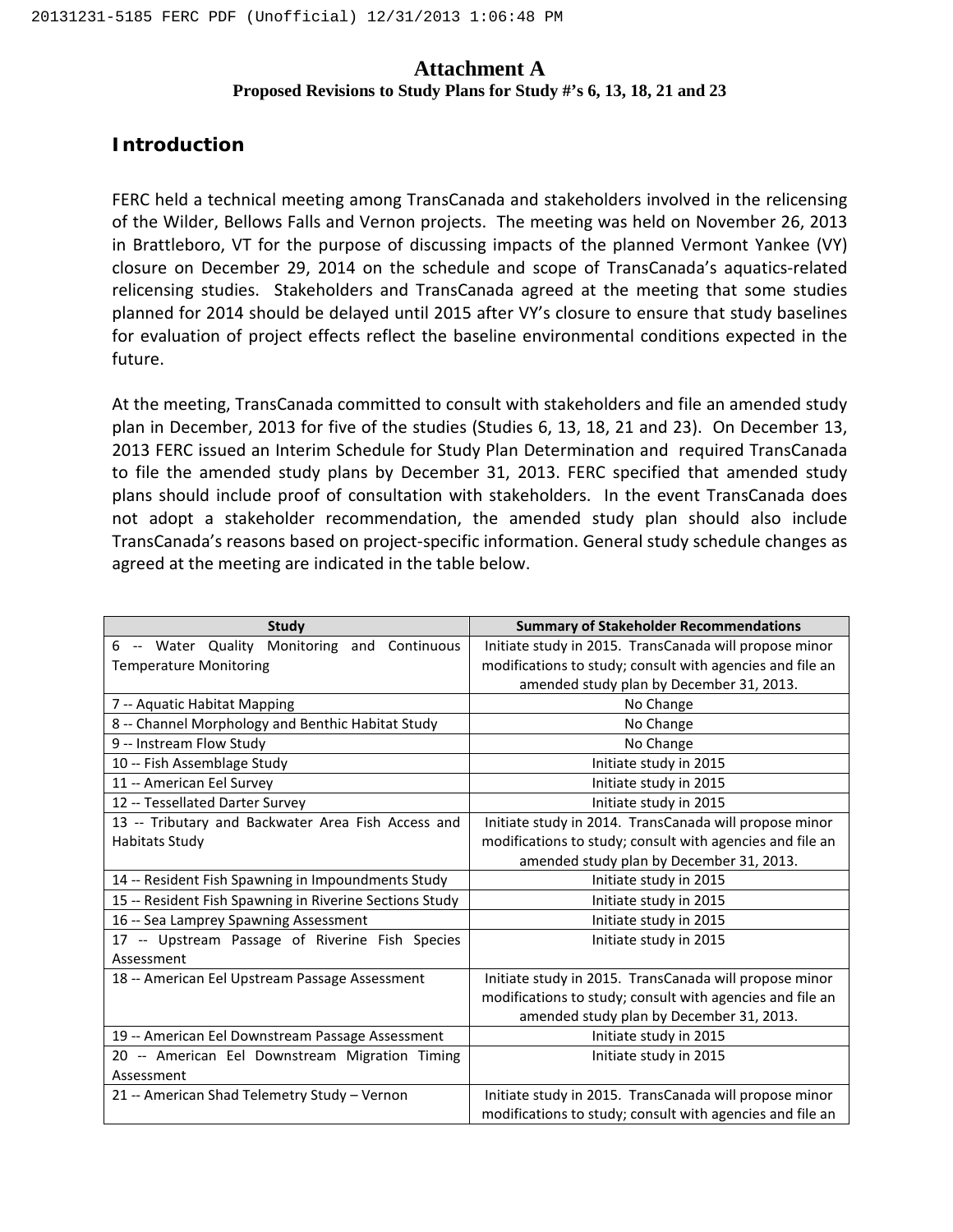| Study                                              | <b>Summary of Stakeholder Recommendations</b>              |
|----------------------------------------------------|------------------------------------------------------------|
|                                                    | amended study plan by December 31, 2013.                   |
| 22 -- Downstream Migration of Juvenile American    | Initiate study in 2015                                     |
| Shad - Vernon                                      |                                                            |
| 23 -- Fish Impingement, Entrainment, and Survival  | Initiate study in 2015                                     |
| Study                                              |                                                            |
| 24 - Dwarf Wedgemussel (Alasmidonta heterodon) and | No Change                                                  |
| Co-Occurring Mussel Study                          |                                                            |
| 25<br>Dragonfly and Damselfly<br>Inventory<br>and  | Initiate study in 2015                                     |
| Assessment                                         |                                                            |
| New -- Vernon Hydroacoustic Study                  | This is a requested study modification for multiple        |
|                                                    | studies, and is not proposed by TransCanada. If this       |
|                                                    | study modification is approved in the study plan           |
|                                                    | determination, requesters suggest it be initiated in 2015. |

As discussed at the meeting, the Revised Study Plan (RSP, filed August 8, 2013) requires additional modifications to some studies to account for the post-VY baseline and to eliminate study aspects that are no longer needed. For those studies TransCanada's proposed RSP modifications are detailed below.

## **Proposed Revisions to Study Plans - December 2013**

TransCanada's proposed RSP revisions are detailed below. All additions and deletions are highlighted, deletions also include a strikethrough. .

# **Study 6 – Water Quality Monitoring Study**

*Stakeholders and TransCanada agreed that the Water Quality Monitoring Study should be delayed until 2015. It was also proposed and following a 10-minute caucus, stakeholders indicated agreement that additional transect temperature monitoring at station V-01 beyond the planned 10-day low flow period would not be necessary with the closure of Vermont Yankee in 2014. Therefore, TransCanada proposes to modify the RSP as follows:*

# **Page 68, first paragraph:**

Continuous water temperature monitoring at 15-minute intervals will be conducted at the mouths of the following 10 major tributaries to the Connecticut River: Waits, Ompompanoosuc, Mascoma, White, Sugar, Black, Williams, Cold, Saxtons, and West rivers. Monitoring sites will be located such that the data are representative of the water temperature of the tributary inflow to the Connecticut River, but the exact locations will be located in the field as determined by access and the ability to capture representative water temperature of the tributary inflow. Continuous water temperature monitoring will also occur at the 16 mainstem Connecticut River sites and at a transect in the Vernon **forebay area**. In addition, this study will include continuous water temperature monitoring at transects at the monitoring locations within the impoundments during the 10-day, low-flow period.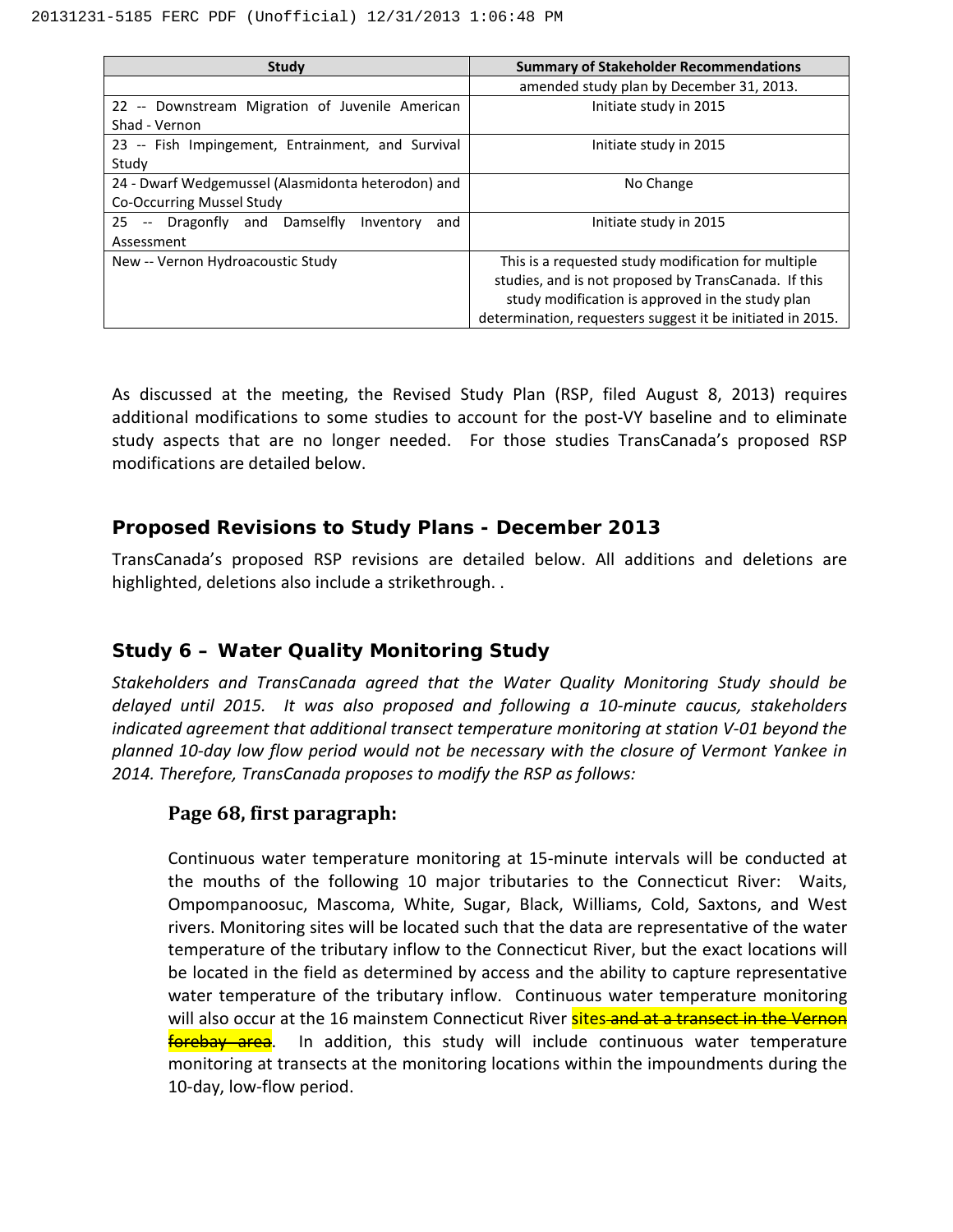# **Page 68, third and fourth paragraphs:**

From the first week of April (conditions permitting) through November 15 (conditions permitting), tributary data loggers will continuously monitor water temperature only. During this same period, continuous monitoring of water temperature will occur at the 16 mainstem water quality stations and at the Vernon Project forebay. At each of the four datasonde monitoring locations above or in the three impoundments, at least 10 days of data will be collected at 15-minute increments during a period of low flow  $\left($  <3 x 7Q10) and high temperatures (preferably over 23 $^{\circ}$ C) between June 1 and September 30.

At the datasonde monitoring locations in the impoundments during the 10-day, low-flow, and high-temperature period, transects will be established for additional water temperature data collection. These transects will consist of three stations (including the mid-channel, long-term datasonde) perpendicular to the flow with the water temperature data loggers at depths of 1 meter, mid-depth, and 1 meter from the bottom recording at least 10 days of data at 15-minute intervals. In addition, a transect will be established at the Vernon Project forebay with up to five stations with water temperature data loggers set at depths of 1 meter below the water surface, mid-depth, and 1 meter from the bottom to continuously record data from April 1 through November 15, conditions permitting.

| Task                                                                                                | Locations                                                                                           | Description                                                                                                                                                                                                                                                                                                                                                                       | Sampling<br>Frequency | <b>Start Date</b>                                                                 | <b>End Date</b>                                                                                                                                                 |
|-----------------------------------------------------------------------------------------------------|-----------------------------------------------------------------------------------------------------|-----------------------------------------------------------------------------------------------------------------------------------------------------------------------------------------------------------------------------------------------------------------------------------------------------------------------------------------------------------------------------------|-----------------------|-----------------------------------------------------------------------------------|-----------------------------------------------------------------------------------------------------------------------------------------------------------------|
| Water<br>temperature<br>continuous<br>transect<br>monitoring                                        | W-04, W-03, W-<br>02, W-01, BF-04,<br>BF-03, BF-02, BF-<br>01, V-04, V-03,<br>and V-02 and V-<br>01 | Monitoring of temperature<br>via deployed data logger<br>with automatic logging.<br>Measurements taken at<br>three stations (including the<br>mid-channel long-term<br>datasonde) perpendicular<br>to the flow. At each station<br>a data logger will be placed<br>at 1 meter below the<br>surface, mid-depth, and 1<br>meter above the bottom at<br>the three transect locations | 15 min.               | A 10-day, low-<br>flow period<br>between June<br>1 and Sept. 30                   | <b>NA</b>                                                                                                                                                       |
| Water<br>temperature<br><b>continuous</b><br>transect<br>monitoring at<br><del>Vernon forebav</del> | $\sqrt{01}$                                                                                         | <b>Monitoring of temperature</b><br>via deployed data loggers.<br>Measurements taken at the<br>surface. mid-depth. and<br>near bottom at three to five<br><b>transect locations</b>                                                                                                                                                                                               | <del>15 min.</del>    | <b>April 1 (or as</b><br><b>soon</b><br>thereafter as<br>safe to deploy<br>units) | <b>Nov.</b> 15<br><b>funless</b><br>unsafe<br><del>condition</del><br>are<br>expected<br>ŧθ<br><b>preclude</b><br>data<br>collectio<br>$\vert \mathsf{H} \vert$ |

Page 71, last two entries in Table 6-2: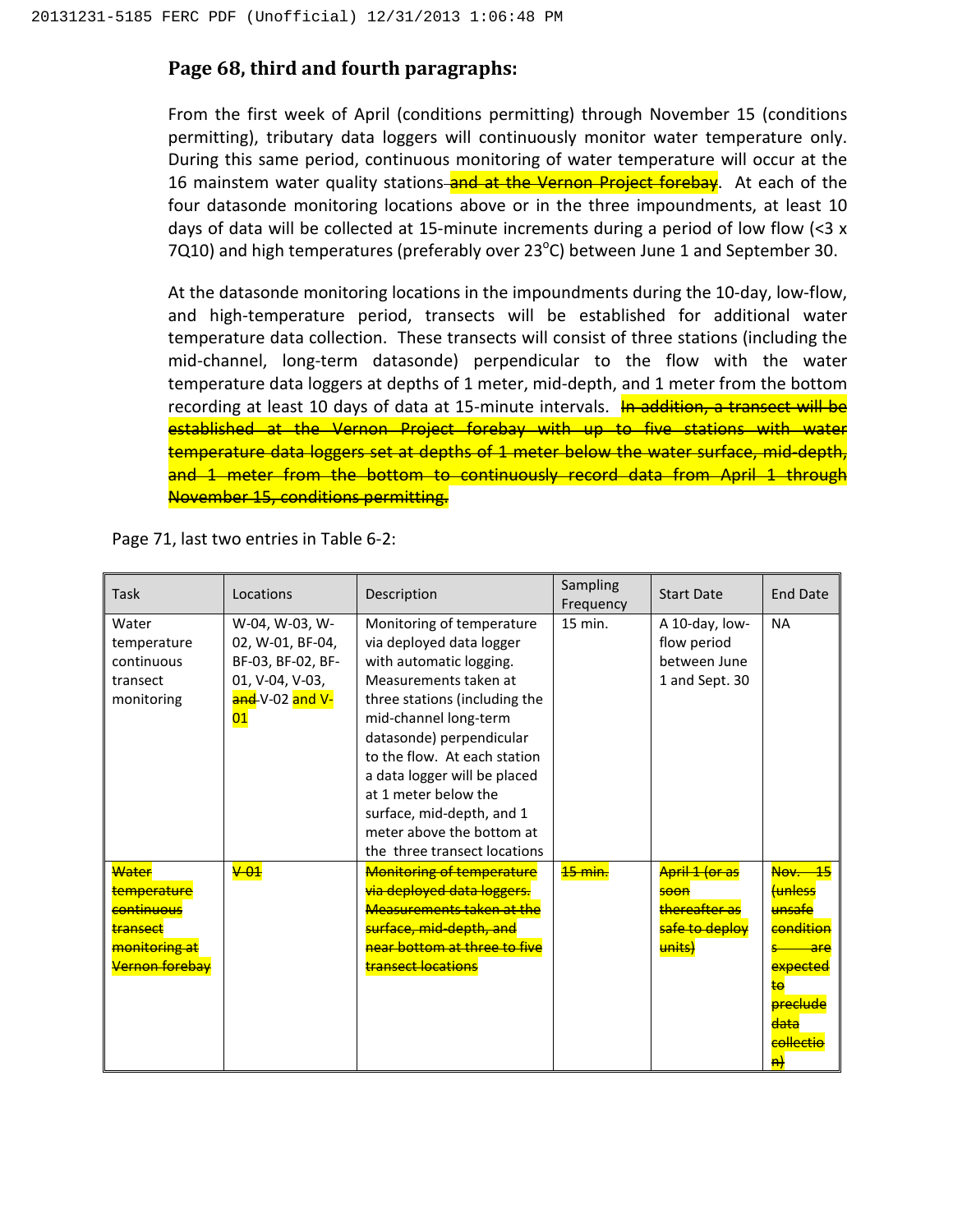# **Page 74:**

# **SCHEDULE**

Water quality sampling specific to this study will occur in the **first-second** study year (20154). The study will commence the first week in April or as soon as safe to deploy temperature monitors, and will continue through November 15 or sooner if it becomes unsafe to collect additional data. The exact start and end dates will depend on safe conditions for unit deployment and retrieval. Schedules for water quality monitoring associated with other studies will be as described in those study plans.

# **Study 13 – Tributary and Backwater Area Fish Access and Habitats Study**

*At the technical meeting stakeholders reiterated their request to obtain water quality data (DO, pH, conductivity and turbidity) in addition to temperature at the study's selected sites within the Vernon project-affected area after Vermont Yankee shuts down.* 

# **Page 148, first full paragraph:**

During the study year (2014), the selected sites will be studied further. Water-level recorders will be placed in a random subset of applicable backwaters and tributary areas and will collect hourly depth changes and 15-minute water temperature data. Additional water quality data will be collected (temperature, DO, pH, conductivity, and turbidity) at the subset of sites ultimately selected for additional evaluation in this study with those sites based on the results of Study 7 and in consultation with the aquatics working group. Water quality data as described above will also be collected in 2015 at those selected sites within areas previously affected by the Vermont Yankee thermal discharge.

# **Study 18 – American Eel Upstream Passage**

*TransCanada originally proposed to conduct the American Eel Upstream Passage Study in a single study year (2014) as described in the Proposed Study Plan (PSP, filed April 16, 2013) Methods section on pp. 126-127, and in the Schedule section on page 128. Stakeholders commented on the PSP during the study plan meetings, and recommended conducting the study over two study years, with systematic surveys conducted in year one and temporary eel trap devices installed in year two at appropriate locations based upon suitable eel concentrations detected in the first study year, and after consultation with the working group. Although TransCanada and its consultant did not feel that a two-year study was needed to accomplish those tasks, the Updated Proposed Study Plan (filed on July 8, 2013) and the RSP filed on August 8, 2013 was modified by incorporating these tasks in successive 2014 and 2015 study seasons. The RSP reflect those changes in the Study Area and Study Sites section on page 183; in the Methods section on pp. 184-185; and in the Schedule section on page 186.* 

*At the technical meeting stakeholders and TransCanada agreed that this study should be delayed until 2015 after the Vermont Yankee closure. Without further revision, the study plan schedule implies that the second task involving setting of eel traps would presumably occur the following*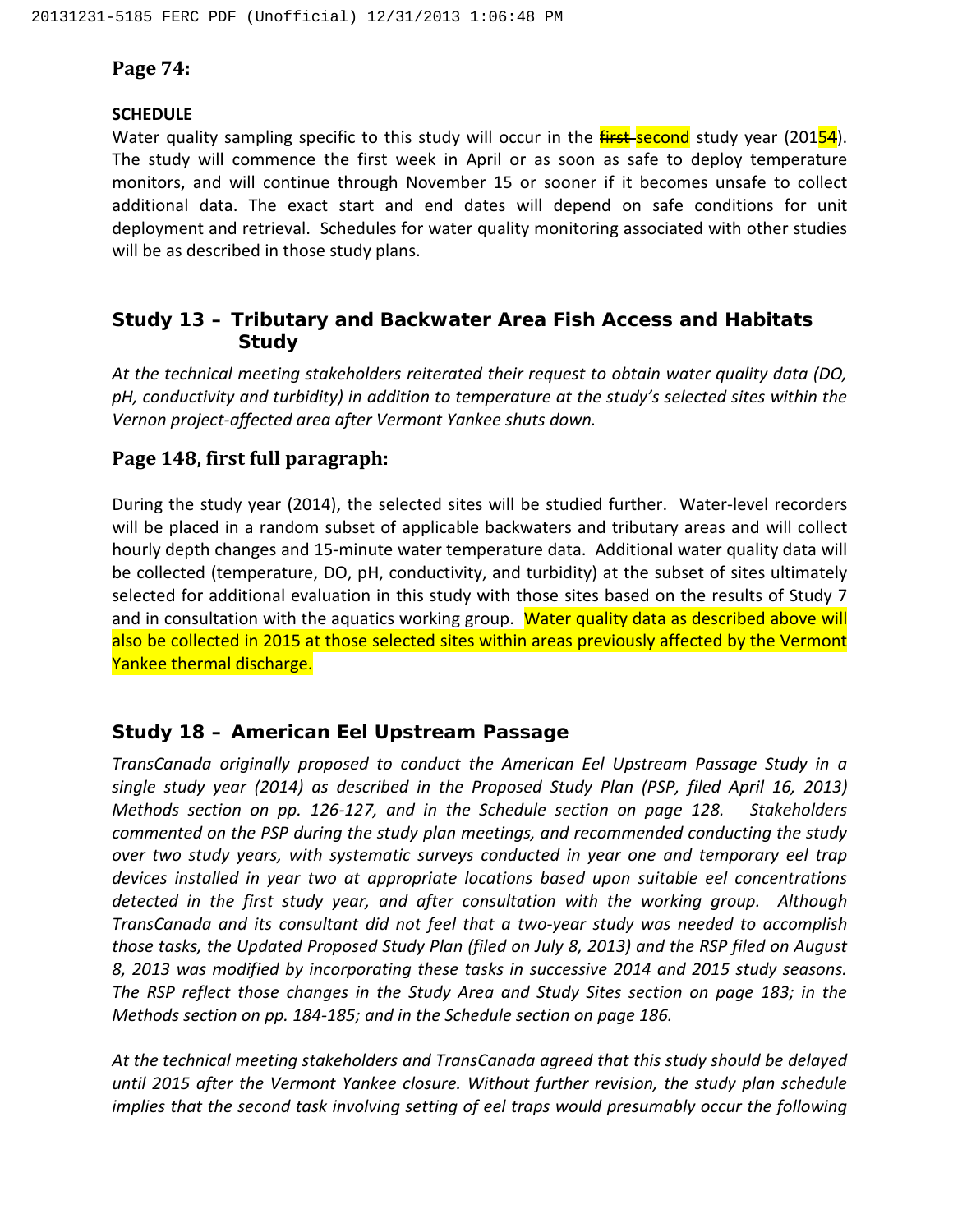*year in 2016. TransCanada proposes to revise the study plan to conduct both systematic studies and eel traps in a single year. It will have personnel and resources available to immediately install traps, typically not difficult or complicated. We will be able to identify locations and immediately place eel traps at those locations. This will ensure a better association with observed activity and collection or trapping potential. Conducting these related steps over a two-year period introduces variation in environmental conditions that could influence and distort the relationship between observations and collection. There does not seem to be any benefit to delaying the collection portion of this study plan into 2016, after filing of the application when we believe we can accommodate it within the same year as systematic surveys are performed.*

*TransCanada and its consultant discussed these issues informally with FWS staff after the technical meeting on November 26, 2013 and there seemed to be a general acceptance of this approach. Sufficient numbers of pre-fabricated eel trap passes will be available onsite. They can be deployed quickly during the systematic surveys if eels are concentrated in sufficient numbers below project dams. This approach negates the need for a second study year, provides for better study results and reflects the original study proposal. Therefore, TransCanada proposes to modify the RSP as follows.* 

## **Pages 183 - 184:**

#### **STUDY AREA AND STUDY SITES**

The study area includes the tailrace and spillway locations at the Wilder, Bellows Falls, and Vernon dams and the Bellows Falls bypassed reach. During the first year of study, systematic surveys will be conducted at each site to document the presence and relative abundance of eels. Surveys will be conducted in the spillway areas, especially where there is significant spill or leakage flow where eels may attempt to climb. Visual searches and eel pot trapping will also be conducted around the fish ladders and in the Bellows Falls bypassed reach during the first year of study. If needed during the second year of study, temporary eel trap passes will be installed in areas downstream of project spillways, fish ladders, and/or bypassed reaches where concentrations of eels were identified during systematic surveys.

#### **METHODS**

#### **Systematic Surveys (Year 1)**

**During the first year of study, vV**isual surveys will be conducted at night, once per week, downstream of each dam on foot (wading) or from a boat from May 1 through October 15 (or when water temperature exceeds  $50^{\circ}$ F). Visual surveys will be done in areas where eels are likely to congregate below each dam, such as spillways, places where there is significant leakage or overflow points along the dams, the Bellow Falls bypassed reach, and in areas near the upstream fish ladders. Data collected will include location (GPS coordinates), observation of eels (presence, absence, numbers, estimated sizes), time and date of observation, field notes on weather conditions, and moon phase. Other data that will be recorded include notes on project operations during sampling such as spill gates that may be open and/or spill conditions during high flows…

#### **Temporary/Portable Eel Trap Passes (Year 2)**

Should adequate concentrations of eels be identified during the systematic surveys-conducted during the first year of study, temporary eel trap passes will be installed within 24 hours, to the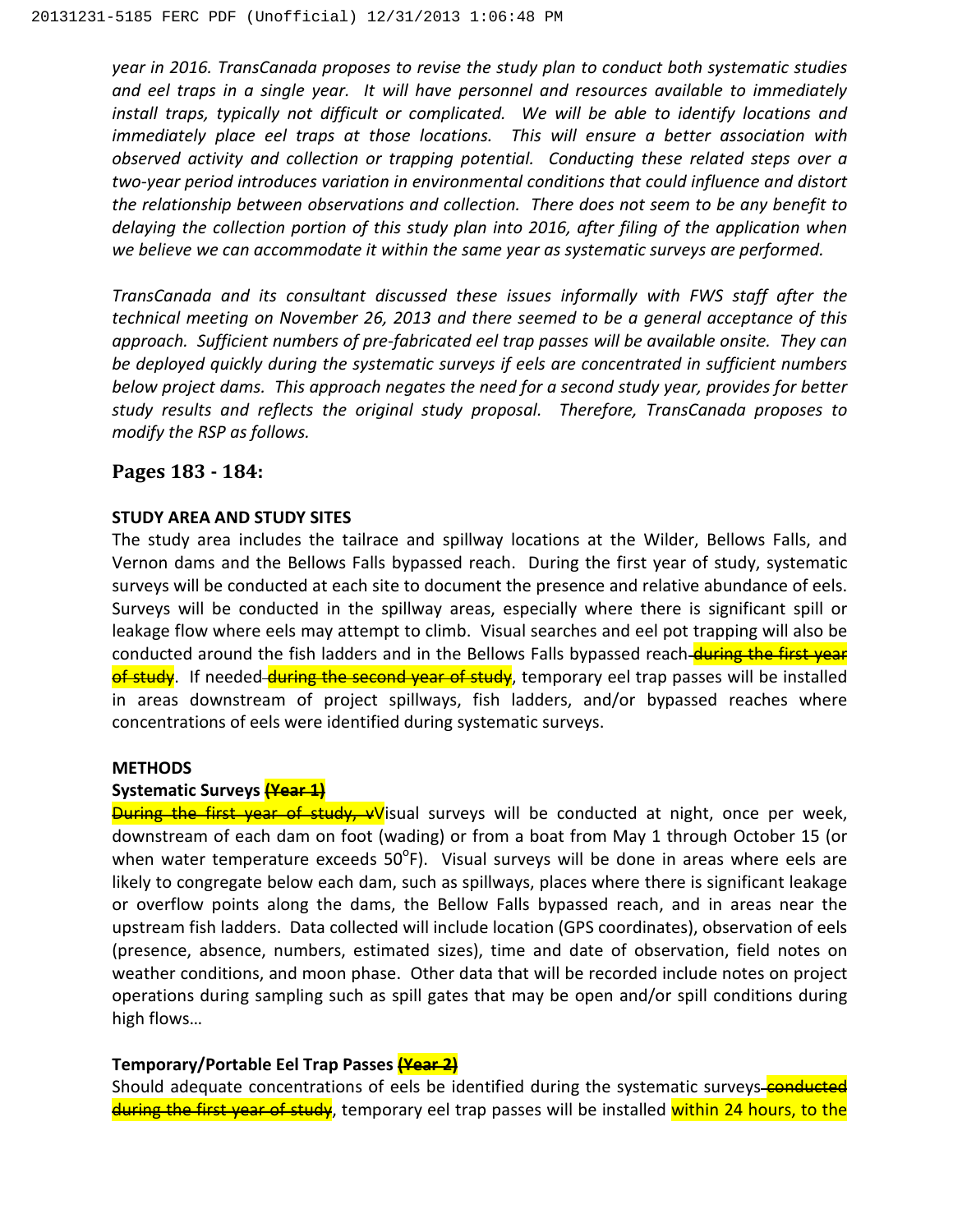extent possible.<del>, and operated at each of the three projects during the second year of study</del>. If concentrations of eels are not located due to low abundance below a project, then eel trap passes will not be fished at that site. Prior to the installation of any temporary eel trap passes, TransCanada will consult with the aquatics working group to review results from the year 1 systematic surveys. During that consultation, TransCanada will seek to reach agreement on appropriate locations for installation of eel trap passes during year 2.TransCanada will develop a communication and consultation protocol with the agencies and aquatics working group that will enable periodic and updated information on surveys, observations and the data from eel trap passes.

## **Page 185, second full paragraph:**

One of the temporary eel trap passes may be installed in the lower sections of fishways supplied with minimal attraction flow (0.5 to 1.0 cfs); however, this will only occur if the fishway is dewatered. In another study, Upstream Passage of Riverine Fish Species Assessment (Study 17), the three fish ladders will be operated during the open water period. Study 17 is planned for year 1, which would not conflict with eel trap pass placement in the fish ladders during year 2. Video cameras will be placed in the fish ladders for Study 17 – Upstream Passage of Riverine Fish Species Assessment to be conducted in 2015, concurrently with this study. These cameras will record round-the-clock during the entire open water season and, once video data is analyzed, will provide sufficient information on eels attempting to use the ladders.

## **Page 186:**

#### **SCHEDULE**

Systematic surveys will begin at all three dams during the *first* second study year (20145) on May 1 and continue through October 15, including weekly eel pot trapping and visual night surveys. Following **periodic** consultation with the **fishery agencies and** aquatics working group regarding results of the systematic surveys throughout the survey period, temporary eel trap passes will be installed during the second study year (2015) below the dams if concentrations of eels are found during the first study year. Two eEel trap passes will be set in locations where eels were found congregating throughout theby May 1-October 15 period. **and traps will be fished through October 15.** The field effort will cover 22 weeks of sampling during both years 1 and 2, with the traps being fished every 2 to 3 days during that time period. The study report will be prepared after all field work and data analysis is completed.

# **Study 21 – American Shad Telemetry Study – Vernon**

*With the closure of VY, it is no longer appropriate to rely on the USGS data collected in 2011 and/or 2012 for determination of timing of the shad run in a post-VY baseline. However, the USGS data may still be helpful to this study in other ways as described in the study plan's Methods section. Therefore, TransCanada proposes to modify the RSP to include a limited review and evaluation of the USGS data to support this study's design and methodology. In addition, temperature tags are no longer needed since their purpose was to record water temperature as shad migrate past Vermont Yankee's thermal discharge, and proposed RSP modifications relative to temperature tags are also included below.*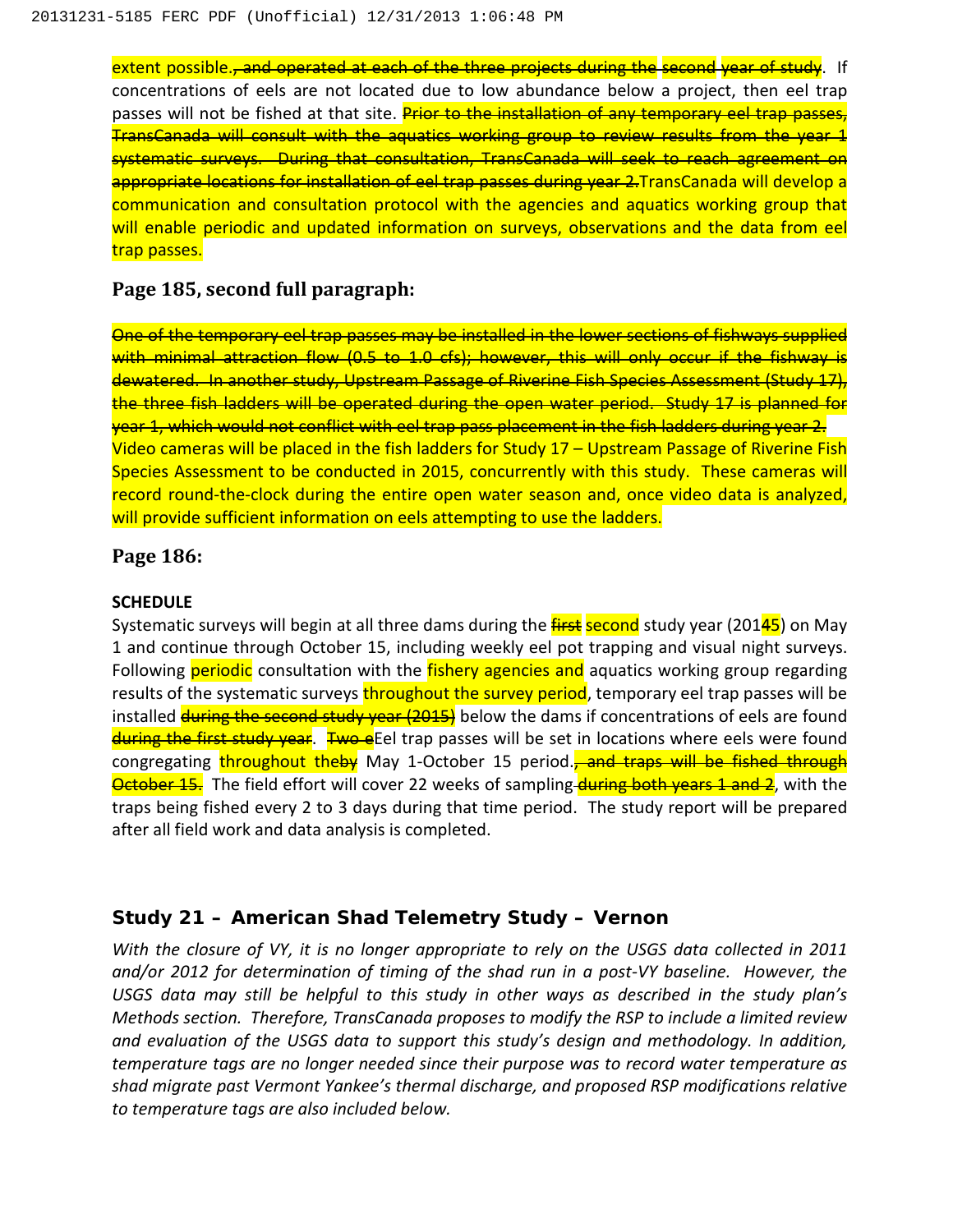# **Page 208, last paragraph:**

The study conducted in 2012 was a broad-scale monitoring of tagged shad that included monitoring in the tailwaters of the Vernon Project with near-field monitoring of the fish ladder entrance. Via PIT tags, the efficiency of the ladder to pass shad upstream was observed. Detection of post-spawned tagged shad (both PIT and radio) and perhaps downstream passage at Vernon may have been recorded. Although there is valuable information from the 2012 study, it has yet to be analyzed. Therefore, a As a component of this study, a limited review of the 2012 data will be performed in 20132014, pending timely receipt of the data. Those data will to glean any information which may be used to fine tune the design of this study, including potential changes in sample size, in consultation with the aquatics working group as described in the methods section below.

# **Page 209-210:**

## **METHODS** *(first two paragraphs only)*

It is expected that once the 2012 data have been **analyzed** evaluatedin 2013, those data may contribute to existing information to indicate timing of the shad run from Turners Falls to the Vernon Project, on optimal placement of receivers and residency of tagged shad at the Vernon Project prior to passing upstream, efficiency of shad passage through the fish ladder, and perhaps numbers of post-spawned shad returning downstream through the Vernon Project. Another variable the 2012 study may assist with is selection of radio frequencies for this study. **Analysis-Review** of those data may provide insight into which frequencies may be noisier, thus avoided, in the vicinity of the project. Timing of migration through the Turners Falls impoundment and residence time of tagged shad in the Vernon tailwaters during 2012 will help determine sample size for this study. Results of the analysis review of the 2012 data will be discussed with the aquatics working group and critical modifications to the field work described below for the upstream passage assessment in this study will be discussed based upon this consultation.

TransCanada will monitor the timing of shad upstream migration through the upper portion of the Turners Falls impoundment as the 2012 study did, and monitor shad behavior and movement near-field to the Vernon turbine discharges and the spillway areas. This behavior will be correlated to turbine discharge regimes, and effects will be assessed. Ability of tagged shad to locate the fish ladder entrance will be assessed and related to project operations. Once in the fish ladder, efficiency of passage will be determined similarly to the 2012 study. PIT readers in the fishway, as well as one of the radio monitoring stations, will record shad passage. After passage at Vernon, timing of the shad migration as far upstream as the Bellows Falls Project will be determined. Tagged shad will be manually tracked and spawning areas located. Spawning will be observed and egg collections should yield measurable success evaluations. Emigration of post-spawned tagged shad will be evaluated and downstream passage routes as well as expediency of passage at Vernon Project will be identified. Passage survival through the project will be assessed with the use of motion sensor**/temperature** radio tags.

# **Page 213, first paragraph:**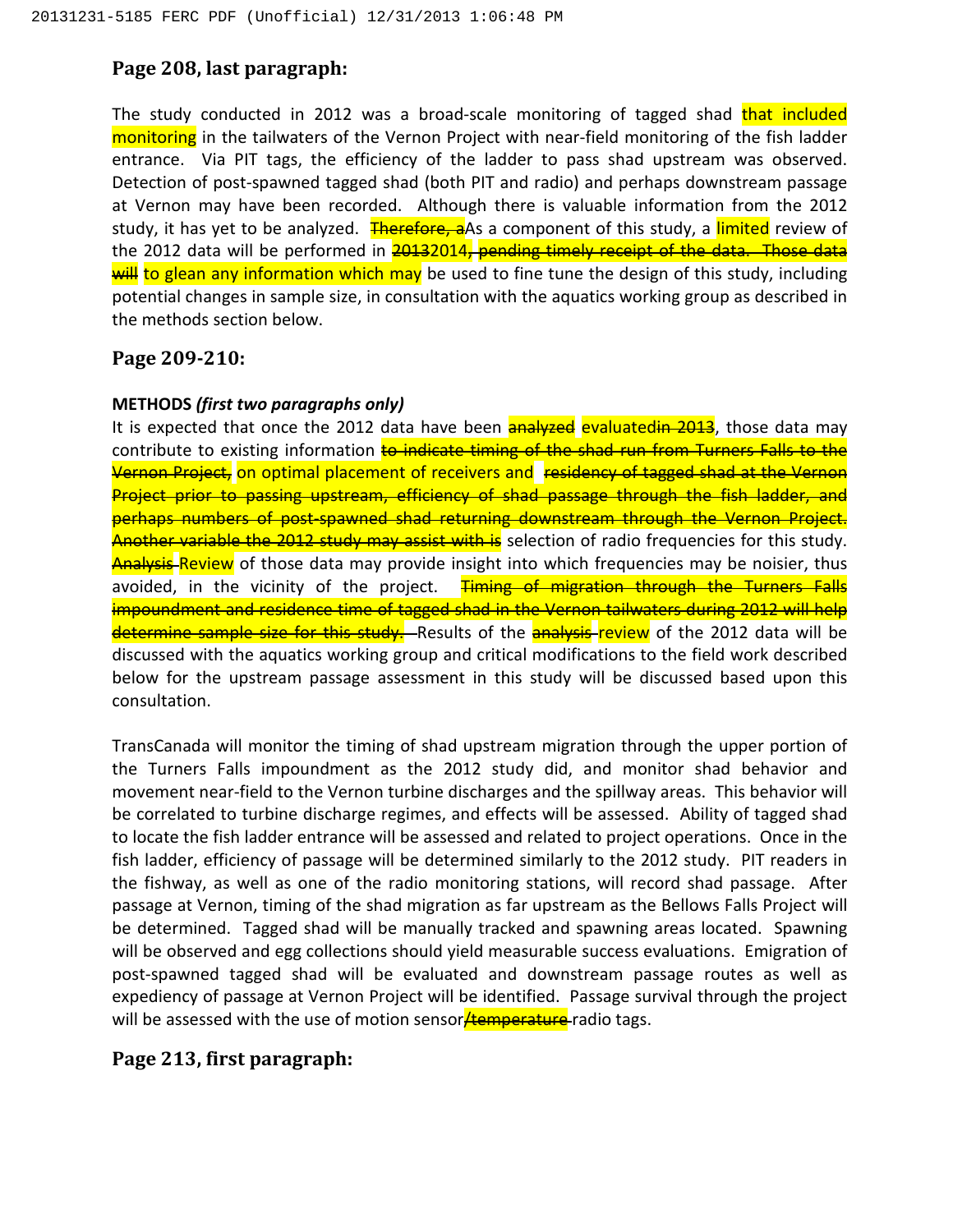Radio receivers will be Lotek Wireless, Inc. (Lotek) SRX\_400 and SRX\_600 units and a Digital Spectrum Processor data logging unit. Radio transmitters will be coded VHF transmitters supplied by Lotek, Newmarket, Ontario, Canada. The radio tags (model number MCFT-3EM) are digitally encoded and will transmit signals on two to four frequencies (channels) within the 150 to 151-megahertz band. Each radio tag will contain a unique pulse train to allow for individual fish identification (codes). Each cylindrical radio tag measures 11 mm in diameter, 49 mm in length, weighs 4.3 grams in water, and has a 455-mm-long whip antenna. The radio tags will propagate signals at varying rates between 2.0 and 3.0 seconds and will have a minimum battery life of approximately 206 days. Each tag will incorporate motion **and temperature** sensing capabilities. If a specimen becomes stationary or regurgitates its transmitter, detection of that signal will verify via pulse code that the transmitter is stationary. In addition, every detection event of radio-tagged shad will record its temperature within the data log. Temperature and **mMotion data are transmitted via pulse codes, thus, can only be discerned during detection of** the radio signals.

## **Page 215 - 216:**

#### **ANALYSIS**

After all telemetry data collected by USGS during its 2012 study that is pertinent to the Vernon Project are made available to TransCanada, the data will be **compiled, reduced, sorted by** individual, and analyzedreviewed to provide indications of proper placement of receivers and selected radio transmitter frequencies.<del>, to the extent the data allow, a concise representation of</del> migrating shad movement and behavior in the tailrace area of Vernon dam. Depending on the quality of the data, migration routes, residency times, ladder efficiencies, and effects of project operations on passage efficiency will be ascertained. If data are conducive to determining downstream passage of post-spawned shad, they will be analyzed to discern success downstream passage as well.

For this study, all radio transmitters will have a unique frequency or code, thus allowing discrimination by individual. In addition, temperature sensors incorporated within the transmitters will allow the fish's ambient temperature to be recorded when individual is being detected. The motion sensing ability of the transmitters will be an instantaneous measure of the transmitter's mobility status (i.e., in the fish or not). active or sedentary). All radio-telemetry data from each monitor station will be combined, compiled, reduced, and sorted by individual shad. Pertinent data made available from the related FirstLight study will be incorporated into the TransCanada dataset associated with this study.

Resultant refined data will illustrate individual shad movement and ambient water temperature about Vernon dam tailwater areas and indicate holding areas, if any, and timing of upstream passage. PIT readers within the fish ladder will supply information as to the efficiency of the ladder to pass shad. Locations of each radio-tagged shad will be presented spatial-temporally in tabular and graphic form, both in and around Vernon dam and upstream in the Vernon impoundment and Bellows Falls downstream reach. Project operational data will be presented and compared to shad movement to determine effects on shad movement and passage at the dam. The spawning location of each fish within the study area, if applicable, will be identified. Water temperature data recorded by the radio tags and by data loggers set for the Water Quality Study (Study 6) will be presented in context with shad location and project operations.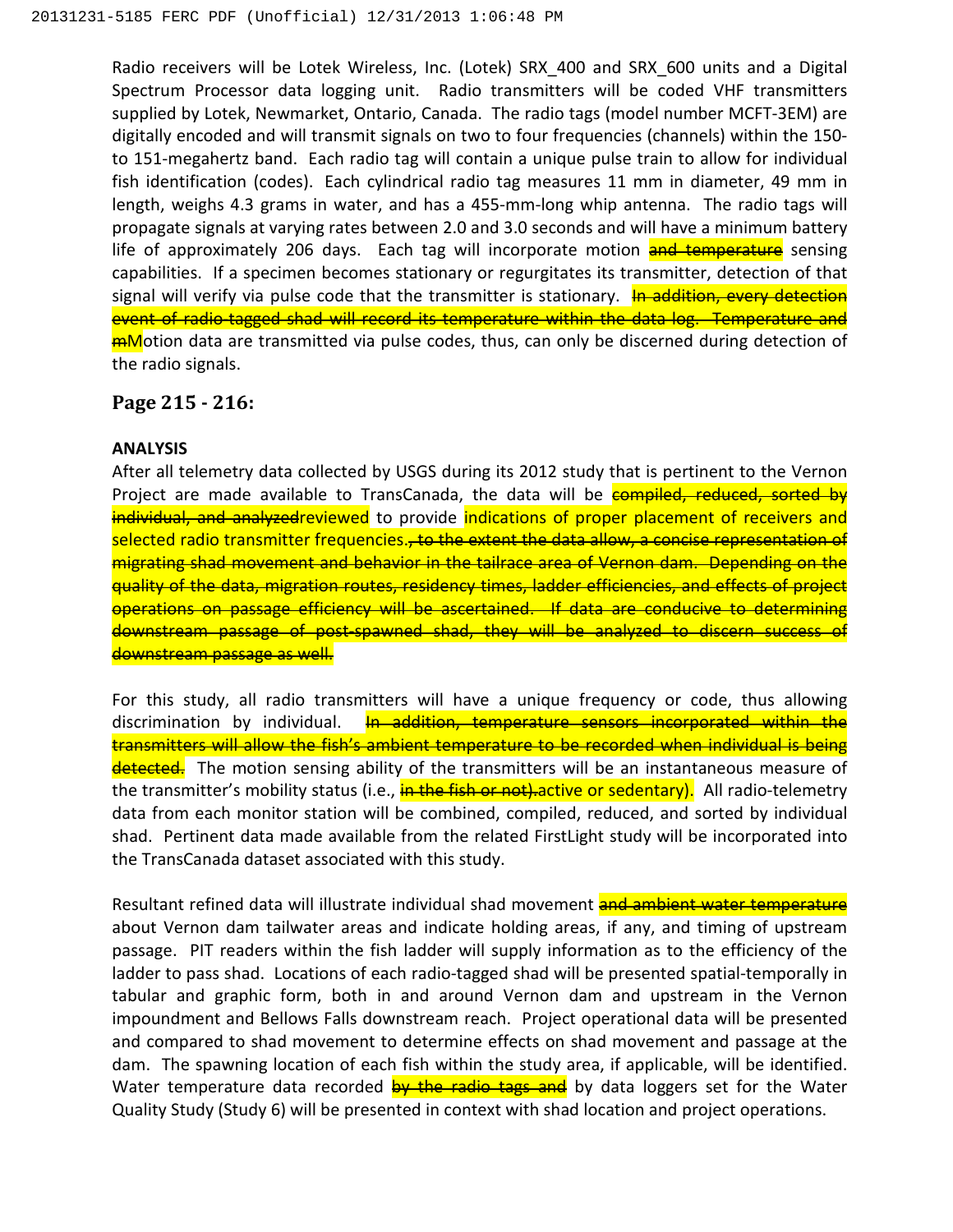Congregation and spawning areas of radio-tagged American shad will be compiled and presented graphically on maps and possibly with aerial photography. Quantification and qualification of shad egg collections will be presented in tabular form. Density of eggs collected per sample will be determined by enumerating a sub-sample and relating that to the volume of water filtered. Spawning activity and fervor will be described subjectively and relative to other spawning activities observed. Factors affecting egg collection (i.e., water turbulence, high velocities, shallow depth) will be noted.

Emigration timing, residence time, passage route selection, and survival of passage for each post-spawned shad will be presented in tabular form. Shad presence and timing of passage will be related to project operations data to characterize what project effects, if any, on downstream passage can be discerned. Temperature sensors will indicate water temperatures each tagged shad occupy as they migrate about the forebay area prior to downstream passage. Motion sensors will immediately identify the status of each transmitter, whether it is mobile or stationary after passage. Attempts will be made to discern whether the fish regurgitated the tag or whether it suffered mortality after downstream passage.

## **Page 217-218:**

### **SCHEDULE**

Analyses-Review of all data from USGS 2012 shad migration study related to the Vernon Project is expected to be completed by the end of  $\frac{20132014}{100}$  prior to the first year of this study.

Field work for this study will occur in the  $\frac{first-second}{start}$  study year (20154). American shad collection and tagging will likely commence at the Holyoke fishlift from mid-April to early May, depending on water temperature. All specimens should be tagged and released by early June. Shad will be monitored at Vernon dam and tailwaters, and once most specimens have passed upstream and arrived at spawning sites, as determined by monitoring, by mid- to late-June, field observations and egg collections will commence. The field observations will likely end in early to mid–July when specimens should begin to emigrate. Most post-spawned shad can be expected to pass downstream of Vernon dam by late July. Data compilation, reduction, analyses, and report preparation will be conducted after the end of the field season.

# **Study 23 – Fish Impingement, Entrainment and Survival Study**

This study relies in part on the results of associated studies including fish community data collected during the Fish Assemblage Study (Study 10). Fish community data from that study will be used to identify the target species list that will be assessed to identify potential impingement and entrainment effects. In addition, findings from the two American shad studies at the Vernon Project (Studies 21 and 22) and from the two American eel downstream assessments (Studies 19 and 20) may provide useful insight into the determination of survival for these diadromous fish species. Stakeholders and TransCanada agreed at the technical meeting to adjust the schedule for this study and TransCanada proposes the following modification to the RSP.

**Page 233:**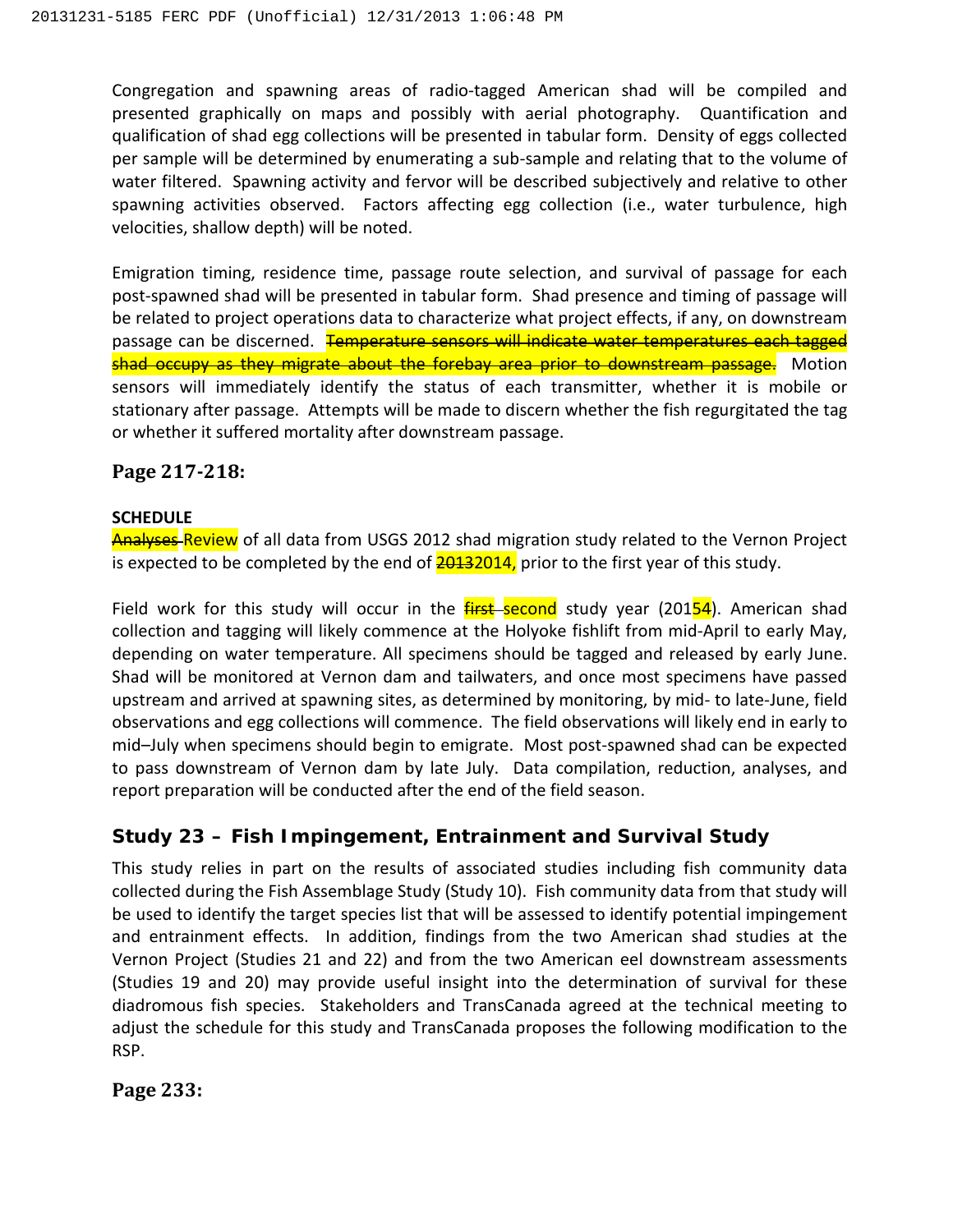#### **SCHEDULE**

This desktop assessment of impingement, entrainment, and turbine survival will be conducted during the second study year in the **spring-late summer and fall** of 2015. It will rely on results from the Fish Assemblage Study (Study 10), which will be conducted during study year  $\frac{4}{12}$  and will allow for proper identification of the target fish species. In addition, findings from the associated studies referenced above (Studies 19, 20, 21, and 22) also to be conducted in study year 2 may provide useful insight into the determination of survival for diadromous fish species.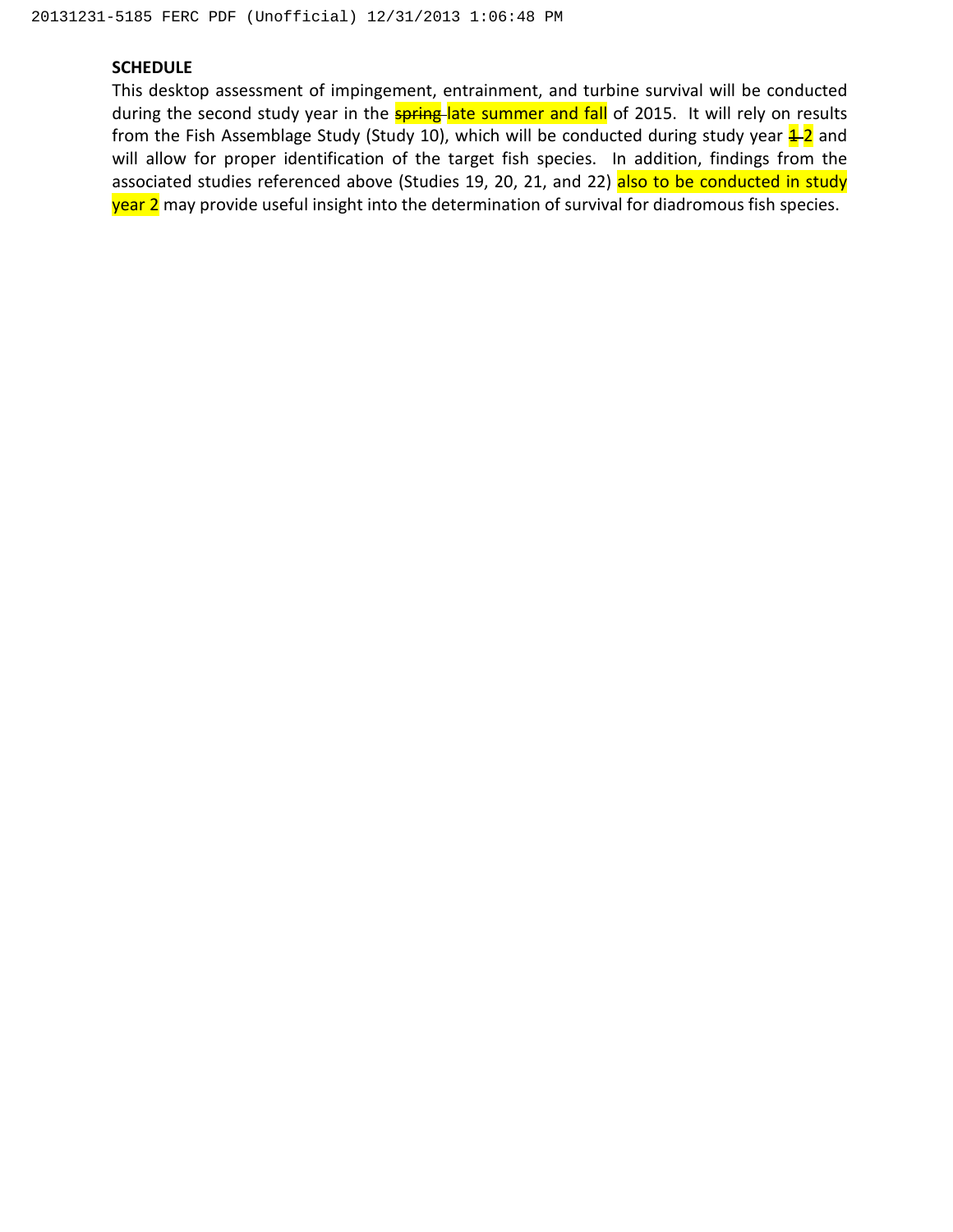# **Attachment B**

**12-16-2013 and 12-18-2013 Email Distribution of SP revisions to Stakeholders**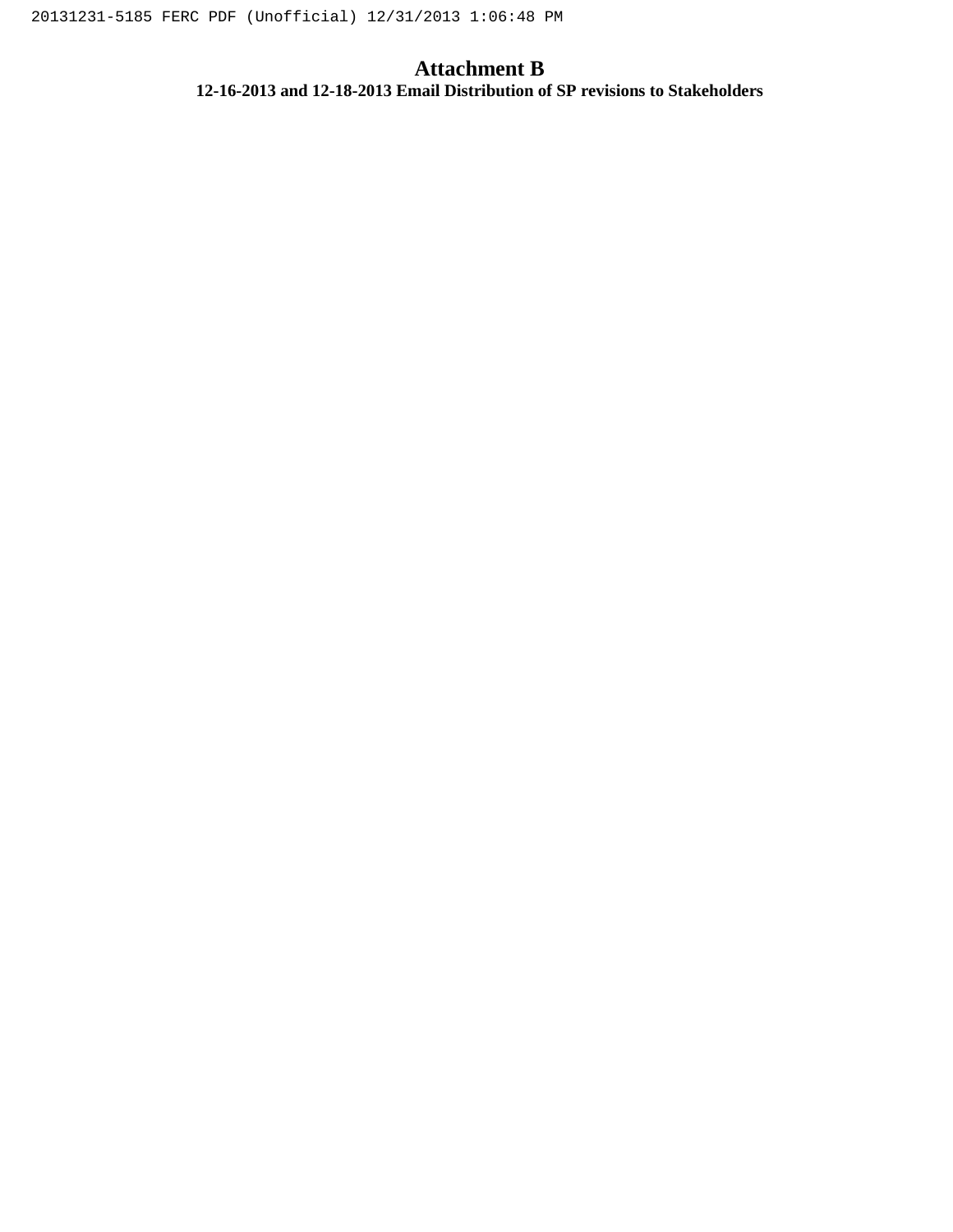

To TC Relicensing Aquatics Working Group and November 26, 2013 Study Plan meeting stakeholder attendees:

As discussed at the November  $26<sup>th</sup>$  meeting, TransCanada proposes several revisions to its previously filed Study Plan based upon discussions concerning appropriate baseline study conditions, study schedule and scope for those studies directly related to Vermont Yankee's decision to shut down and effectively eliminate a significant thermal discharge into the Connecticut River above Vernon Dam. Below and attached, please find an introduction to our proposed changes as well as specific study plan language changes – ADDED text is highlighted; removed text is strike-through and highlighted.

We are seeking comments from stakeholders regarding these changes. Please note we did not specify these changes but discussed them with the participants including relevant agency staff on November 26, 2013. We will hold a conference call on Wednesday December 18<sup>th</sup> to discuss these changes and record any concerns or proposed suggestions. Conference Call info is shown below. Ultimately we would like to file revised study plans for the subject studies (including a track changes version) with the FERC prior to Christmas> We would ideally like to include concurring statements (sent to TC by email if possible.) This would not preclude you from filing comments, but we hope that our changes below reflect modest agreeable revisions such that we can move this process along as quickly as possible.

**TC Study Plan Revisions Conference Call: Wednesday January 18, 2013 1:00 PM Call-in Number: 800-914-3396 Passcode: 742925**

Thank you for your consideration on this matter.

**John L. Ragonese, FERC License Manager** TransCanada 4 Park Street; Concord NH 03301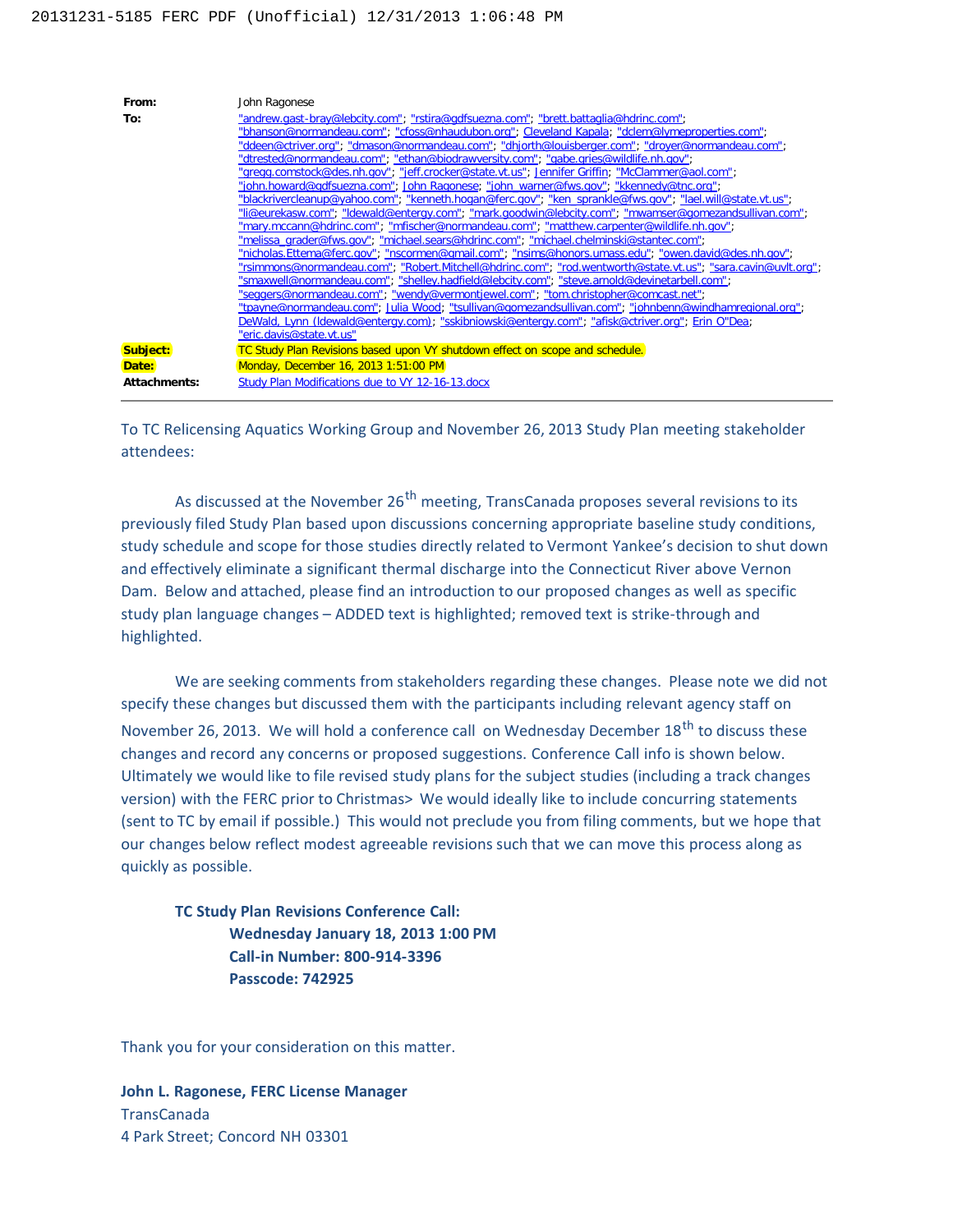CELL: 603.498.2851 (best option); 603.225.5528; FAX 603.225.3260 Email: [john\\_ragonese@transcanada.com](mailto:john_ragonese@transcanada.com)

### **Introduction**

*FERC held a technical meeting among TransCanada and stakeholders involved in the relicensing of the Wilder, Bellows Falls and Vernon projects. The meeting was held on November 26, 2013 in Brattleboro, VT for the purpose of discussing impacts of the planned Vermont Yankee (VY) closure on December 29, 2014 on the schedule and scope of TransCanada's aquatics-related relicensing studies. Stakeholders and TransCanada agreed at the meeting that some studies planned for 2014 should be delayed until 2015 after VY's closure to ensure that study baselines for evaluation of project effects reflect the baseline environmental conditions expected in the future.*

*At the meeting, TransCanada committed to consult with stakeholders and file an amended study plan in December, 2013 for five of the studies (Studies 6, 13, 18, 21 and 23). On December 13, 2013 FERC issued an Interim Schedule for Study Plan Determination and required TransCanada to file the amended study plans by December 31, 2013. FERC specified that amended study plans should include proof of consultation with stakeholders. In the event TransCanada does not adopt a stakeholder recommendation, the amended study plan should also include TransCanada's reasons based on project-specific information. General study schedule changes as agreed at the meeting are indicated in the table below.*

| <b>Summary of Stakeholder Recommendations</b><br>Study                                                       |  |
|--------------------------------------------------------------------------------------------------------------|--|
| 6 -- Water Quality<br>Monitoring and Continuous<br>Initiate study in 2015. TransCanada will propose minor    |  |
| modifications to study; consult with agencies and file an<br><b>Temperature Monitoring</b>                   |  |
| amended study plan by December 31, 2013.                                                                     |  |
| 7 -- Aquatic Habitat Mapping<br>No Change                                                                    |  |
| 8 -- Channel Morphology and Benthic Habitat Study<br>No Change                                               |  |
| 9 -- Instream Flow Study<br>No Change                                                                        |  |
| 10 -- Fish Assemblage Study<br>Initiate study in 2015                                                        |  |
| 11 -- American Eel Survey<br>Initiate study in 2015                                                          |  |
| 12 -- Tessellated Darter Survey<br>Initiate study in 2015                                                    |  |
| 13 -- Tributary and Backwater Area Fish Access and<br>Initiate study in 2014. TransCanada will propose minor |  |
| modifications to study; consult with agencies and file an<br>Habitats Study                                  |  |
| amended study plan by December 31, 2013.                                                                     |  |
| 14 -- Resident Fish Spawning in Impoundments Study<br>Initiate study in 2015                                 |  |
| 15 -- Resident Fish Spawning in Riverine Sections<br>Initiate study in 2015                                  |  |
| Study                                                                                                        |  |
| 16 -- Sea Lamprey Spawning Assessment<br>Initiate study in 2015                                              |  |
| 17 -- Upstream Passage of Riverine Fish Species<br>Initiate study in 2015                                    |  |
| Assessment                                                                                                   |  |
| 18 -- American Eel Upstream Passage Assessment<br>Initiate study in 2015. TransCanada will propose minor     |  |
| modifications to study; consult with agencies and file an                                                    |  |
| amended study plan by December 31, 2013.                                                                     |  |
| 19 -- American Eel Downstream Passage Assessment<br>Initiate study in 2015                                   |  |
| 20 -- American Eel Downstream Migration Timing<br>Initiate study in 2015                                     |  |
| Assessment                                                                                                   |  |
| Initiate study in 2015. TransCanada will propose minor<br>21 -- American Shad Telemetry Study - Vernon       |  |
| modifications to study; consult with agencies and file an                                                    |  |
| amended study plan by December 31, 2013.                                                                     |  |
| Initiate study in 2015<br>22 -- Downstream Migration of Juvenile American                                    |  |
| Shad - Vernon                                                                                                |  |
| 23 -- Fish Impingement, Entrainment, and Survival<br>Initiate study in 2015                                  |  |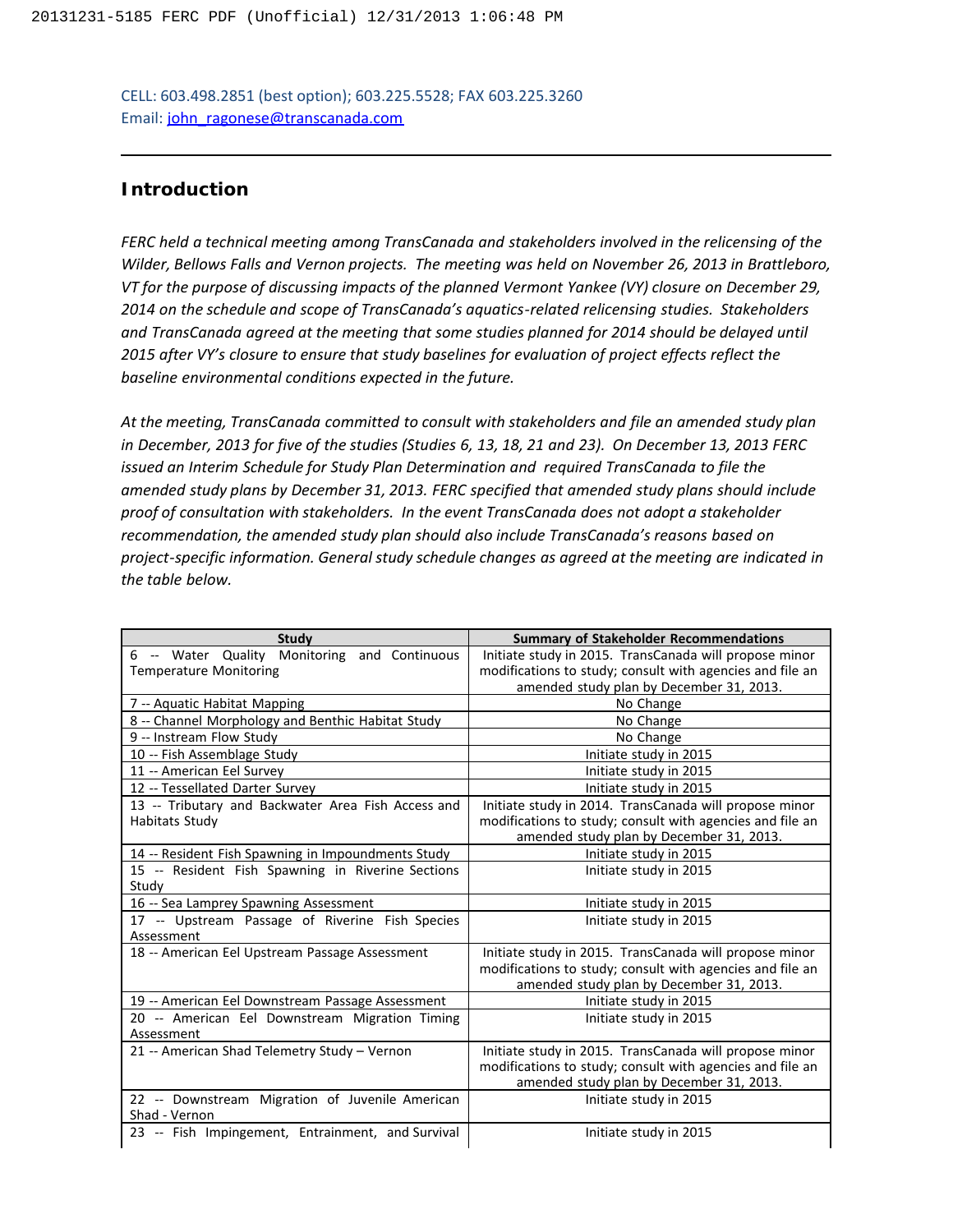| Study                                                |                                                            |
|------------------------------------------------------|------------------------------------------------------------|
| Dwarf Wedgemussel (Alasmidonta heterodon)<br>24 -    | No Change                                                  |
| and Co-Occurring Mussel Study                        |                                                            |
| -- Dragonfly and Damselfly<br>25<br>Inventory<br>and | Initiate study in 2015                                     |
| Assessment                                           |                                                            |
| New -- Vernon Hydroacoustic Study                    | This is a requested study modification for multiple        |
|                                                      | studies, and is not proposed by TransCanada. If this       |
|                                                      | study modification is approved in the study plan           |
|                                                      | determination, requesters suggest it be initiated in 2015. |

*As discussed at the meeting, the Revised Study Plan (RSP, filed August 8, 2013) requires additional modifications to some studies to account for the post-VY baseline and to eliminate study aspects that are no longer needed. For those studies TransCanada's proposed RSP modifications are detailed below.*

### **Proposed Revisions to Study Plans - December 2013**

*TransCanada's proposed RSP revisions are detailed below. All additions and deletions are highlighted, deletions also include a strikethrough. .*

# **Study 6 – Water Quality Monitoring Study**

*Stakeholders and TransCanada agreed that the Water Quality Monitoring Study should be delayed until 2015. It was also proposed and following a 10-minute caucus, stakeholders indicated agreement that additional transect temperature monitoring at station V-01 beyond the planned 10-day low flow period would not be necessary with the closure of Vermont Yankee in 2014. Therefore, TransCanada proposes to modify the RSP as follows:*

## **Page 68, first paragraph:**

Continuous water temperature monitoring at 15-minute intervals will be conducted at the mouths of the following 10 major tributaries to the Connecticut River: Waits, Ompompanoosuc, Mascoma, White, Sugar, Black, Williams, Cold, Saxtons, and West rivers. Monitoring sites will be located such that the data are representative of the water temperature of the tributary inflow to the Connecticut River, but the exact locations will be located in the field as determined by access and the ability to capture representative water temperature of the tributary inflow. Continuous water temperature monitoring will also occur at the 16 mainstem Connecticut River sites and at a transect in the Vernon forebay area. In addition, this study will include continuous water temperature monitoring at transects at the monitoring locations within the impoundments during the 10-day, low-flow period.

## **Page 68, third and fourth paragraphs:**

From the first week of April (conditions permitting) through November 15 (conditions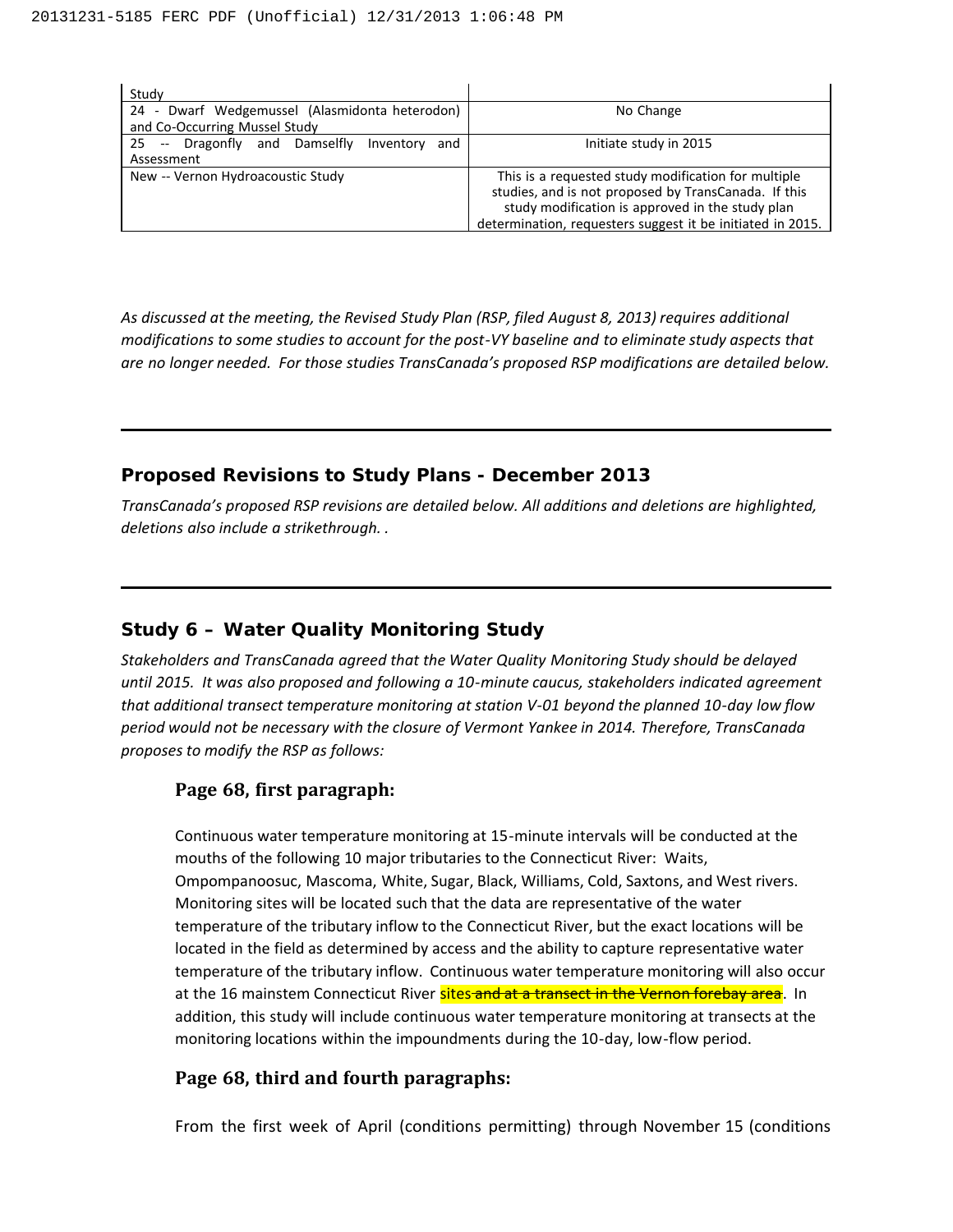permitting), tributary data loggers will continuously monitor water temperature only. During this same period, continuous monitoring of water temperature will occur at the 16 mainstem water quality stations-and at the Vernon Project forebay. At each of the four datasonde monitoring locations above or in the three impoundments, at least 10 days of data will be collected at 15-minute increments during a period of low flow  $\left($  < 3 x 7Q10) and high temperatures (preferably over  $23^{\circ}$ C) between June 1 and September 30.

At the datasonde monitoring locations in the impoundments during the 10-day, lowflow, and high-temperature period, transects will be established for additional water temperature data collection. These transects will consist of three stations (including the mid-channel, long-term datasonde) perpendicular to the flow with the water temperature data loggers at depths of 1 meter, mid-depth, and 1 meter from the bottom recording at least 10 days of data at 15-minute intervals. In addition, a transect will be established at the Vernon Project forebay with up to five stations with water temperature data loggers set at depths of 1 meter below the water surface, middepth, and 1 meter from the bottom to continuously record data from April 1 through November 15, conditions permitting.

Page 71, last two entries in Table 6-2:

| Task                                                                                                               | Locations                                                                                           | Description                                                                                                                                                                                                                                                                                                                                                                       | Sampling<br>Frequency | <b>Start Date</b>                                                                         | End Date                                                                                                                                                          |
|--------------------------------------------------------------------------------------------------------------------|-----------------------------------------------------------------------------------------------------|-----------------------------------------------------------------------------------------------------------------------------------------------------------------------------------------------------------------------------------------------------------------------------------------------------------------------------------------------------------------------------------|-----------------------|-------------------------------------------------------------------------------------------|-------------------------------------------------------------------------------------------------------------------------------------------------------------------|
| Water<br>temperature<br>continuous<br>transect<br>monitoring                                                       | W-04, W-03, W-<br>02, W-01, BF-04,<br>BF-03, BF-02, BF-<br>01, V-04, V-03,<br>and-V-02 and V-<br>01 | Monitoring of temperature<br>via deployed data logger<br>with automatic logging.<br>Measurements taken at<br>three stations (including the<br>mid-channel long-term<br>datasonde) perpendicular to<br>the flow. At each station a<br>data logger will be placed at<br>1 meter below the surface,<br>mid-depth, and 1 meter<br>above the bottom at the<br>three transect locations | $15$ min.             | A 10-day, low-<br>flow period<br>between June<br>1 and Sept. 30                           | <b>NA</b>                                                                                                                                                         |
| Water<br>temperature<br><del>continuous</del><br>transect<br><del>monitoring at</del><br><del>Vernon forebay</del> | $+01$                                                                                               | <b>Monitoring of temperature</b><br>via deployed data loggers.<br><b>Measurements taken at the</b><br><del>surface, mid-depth, and</del><br>near bottom at three to five<br><del>transect locations</del>                                                                                                                                                                         | <b>15 min.</b>        | <del>April 1 (or as</del><br><del>soon</del><br>thereafter as<br>safe to deploy<br>units) | Nov.<br>tunless<br><del>unsafe</del><br><b>conditions</b><br>are<br><del>expected</del><br><del>to</del><br><del>preclude</del><br><del>data</del><br>collection) |

#### **Page 74:**

#### **SCHEDULE**

Water quality sampling specific to this study will occur in the first second study year (20154). The study will commence the first week in April or as soon as safe to deploy temperature monitors, and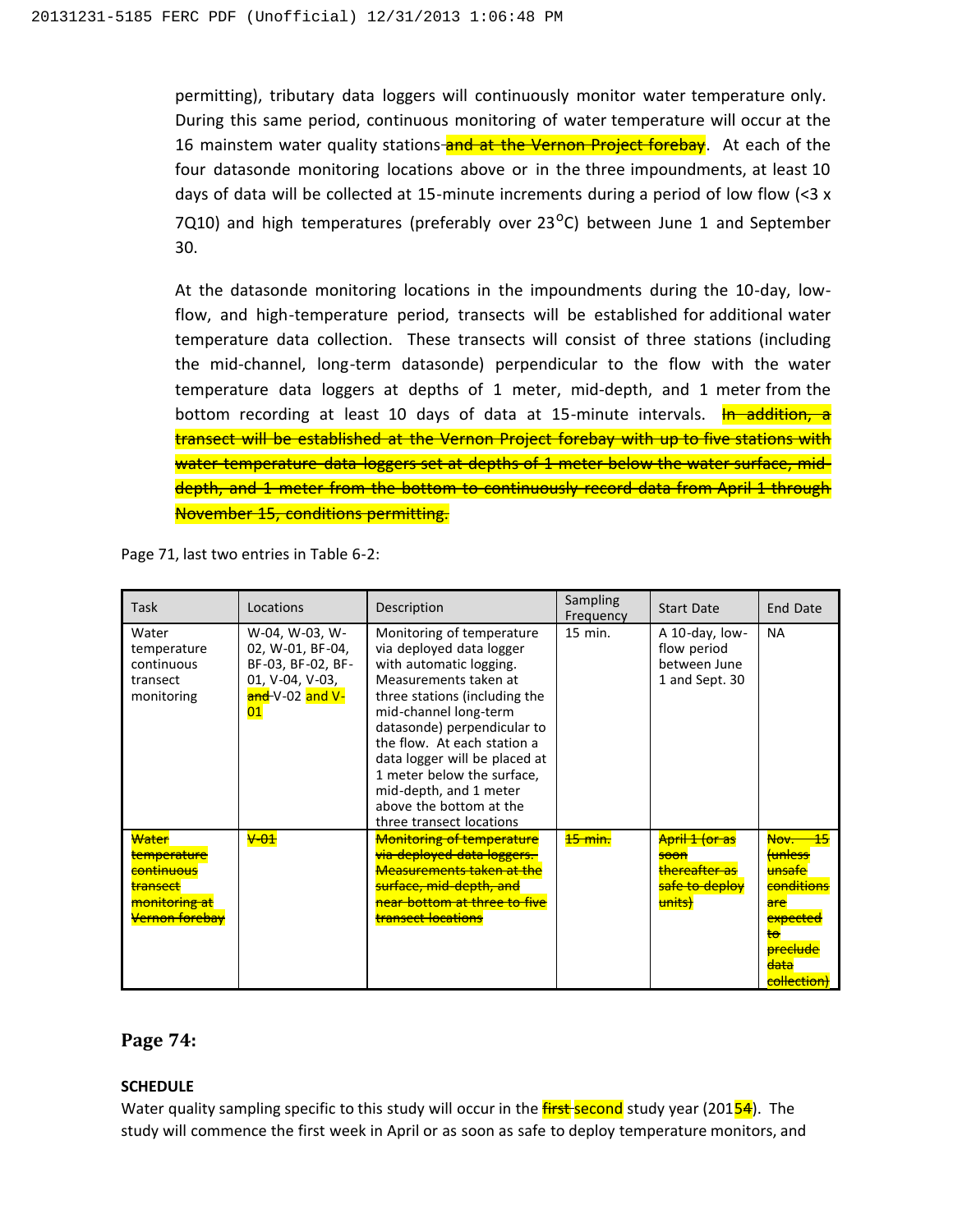will continue through November 15 or sooner if it becomes unsafe to collect additional data. The exact start and end dates will depend on safe conditions for unit deployment and retrieval. Schedules for water quality monitoring associated with other studies will be as described in those study plans.

## **Study 13 – Tributary and Backwater Area Fish Access and Habitats Study**

*At the technical meeting stakeholders reiterated their request to obtain water quality data (DO, pH, conductivity and turbidity) in addition to temperature at the study's selected sites within the Vernon project-affected area after Vermont Yankee shuts down.*

### **Page 148, first full paragraph:**

During the study year (2014), the selected sites will be studied further. Water-level recorders will be placed in a random subset of applicable backwaters and tributary areas and will collect hourly depth changes and 15-minute water temperature data. Additional water quality data will be collected (temperature, DO, pH, conductivity, and turbidity) at the subset of sites ultimately selected for additional evaluation in this study with those sites based on the results of Study 7 and in consultation with the aquatics working group. Water quality data as described above will also be collected in 2015 at those selected sites within areas previously affected by the Vermont Yankee thermal discharge.

## **Study 18 – American Eel Upstream Passage**

*TransCanada originally proposed to conduct the American Eel Upstream Passage Study in a single study year (2014) as described in the Proposed Study Plan (PSP, filed April 16, 2013) Methods section on pp. 126-127, and in the Schedule section on page 128. Stakeholders commented on the PSP during the study plan meetings, and recommended conducting the study over two study years, with systematic surveys conducted in year one and temporary eel trap devices installed in year two at appropriate locations based upon suitable eel concentrations detected in the first study year, and after consultation with the working group. Although TransCanada and its consultant did not feel that a two-year study was needed to accomplish those tasks, the Updated Proposed Study Plan (filed on July 8, 2013) and the RSP filed on August 8, 2013 was modified by incorporating these tasks in successive 2014 and 2015 study seasons. The RSP reflect those changes in the Study Area and Study Sites section on page 183; in the Methods section on pp. 184-185; and in the Schedule section on page 186.* 

*At the technical meeting stakeholders and TransCanada agreed that this study should be delayed until 2015 after the Vermont Yankee closure. Without further revision, the study plan schedule implies that the second task involving setting of eel traps would presumably occur the following year in 2016. TransCanada proposes to revise the study plan to conduct both systematic studies and eel traps in a single year. It will have personnel and resources available to immediately install traps, typically not difficult or complicated. We will be able to identify locations and immediately place eel traps at those locations. This will ensure a better association with observed activity and collection or trapping potential. Conducting these related steps over a two-year period introduces variation in environmental conditions that could influence and distort the relationship between observations and collection. There does not seem to be any benefit to delaying the collection portion of this study plan into 2016, after*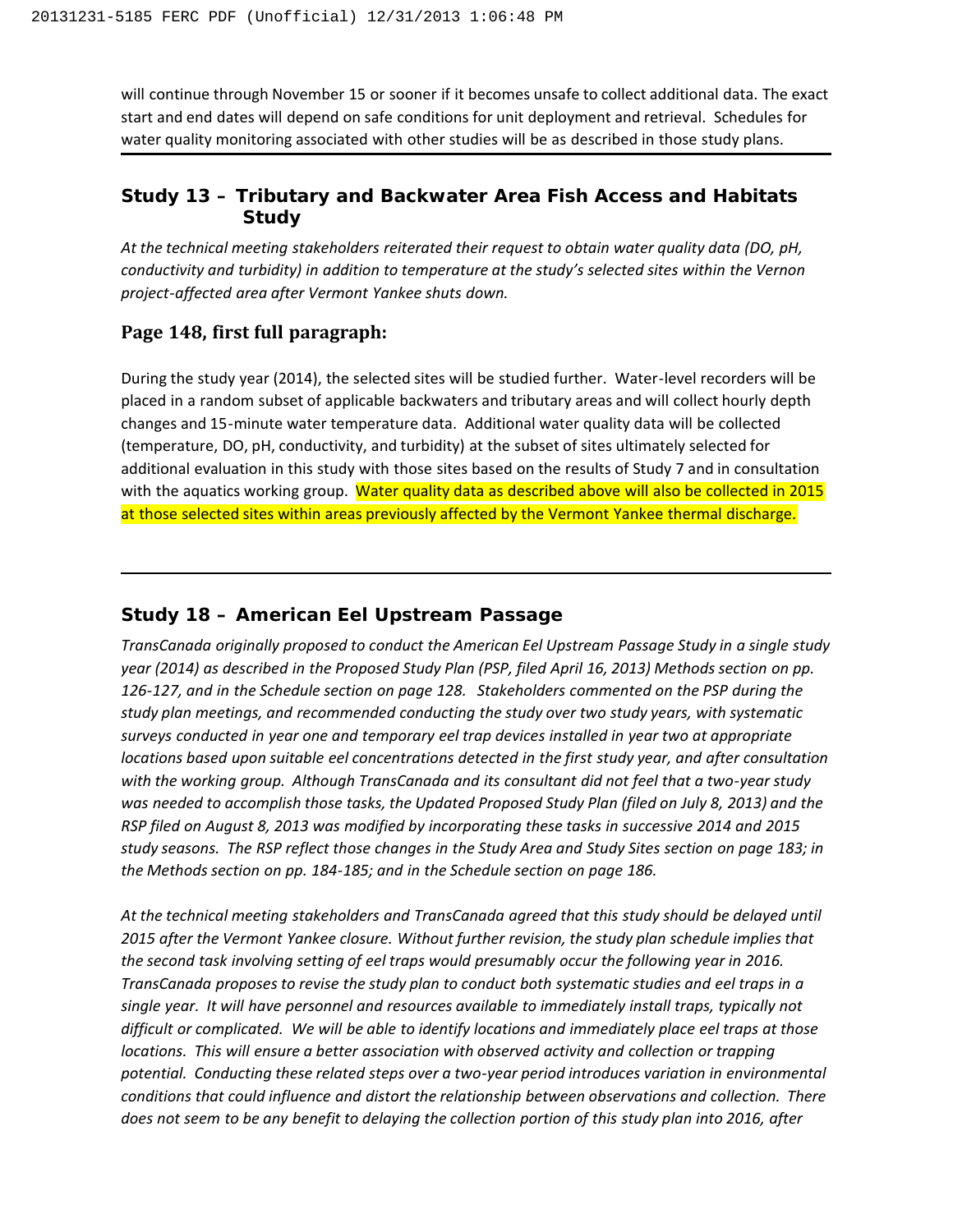*filing of the application when we believe we can accommodate it within the same year as systematic surveys are performed.*

*TransCanada and its consultant discussed these issues informally with FWS staff after the technical meeting on November 26, 2013 and there seemed to be a general acceptance of this approach. Sufficient numbers of pre-fabricated eel trap passes will be available onsite. They can be deployed quickly during the systematic surveys if eels are concentrated in sufficient numbers below project dams. This approach negates the need for a second study year, provides for better study results and reflects the original study proposal. Therefore, TransCanada proposes to modify the RSP as follows.* 

### **Pages 183 – 184:**

#### **STUDY AREA AND STUDY SITES**

The study area includes the tailrace and spillway locations at the Wilder, Bellows Falls, and Vernon dams and the Bellows Falls bypassed reach. During the first year of study, systematic surveys will be conducted at each site to document the presence and relative abundance of eels. Surveys will be conducted in the spillway areas, especially where there is significant spill or leakage flow where eels may attempt to climb. Visual searches and eel pot trapping will also be conducted around the fish ladders and in the Bellows Falls bypassed reach during the first year of study. If needed during the second year of study, temporary eel trap passes will be installed in areas downstream of project spillways, fish ladders, and/or bypassed reaches where concentrations of eels were identified during systematic surveys.

#### **METHODS**

#### **Systematic Surveys (Year 1)**

**During the first year of study, vV**isual surveys will be conducted at night, once per week, downstream of each dam on foot (wading) or from a boat from May 1 through October 15 (or when water temperature exceeds  $50^{\circ}$ F). Visual surveys will be done in areas where eels are likely to congregate below each dam, such as spillways, places where there is significant leakage or overflow points along the dams, the Bellow Falls bypassed reach, and in areas near the upstream fish ladders. Data collected will include location (GPS coordinates), observation of eels (presence, absence, numbers, estimated sizes), time and date of observation, field notes on weather conditions, and moon phase. Other data that will be recorded include notes on project operations during sampling such as spill gates that may be open and/or spill conditions during high flows…

#### **Temporary/Portable Eel Trap Passes (Year 2)**

Should adequate concentrations of eels be identified during the systematic surveys-conducted during the first year of study, temporary eel trap passes will be installed quickly at those locations and operated at each of the three projects during the **second first** year of study, concurrently with the systematic surveys that will continue. If concentrations of eels are not located due to low abundance below a project, then eel trap passes will not be fished at that site. TransCanada will develop a communication and consultation protocol with the agencies and aquatics working group that will enable periodic and updated information on surveys and observations reasonably necessary prior to the installation of any temporary eel trap passes. To review results from the year 1 systematic surveys. During that consultation, TransCanada will seek to reach agreement on appropriate locations for installation of eel trap passes during year 2.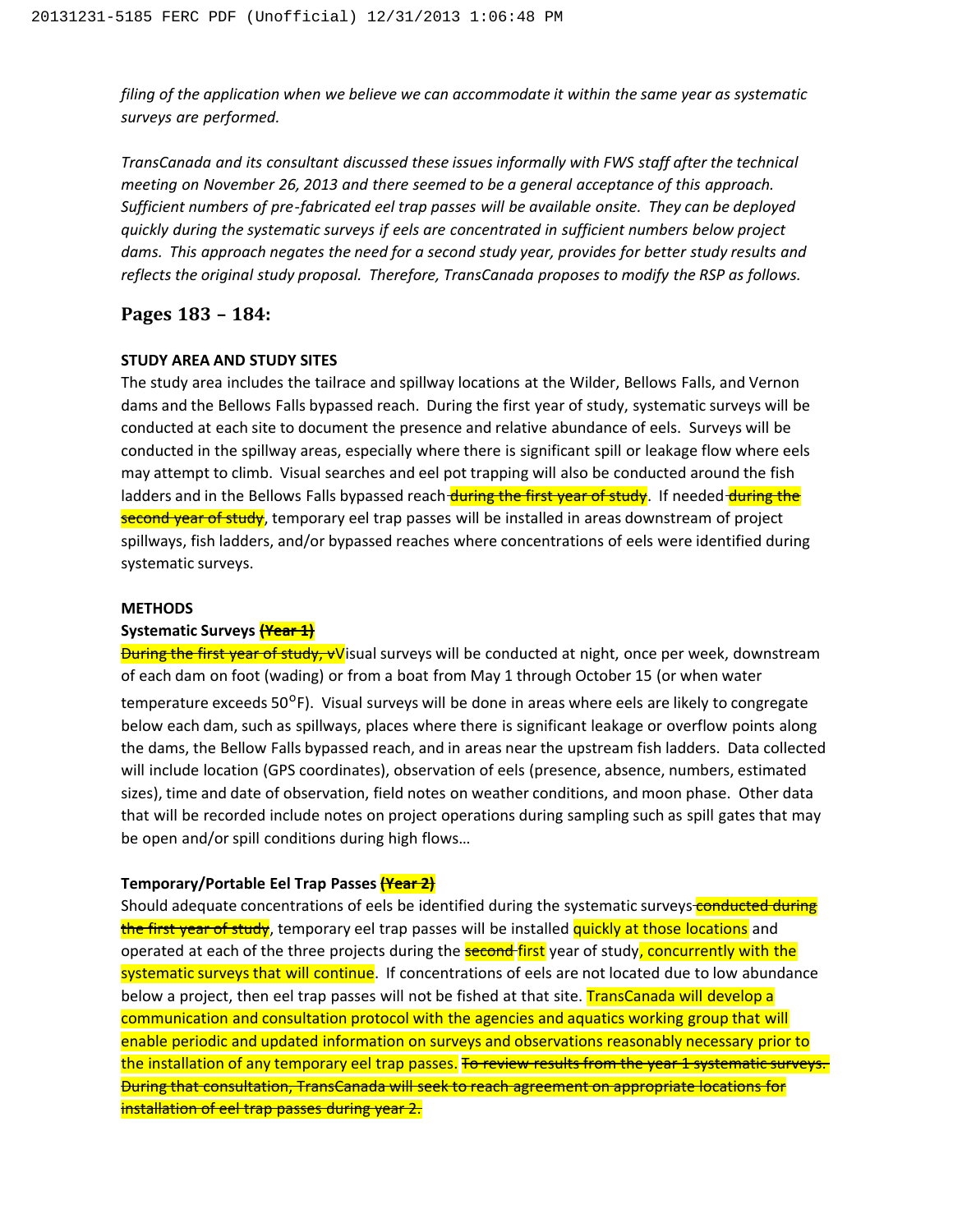## **Page 185, second full paragraph:**

One of the temporary eel trap passes may be installed in the lower sections of fishways supplied with minimal attraction flow (0.5 to 1.0 cfs); however, this will only occur if the fishway is dewatered. In another study, Upstream Passage of Riverine Fish Species Assessment (Study 17), the three fish ladders will be operated during the open water period. Study 17 is planned for year 1, which would not conflict with eel trap pass placement in the fish ladders during year 2. Video cameras will be placed in the fish ladders for Study 17 – Upstream Passage of Riverine Fish Species Assessment also delayed until 2015, and thus concurrent with this study. These cameras will record round-the-clock during the entire open water season and, once video data is analyzed, will provide sufficient information on eels attempting to use the ladders.

## **Page 186:**

#### **SCHEDULE**

Systematic surveys will begin at all three dams during the  $\frac{first}{s}$  second study year (20145) on May 1 and continue through October 15, including weekly eel pot trapping and visual night surveys. Following periodic consultation with the fishery agencies and aquatics working group regarding results of the systematic surveys throughout the survey period, temporary eel trap passes will be installed during the second study year (2015) below the dams if concentrations of eels are found during the first study **year. Two e**Eel trap passes will be set in locations where eels were found congregating throughout theby May 1-October 15 period.<del>, and traps will be fished through October 15.</del> The field effort will cover 22 weeks of sampling during both years 1 and 2, with the traps being fished every 2 to 3 days during that time period. The study report will be prepared after all field work and data analysis is completed.

# **Study 21 – American Shad Telemetry Study – Vernon**

*With the closure of VY, it is no longer appropriate to rely on the USGS data collected in 2011 and/or 2012 for determination of timing of the shad run in a post-VY baseline. However, the USGS data may still be helpful to this study in other ways as described in the study plan's Methods section. Therefore, TransCanada proposes to modify the RSP to include a limited review and evaluation of the USGS data to support this study's design and methodology. In addition, temperature tags are no longer needed since their purpose was to record water temperature as shad migrate past Vermont Yankee's thermal discharge, and proposed RSP modifications relative to temperature tags are also included below.*

## **Page 208, last paragraph:**

The study conducted in 2012 was a broad-scale monitoring of tagged shad that *included monitoring* in the tailwaters of the Vernon Project with near-field monitoring of the fish ladder entrance. Via PIT tags, the efficiency of the ladder to pass shad upstream was observed. Detection of post-spawned tagged shad (both PIT and radio) and perhaps downstream passage at Vernon may have been recorded. Although there is valuable information from the 2012 study, it has yet to be analyzed. Therefore, aAs a component of this study, a limited review of the 2012 data will be performed in 20132014, pending timely receipt of the data. Those data will to glean any information which may be used to fine tune the design of this study, including potential changes in sample size, in consultation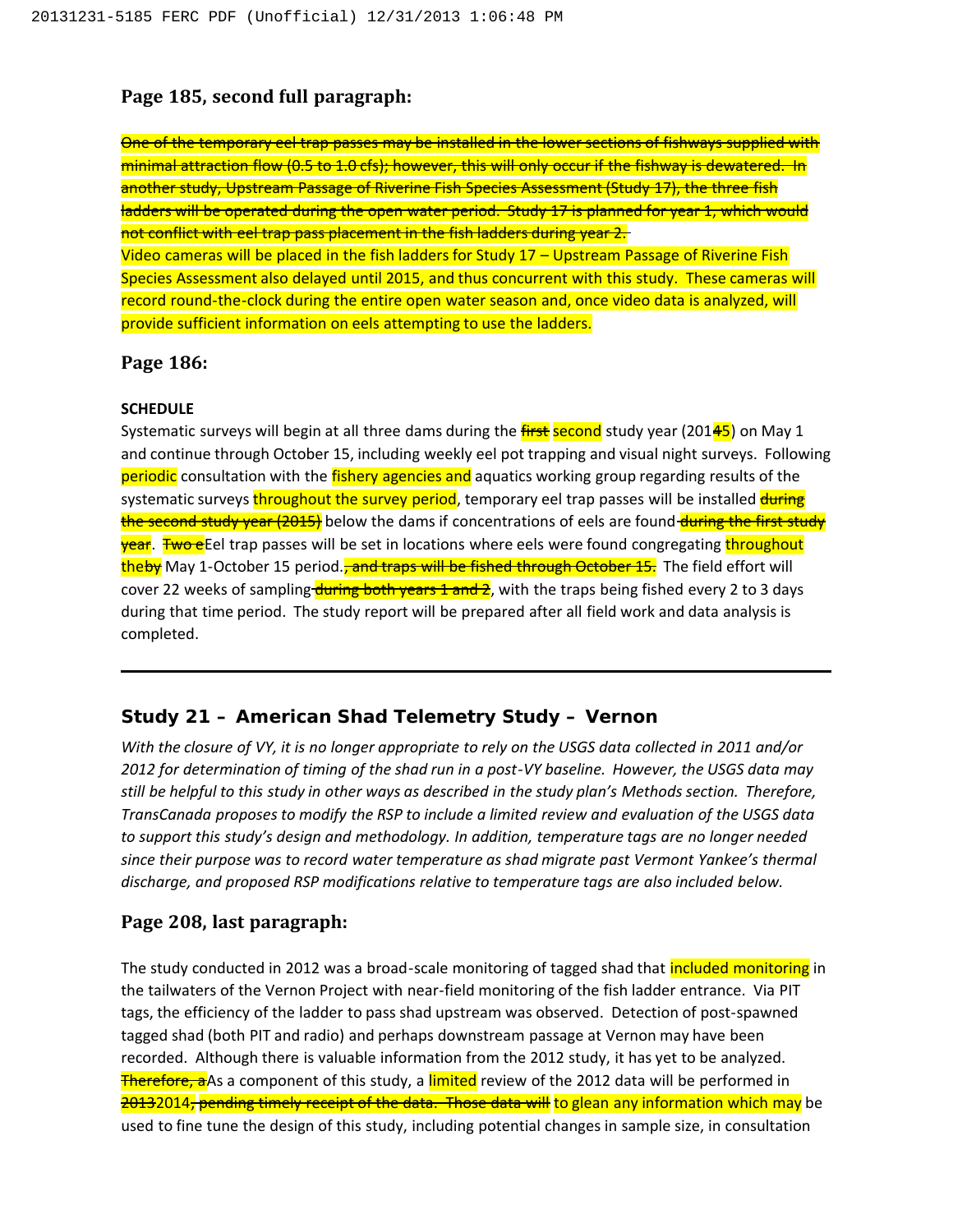with the aquatics working group as described in the methods section below.

### **Page 209-210:**

#### **METHODS** *(first two paragraphs only)*

It is expected that once the 2012 data have been **analyzed evaluatedin 2013**, those data may contribute to existing information to indicate timing of the shad run from Turners Falls to the Vernon Project, on optimal placement of receivers and residency of tagged shad at the Vernon Project prior to passing upstream, efficiency of shad passage through the fish ladder, and perhaps numbers of postspawned shad returning downstream through the Vernon Project. Another variable the 2012 study may assist with is selection of radio frequencies for this study. Analysis Review of those data may provide insight into which frequencies may be noisier, thus avoided, in the vicinity of the project. Timing of migration through the Turners Falls impoundment and residence time of tagged shad in the Vernon tailwaters during 2012 will help determine sample size for this study. Results of the analysis review of the 2012 data will be discussed with the aquatics working group and critical modifications to the field work described below for the upstream passage assessment in this study will be discussed based upon this consultation.

TransCanada will monitor the timing of shad upstream migration through the upper portion of the Turners Falls impoundment as the 2012 study did, and monitor shad behavior and movement nearfield to the Vernon turbine discharges and the spillway areas. This behavior will be correlated to turbine discharge regimes, and effects will be assessed. Ability of tagged shad to locate the fish ladder entrance will be assessed and related to project operations. Once in the fish ladder, efficiency of passage will be determined similarly to the 2012 study. PIT readers in the fishway, as well as one of the radio monitoring stations, will record shad passage. After passage at Vernon, timing of the shad migration as far upstream as the Bellows Falls Project will be determined. Tagged shad will be manually tracked and spawning areas located. Spawning will be observed and egg collections should yield measurable success evaluations. Emigration of post-spawned tagged shad will be evaluated and downstream passage routes as well as expediency of passage at Vernon Project will be identified. Passage survival through the project will be assessed with the use of motion sensor Hemperature radio tags.

#### **Page 213, first paragraph:**

Radio receivers will be Lotek Wireless, Inc. (Lotek) SRX 400 and SRX 600 units and a Digital Spectrum Processor data logging unit. Radio transmitters will be coded VHF transmitters supplied by Lotek, Newmarket, Ontario, Canada. The radio tags (model number MCFT-3EM) are digitally encoded and will transmit signals on two to four frequencies (channels) within the 150- to 151-megahertz band. Each radio tag will contain a unique pulse train to allow for individual fish identification (codes). Each cylindrical radio tag measures 11 mm in diameter, 49 mm in length, weighs 4.3 grams in water, and has a 455-mm-long whip antenna. The radio tags will propagate signals at varying rates between 2.0 and 3.0 seconds and will have a minimum battery life of approximately 206 days. Each tag will incorporate motion **and temperature** sensing capabilities. If a specimen becomes stationary or regurgitates its transmitter, detection of that signal will verify via pulse code that the transmitter is stationary.  $\frac{1}{10}$ addition, every detection event of radio-tagged shad will record its temperature within the data log. **Temperature and mM**otion data are transmitted via pulse codes, thus, can only be discerned during detection of the radio signals.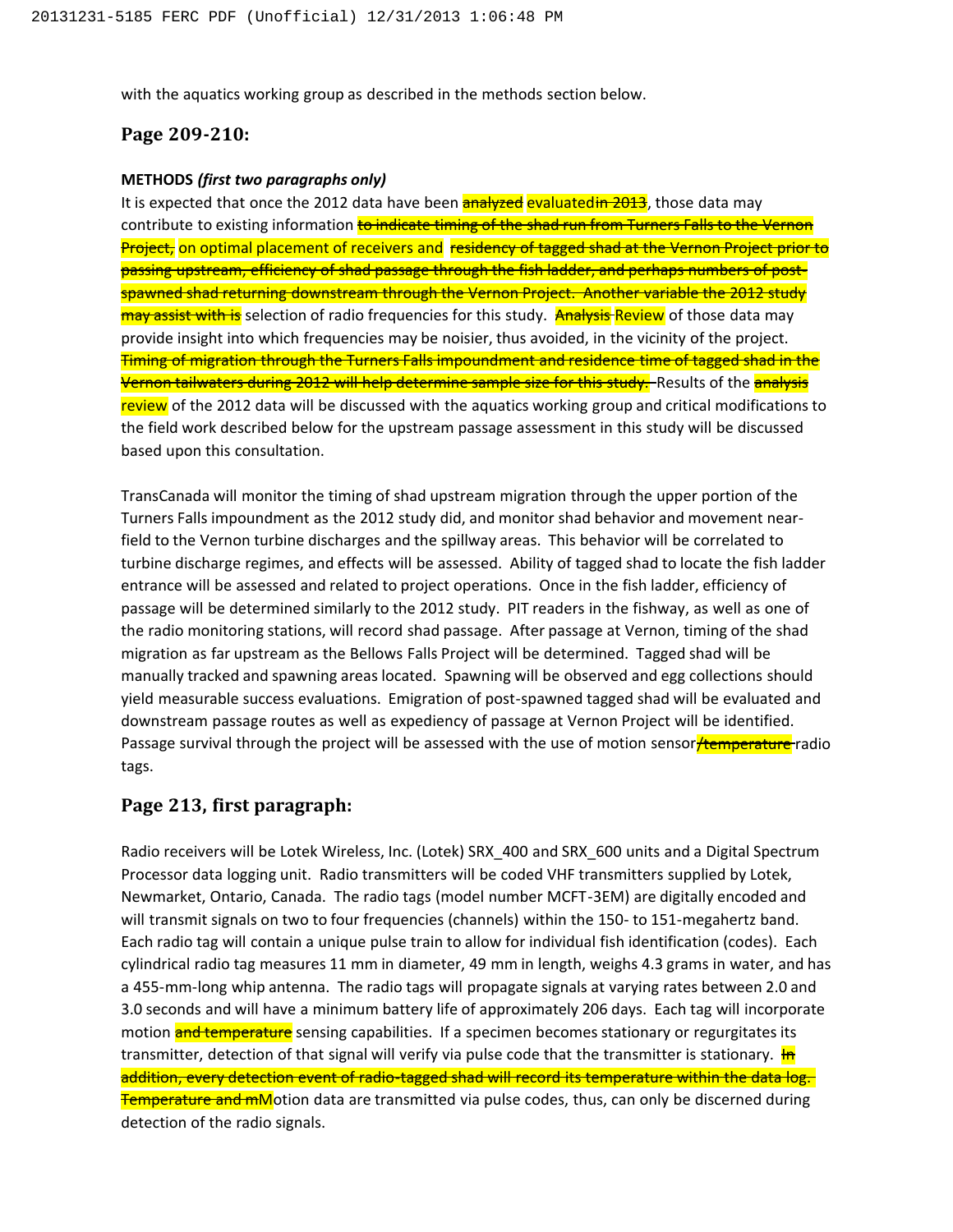#### **Page 214, last paragraph:**

If analyses of the USGS 2012 data suggest a greater sample size may be needed to gain meaningful information, sample sizes for PIT and radio/PIT tagged shad (and the number of receivers needed to accommodate larger sample sizes to minimize signal collisions) will be increased to a level that to ensure collection of significant data.

### **Page 215 - 216:**

#### **ANALYSIS**

After all telemetry data collected by USGS during its 2012 study that is pertinent to the Vernon Project are made available to TransCanada, the data will be **compiled, reduced, sorted by individual, and** analyzedreviewed to provide indications of proper placement of receivers and selected radio transmitter frequencies.<del>, to the extent the data allow, a concise representation of migrating shad</del> movement and behavior in the tailrace area of Vernon dam. Depending on the quality of the data, migration routes, residency times, ladder efficiencies, and effects of project operations on passage efficiency will be ascertained. If data are conducive to determining downstream passage of postspawned shad, they will be analyzed to discern success of downstream passage as well.

For this study, all radio transmitters will have a unique frequency or code, thus allowing discrimination by individual. In addition, temperature sensors incorporated within the transmitters will allow the fish's ambient temperature to be recorded when individual is being detected. The motion sensing ability of the transmitters will be an instantaneous measure of the transmitter's mobility status (i.e., in the fish or not). active or sedentary). All radio-telemetry data from each monitor station will be combined, compiled, reduced, and sorted by individual shad. Pertinent data made available from the related FirstLight study will be incorporated into the TransCanada dataset associated with this study.

Resultant refined data will illustrate individual shad movement and ambient water temperature about Vernon dam tailwater areas and indicate holding areas, if any, and timing of upstream passage. PIT readers within the fish ladder will supply information as to the efficiency of the ladder to pass shad. Locations of each radio-tagged shad will be presented spatial-temporally in tabular and graphic form, both in and around Vernon dam and upstream in the Vernon impoundment and Bellows Falls downstream reach. Project operational data will be presented and compared to shad movement to determine effects on shad movement and passage at the dam. The spawning location of each fish within the study area, if applicable, will be identified. Water temperature data recorded by the radio tags and by data loggers set for the Water Quality Study (Study 6) will be presented in context with shad location and project operations.

Congregation and spawning areas of radio-tagged American shad will be compiled and presented graphically on maps and possibly with aerial photography. Quantification and qualification of shad egg collections will be presented in tabular form. Density of eggs collected per sample will be determined by enumerating a sub-sample and relating that to the volume of water filtered. Spawning activity and fervor will be described subjectively and relative to other spawning activities observed. Factors affecting egg collection (i.e., water turbulence, high velocities, shallow depth) will be noted.

Emigration timing, residence time, passage route selection, and survival of passage for each postspawned shad will be presented in tabular form. Shad presence and timing of passage will be related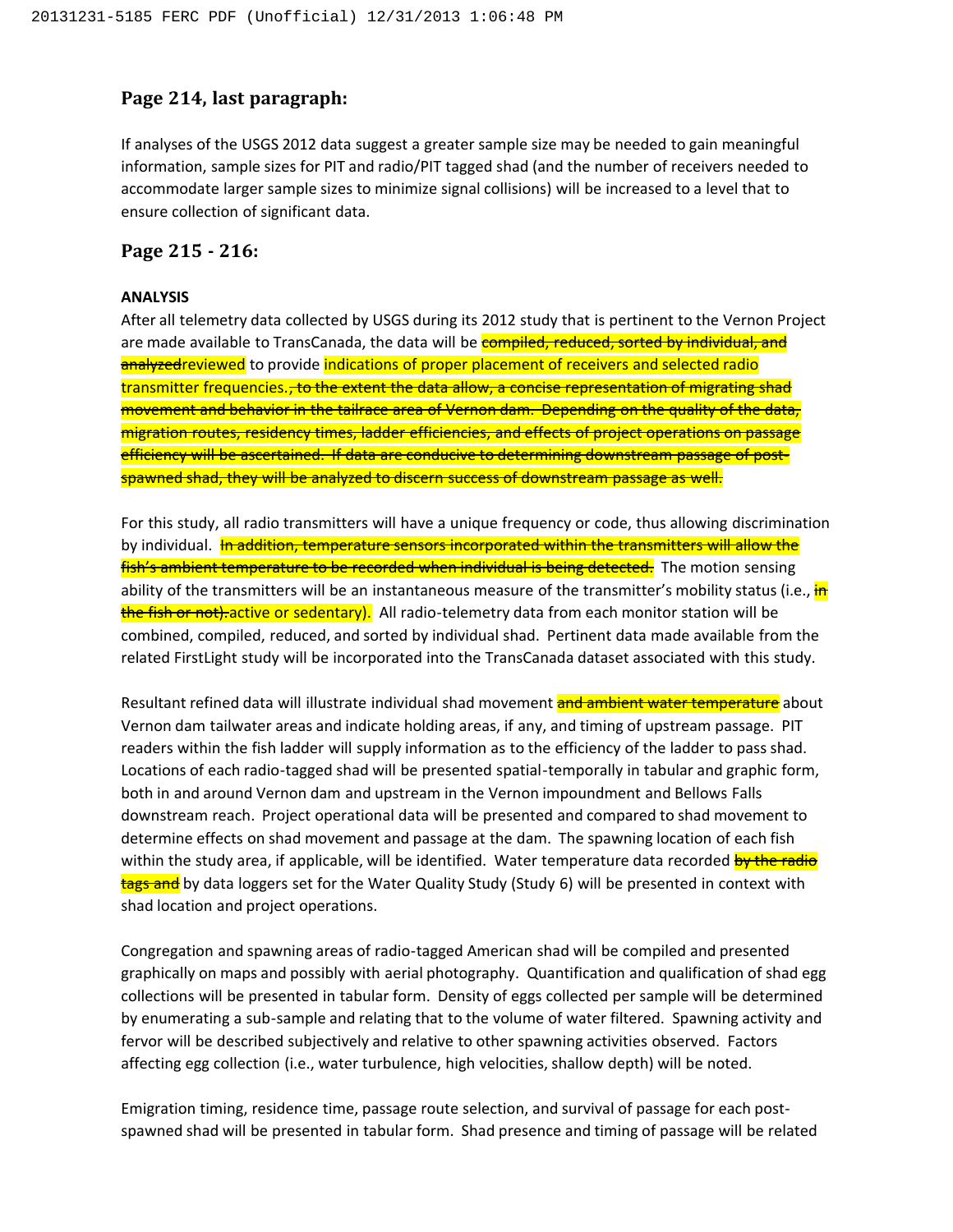to project operations data to characterize what project effects, if any, on downstream passage can be discerned. Temperature sensors will indicate water temperatures each tagged shad occupy as they migrate about the forebay area prior to downstream passage. Motion sensors will immediately identify the status of each transmitter, whether it is mobile or stationary after passage. Attempts will be made to discern whether the fish regurgitated the tag or whether it suffered mortality after downstream passage.

## **Page 217-218:**

#### **SCHEDULE**

**Analyses Review** of all data from USGS 2012 shad migration study related to the Vernon Project is expected to be completed by the end of  $\frac{20132014}{20132014}$ , prior to the first year of this study.

Field work for this study will occur in the **first-second** study year (20154). American shad collection and tagging will likely commence at the Holyoke fishlift from mid-April to early May, depending on water temperature. All specimens should be tagged and released by early June. Shad will be monitored at Vernon dam and tailwaters, and once most specimens have passed upstream and arrived at spawning sites, as determined by monitoring, by mid- to late-June, field observations and egg collections will commence. The field observations will likely end in early to mid–July when specimens should begin to emigrate. Most post-spawned shad can be expected to pass downstream of Vernon dam by late July. Data compilation, reduction, analyses, and report preparation will be conducted after the end of the field season.

# **Study 23 – Fish Impingement, Entrainment and Survival Study**

This study relies in part on the results of associated studies including fish community data collected during the Fish Assemblage Study (Study 10). Fish community data from that study will be used to identify the target species list that will be assessed to identify potential impingement and entrainment effects. In addition, findings from the two American shad studies at the Vernon Project (Studies 21 and 22) and from the two American eel downstream assessments (Studies 19 and 20) may provide useful insight into the determination of survival for these diadromous fish species. Stakeholders and TransCanada agreed at the technical meeting to adjust the schedule for this study and TransCanada proposes the following modification to the RSP.

## **Page 233:**

#### **SCHEDULE**

This desktop assessment of impingement, entrainment, and turbine survival will be conducted during the second study year in the **spring-late summer and fall** of 2015. It will rely on results from the Fish Assemblage Study (Study 10), which will be conducted during study year  $\pm 2$  and will allow for proper identification of the target fish species. In addition, findings from the associated studies referenced above (Studies 19, 20, 21, and 22) also to be conducted in study year 2 may provide useful insight into the determination of survival for diadromous fish species.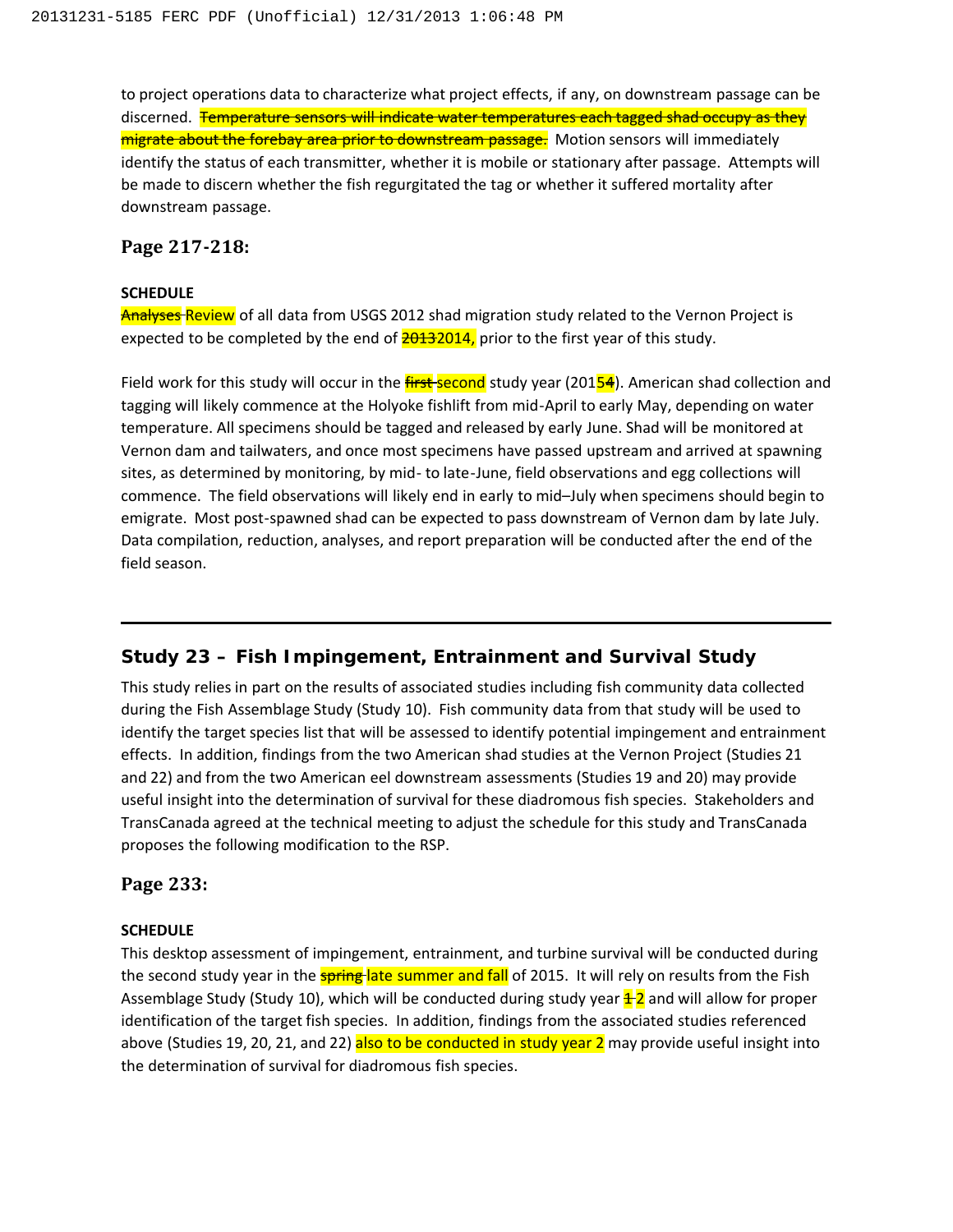**John L. Ragonese, FERC License Manager** TransCanada 4 Park Street; Concord NH 03301 CELL: 603.498.2851 (best option); 603.225.5528; FAX 603.225.3260 Email: [john\\_ragonese@transcanada.com](mailto:john_ragonese@transcanada.com)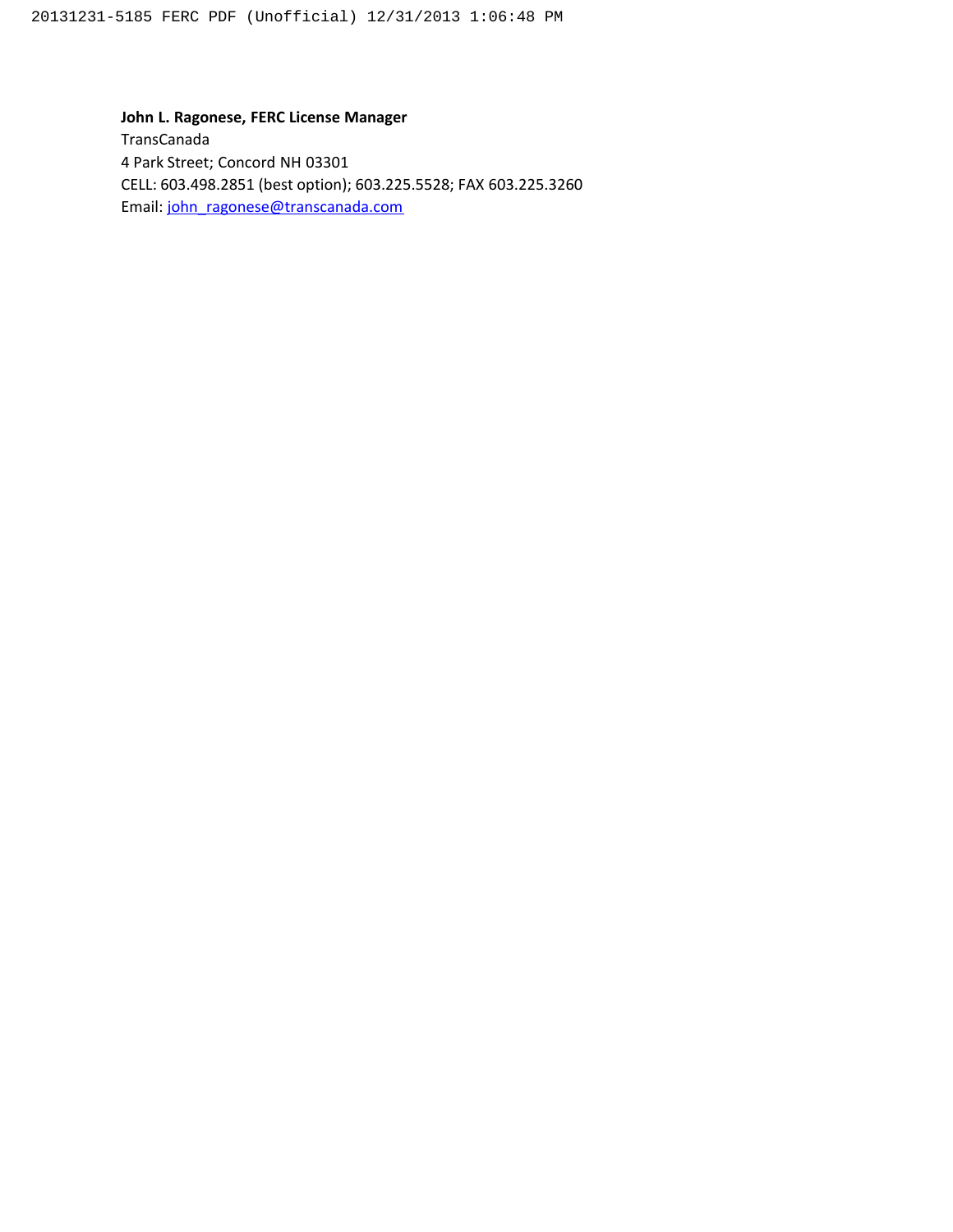

Thanks to those of you who participated in today's call. Here is the final version of our proposed changes and look I forward to your emailed responses. As discussed SP #6, SP#13, SP#21 and SP#23 were fine as proposed. We made modifications to SP #18 to address the timing on deployment of fish trap passes.

I TOTALLY mis-spoke on my planned date for submitting the final version. I completely missed the fact that Christmas is NEXT week not the week after. And so I wanted to get this out to you ASAP in hopes of receiving the anticipated emails from those of you on the call in order to include and respond to them in my filing. Because of my apparent lapse, if there is any way for those emails to arrive in the next day or two, I might actually be able to file the final with FERC as early as THIS Friday, rather than during my Christmas break.

Thanks for understanding.

John

**From:** John Ragonese

**Sent:** Monday, December 16, 2013 1:52 PM

**To:** 'andrew.gast-bray@lebcity.com'; 'rstira@gdfsuezna.com'; 'brett.battaglia@hdrinc.com';

'bhanson@normandeau.com'; 'cfoss@nhaudubon.org'; Cleveland Kapala; 'dclem@lymeproperties.com';

'ddeen@ctriver.org'; 'dmason@normandeau.com'; 'dhjorth@louisberger.com'; 'droyer@normandeau.com'; 'dtrested@normandeau.com'; 'ethan@biodrawversity.com'; 'gabe.gries@wildlife.nh.gov';

'gregg.comstock@des.nh.gov'; 'jeff.crocker@state.vt.us'; Jennifer Griffin; 'McClammer@aol.com';

'john.howard@gdfsuezna.com'; John Ragonese; 'john\_warner@fws.gov'; 'kkennedy@tnc.org';

'blackrivercleanup@yahoo.com'; 'kenneth.hogan@ferc.gov'; 'ken\_sprankle@fws.gov'; 'lael.will@state.vt.us'; 'li@eurekasw.com'; 'ldewald@entergy.com'; 'mark.goodwin@lebcity.com';

'mwamser@gomezandsullivan.com'; 'mary.mccann@hdrinc.com'; 'mfischer@normandeau.com';

'matthew.carpenter@wildlife.nh.gov'; 'melissa\_grader@fws.gov'; 'michael.sears@hdrinc.com';

'michael.chelminski@stantec.com'; 'nicholas.Ettema@ferc.gov'; 'nscormen@gmail.com';

'nsims@honors.umass.edu'; 'owen.david@des.nh.gov'; 'rsimmons@normandeau.com';

'Robert.Mitchell@hdrinc.com'; 'rod.wentworth@state.vt.us'; 'sara.cavin@uvlt.org';

'smaxwell@normandeau.com'; 'shelley.hadfield@lebcity.com'; 'steve.arnold@devinetarbell.com';

'seggers@normandeau.com'; 'wendy@vermontjewel.com'; 'tom.christopher@comcast.net';

'tpayne@normandeau.com'; Julia Wood; 'tsullivan@gomezandsullivan.com';

'johnbenn@windhamregional.org'; DeWald, Lynn (ldewald@entergy.com); 'sskibniowski@entergy.com'; 'afisk@ctriver.org'; Erin O'Dea; 'eric.davis@state.vt.us'

**Subject:** TC Study Plan Revisions based upon VY shutdown effect on scope and schedule.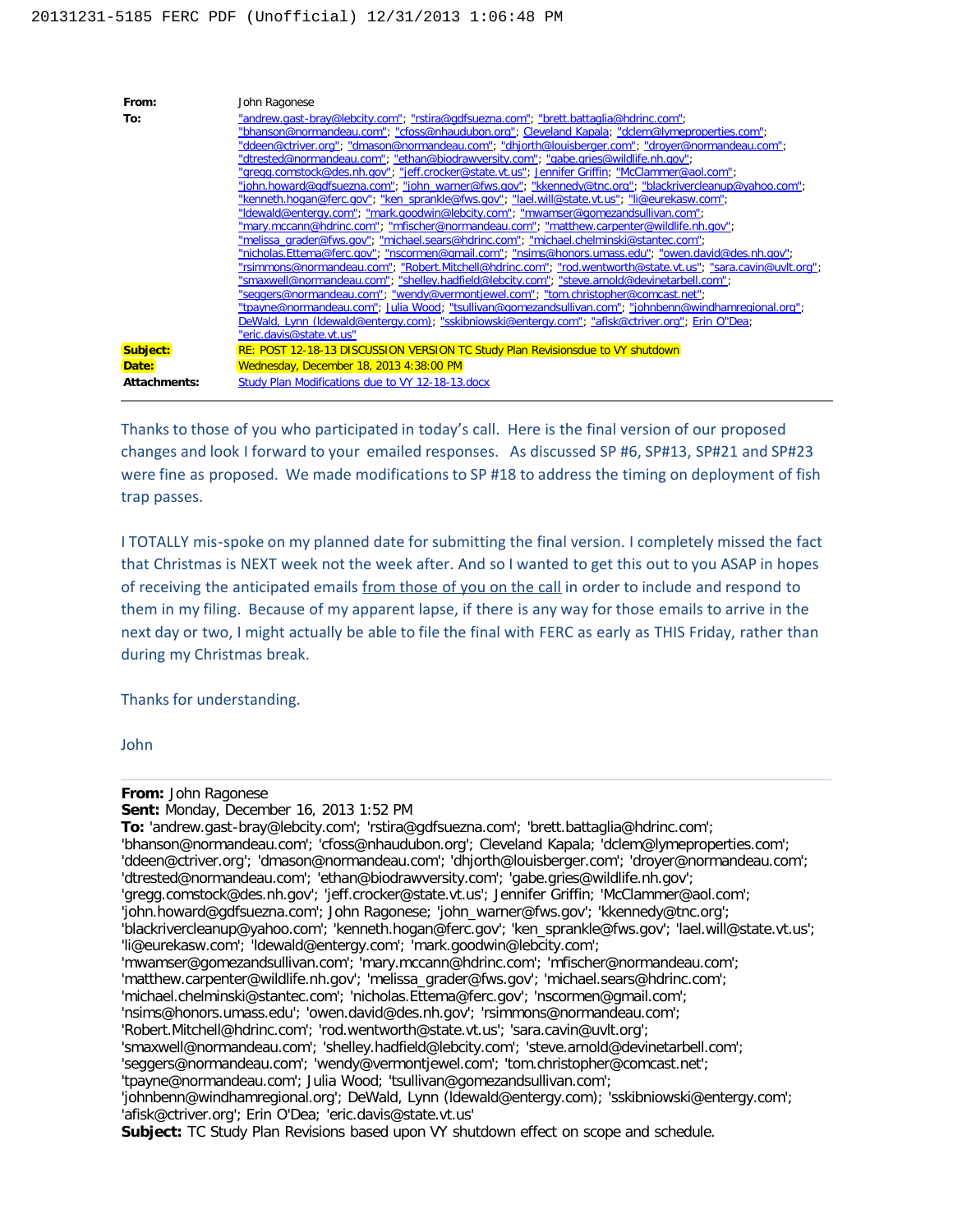To TC Relicensing Aquatics Working Group and November 26, 2013 Study Plan meeting stakeholder attendees:

As discussed at the November  $26<sup>th</sup>$  meeting, TransCanada proposes several revisions to its previously filed Study Plan based upon discussions concerning appropriate baseline study conditions, study schedule and scope for those studies directly related to Vermont Yankee's decision to shut down and effectively eliminate a significant thermal discharge into the Connecticut River above Vernon Dam. Below and attached, please find an introduction to our proposed changes as well as specific study plan language changes – ADDED text is highlighted; removed text is strike-through and highlighted.

We are seeking comments from stakeholders regarding these changes. Please note we did not specify these changes but discussed them with the participants including relevant agency staff on November 26, 2013. We will hold a conference call on Wednesday December 18<sup>th</sup> to discuss these changes and record any concerns or proposed suggestions. Conference Call info is shown below. Ultimately we would like to file revised study plans for the subject studies (including a track changes version) with the FERC prior to Christmas> We would ideally like to include concurring statements (sent to TC by email if possible.) This would not preclude you from filing comments, but we hope that our changes below reflect modest agreeable revisions such that we can move this process along as quickly as possible.

**TC Study Plan Revisions Conference Call: Wednesday January 18, 2013 1:00 PM Call-in Number: 800-914-3396 Passcode: 742925**

Thank you for your consideration on this matter.

**John L. Ragonese, FERC License Manager** TransCanada 4 Park Street; Concord NH 03301 CELL: 603.498.2851 (best option); 603.225.5528; FAX 603.225.3260 Email: [john\\_ragonese@transcanada.com](mailto:john_ragonese@transcanada.com)

#### **Introduction**

*FERC held a technical meeting among TransCanada and stakeholders involved in the relicensing of the Wilder, Bellows Falls and Vernon projects. The meeting was held on November 26, 2013 in Brattleboro, VT for the purpose of discussing impacts of the planned Vermont Yankee (VY) closure on December 29, 2014 on the schedule and scope of TransCanada's aquatics-related relicensing studies. Stakeholders and TransCanada agreed at the meeting that some studies planned for 2014 should be delayed until 2015 after VY's closure to ensure that study baselines for evaluation of project effects reflect the baseline environmental conditions expected in the future.*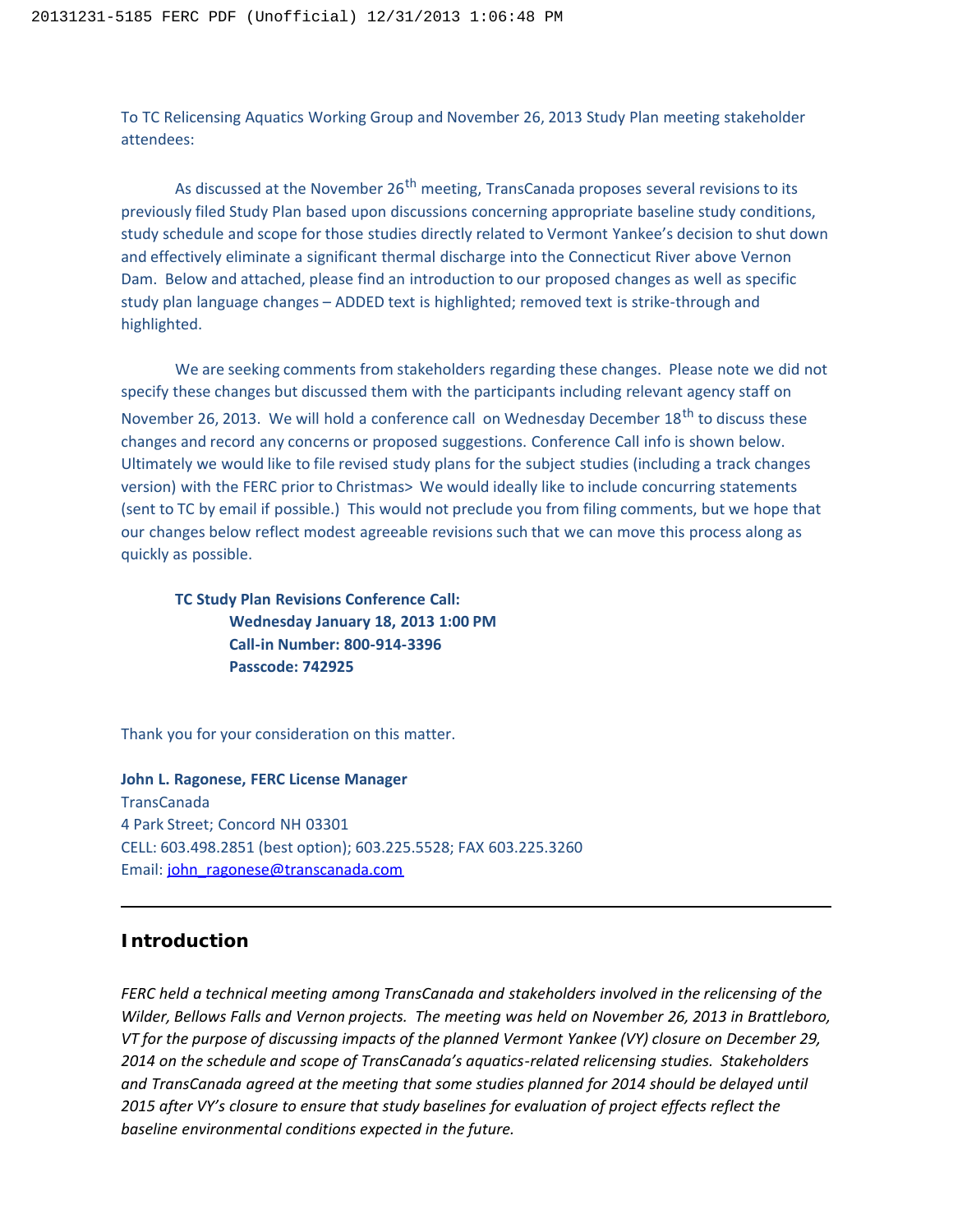*At the meeting, TransCanada committed to consult with stakeholders and file an amended study plan in December, 2013 for five of the studies (Studies 6, 13, 18, 21 and 23). On December 13, 2013 FERC issued an Interim Schedule for Study Plan Determination and required TransCanada to file the amended study plans by December 31, 2013. FERC specified that amended study plans should include proof of consultation with stakeholders. In the event TransCanada does not adopt a stakeholder recommendation, the amended study plan should also include TransCanada's reasons based on project-specific information. General study schedule changes as agreed at the meeting are indicated in the table below.*

| <b>Study</b>                                                  | <b>Summary of Stakeholder Recommendations</b>              |
|---------------------------------------------------------------|------------------------------------------------------------|
| 6 -- Water Quality Monitoring and Continuous                  | Initiate study in 2015. TransCanada will propose minor     |
| <b>Temperature Monitoring</b>                                 | modifications to study; consult with agencies and file an  |
|                                                               | amended study plan by December 31, 2013.                   |
| 7 -- Aquatic Habitat Mapping                                  | No Change                                                  |
| 8 -- Channel Morphology and Benthic Habitat Study             | No Change                                                  |
| 9 -- Instream Flow Study                                      | No Change                                                  |
| 10 -- Fish Assemblage Study                                   | Initiate study in 2015                                     |
| 11 -- American Eel Survey                                     | Initiate study in 2015                                     |
| 12 -- Tessellated Darter Survey                               | Initiate study in 2015                                     |
| 13 -- Tributary and Backwater Area Fish Access and            | Initiate study in 2014. TransCanada will propose minor     |
| <b>Habitats Study</b>                                         | modifications to study; consult with agencies and file an  |
|                                                               | amended study plan by December 31, 2013.                   |
| 14 -- Resident Fish Spawning in Impoundments Study            | Initiate study in 2015                                     |
| 15 -- Resident Fish Spawning in Riverine Sections             | Initiate study in 2015                                     |
| Study                                                         |                                                            |
| 16 -- Sea Lamprey Spawning Assessment                         | Initiate study in 2015                                     |
| 17 -- Upstream Passage of Riverine Fish Species<br>Assessment | Initiate study in 2015                                     |
| 18 -- American Eel Upstream Passage Assessment                | Initiate study in 2015. TransCanada will propose minor     |
|                                                               | modifications to study; consult with agencies and file an  |
|                                                               | amended study plan by December 31, 2013.                   |
| 19 -- American Eel Downstream Passage Assessment              | Initiate study in 2015                                     |
| 20 -- American Eel Downstream Migration Timing                | Initiate study in 2015                                     |
| Assessment                                                    |                                                            |
| 21 -- American Shad Telemetry Study - Vernon                  | Initiate study in 2015. TransCanada will propose minor     |
|                                                               | modifications to study; consult with agencies and file an  |
|                                                               | amended study plan by December 31, 2013.                   |
| 22 -- Downstream Migration of Juvenile American               | Initiate study in 2015                                     |
| Shad - Vernon                                                 |                                                            |
| 23 -- Fish Impingement, Entrainment, and Survival             | Initiate study in 2015                                     |
| Study                                                         |                                                            |
| 24 - Dwarf Wedgemussel (Alasmidonta heterodon)                | No Change                                                  |
| and Co-Occurring Mussel Study                                 |                                                            |
| 25 -- Dragonfly and Damselfly Inventory and                   | Initiate study in 2015                                     |
| Assessment                                                    |                                                            |
| New -- Vernon Hydroacoustic Study                             | This is a requested study modification for multiple        |
|                                                               | studies, and is not proposed by TransCanada. If this       |
|                                                               | study modification is approved in the study plan           |
|                                                               | determination, requesters suggest it be initiated in 2015. |

*As discussed at the meeting, the Revised Study Plan (RSP, filed August 8, 2013) requires additional modifications to some studies to account for the post-VY baseline and to eliminate study aspects that are no longer needed. For those studies TransCanada's proposed RSP modifications are detailed below.*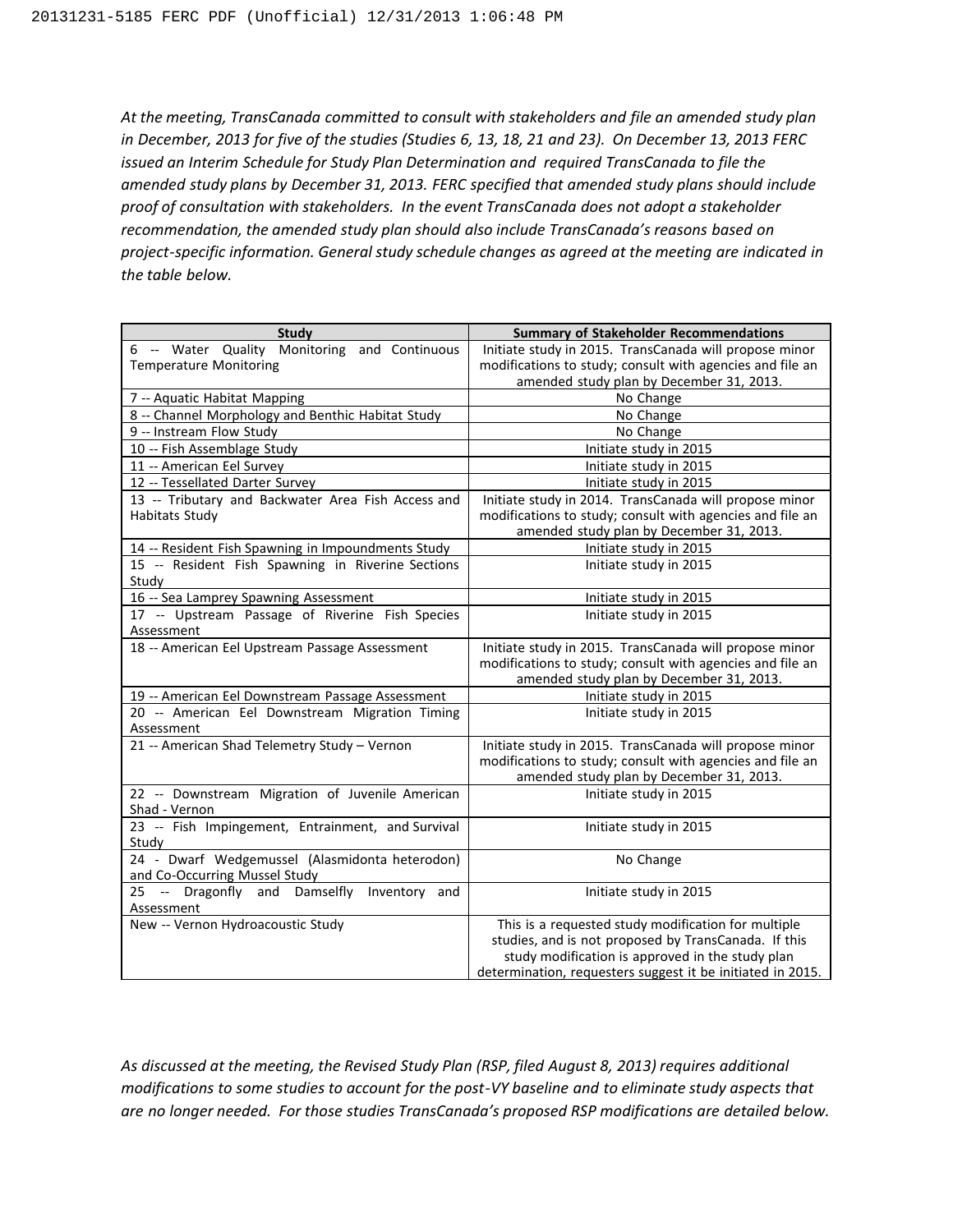## **Proposed Revisions to Study Plans - December 2013**

*TransCanada's proposed RSP revisions are detailed below. All additions and deletions are highlighted, deletions also include a strikethrough. .*

# **Study 6 – Water Quality Monitoring Study**

*Stakeholders and TransCanada agreed that the Water Quality Monitoring Study should be delayed until 2015. It was also proposed and following a 10-minute caucus, stakeholders indicated agreement that additional transect temperature monitoring at station V-01 beyond the planned 10-day low flow period would not be necessary with the closure of Vermont Yankee in 2014. Therefore, TransCanada proposes to modify the RSP as follows:*

# **Page 68, first paragraph:**

Continuous water temperature monitoring at 15-minute intervals will be conducted at the mouths of the following 10 major tributaries to the Connecticut River: Waits, Ompompanoosuc, Mascoma, White, Sugar, Black, Williams, Cold, Saxtons, and West rivers. Monitoring sites will be located such that the data are representative of the water temperature of the tributary inflow to the Connecticut River, but the exact locations will be located in the field as determined by access and the ability to capture representative water temperature of the tributary inflow. Continuous water temperature monitoring will also occur at the 16 mainstem Connecticut River sites and at a transect in the Vernon forebay area. In addition, this study will include continuous water temperature monitoring at transects at the monitoring locations within the impoundments during the 10-day, low-flow period.

# **Page 68, third and fourth paragraphs:**

From the first week of April (conditions permitting) through November 15 (conditions permitting), tributary data loggers will continuously monitor water temperature only. During this same period, continuous monitoring of water temperature will occur at the 16 mainstem water quality stations-and at the Vernon Project forebay. At each of the four datasonde monitoring locations above or in the three impoundments, at least 10 days of data will be collected at 15-minute increments during a period of low flow  $\left($  < 3 x 7Q10) and high temperatures (preferably over  $23^{\circ}$ C) between June 1 and September 30.

At the datasonde monitoring locations in the impoundments during the 10-day, lowflow, and high-temperature period, transects will be established for additional water temperature data collection. These transects will consist of three stations (including the mid-channel, long-term datasonde) perpendicular to the flow with the water temperature data loggers at depths of 1 meter, mid-depth, and 1 meter from the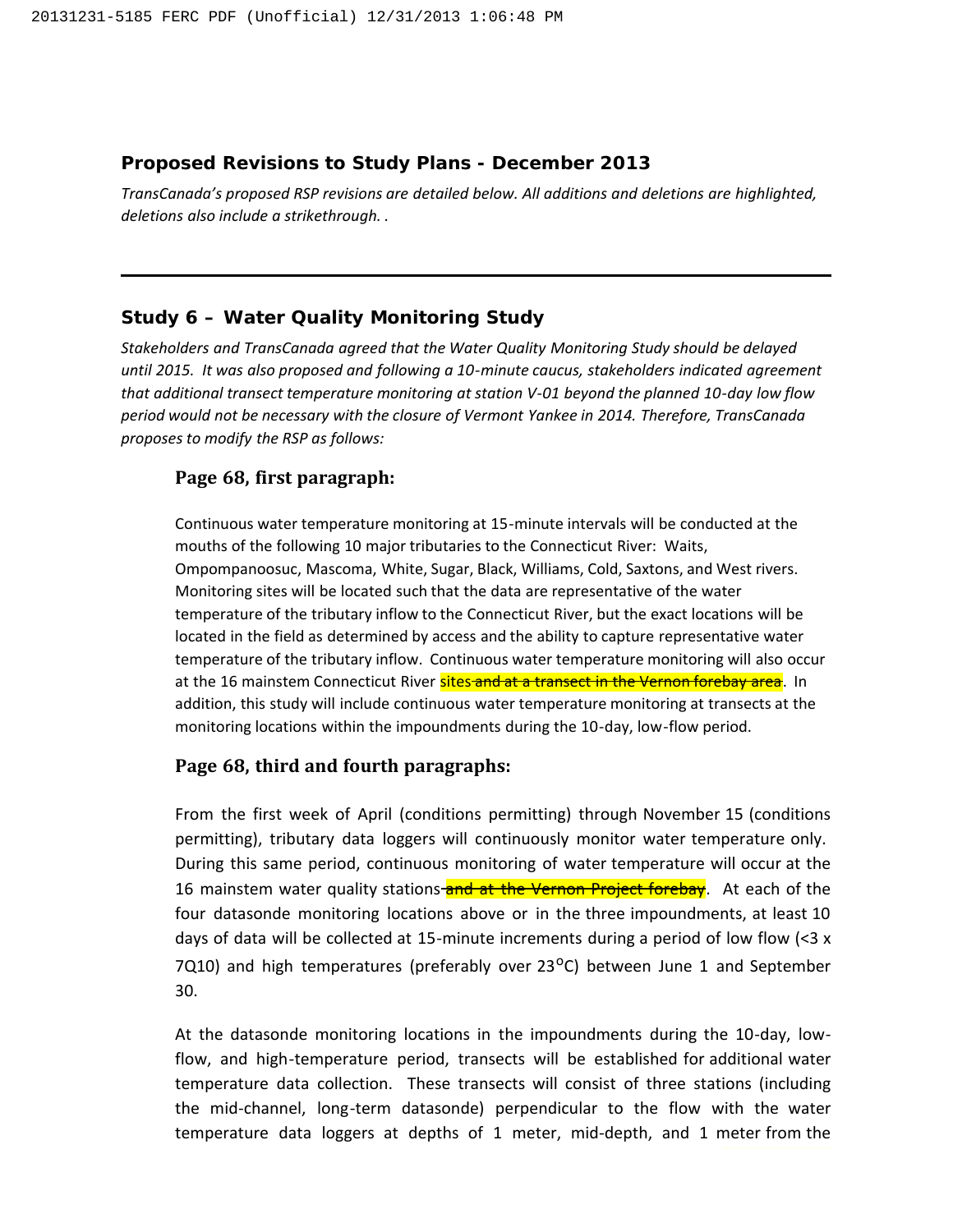bottom recording at least 10 days of data at 15-minute intervals. In addition, a transect will be established at the Vernon Project forebay with up to five stations with water temperature data loggers set at depths of 1 meter below the water surface, middepth, and 1 meter from the bottom to continuously record data from April 1 through November 15, conditions permitting.

Page 71, last two entries in Table 6-2:

| Task                                                                                                           | Locations                                                                                           | Description                                                                                                                                                                                                                                                                                                                                                                       | Sampling<br>Frequency | <b>Start Date</b>                                                              | End Date                                                                                                                                                                    |
|----------------------------------------------------------------------------------------------------------------|-----------------------------------------------------------------------------------------------------|-----------------------------------------------------------------------------------------------------------------------------------------------------------------------------------------------------------------------------------------------------------------------------------------------------------------------------------------------------------------------------------|-----------------------|--------------------------------------------------------------------------------|-----------------------------------------------------------------------------------------------------------------------------------------------------------------------------|
| Water<br>temperature<br>continuous<br>transect<br>monitoring                                                   | W-04, W-03, W-<br>02, W-01, BF-04,<br>BF-03, BF-02, BF-<br>01, V-04, V-03,<br>and-V-02 and V-<br>01 | Monitoring of temperature<br>via deployed data logger<br>with automatic logging.<br>Measurements taken at<br>three stations (including the<br>mid-channel long-term<br>datasonde) perpendicular to<br>the flow. At each station a<br>data logger will be placed at<br>1 meter below the surface,<br>mid-depth, and 1 meter<br>above the bottom at the<br>three transect locations | $15$ min.             | A 10-day, low-<br>flow period<br>between June<br>1 and Sept. 30                | <b>NA</b>                                                                                                                                                                   |
| Water<br>temperature<br><del>continuous</del><br>transect<br><del>monitoring at</del><br><b>Vernon forebav</b> | $-\theta$ <sup>+</sup>                                                                              | <b>Monitoring of temperature</b><br><del>via deploved data loggers.</del><br><b>Measurements taken at the</b><br>surface, mid-depth, and<br>near bottom at three to five<br>transect locations                                                                                                                                                                                    | <del>15 min.</del>    | April 1 (or as<br><del>soon</del><br>thereafter as<br>safe to deploy<br>units) | $\overline{45}$<br><del>Nov. .</del><br>tunless<br><del>unsafe</del><br>conditions<br>are<br><del>expected</del><br><del>to</del><br><b>preclude</b><br>data<br>collection) |

## **Page 74:**

## **SCHEDULE**

Water quality sampling specific to this study will occur in the *first* second study year (20154). The study will commence the first week in April or as soon as safe to deploy temperature monitors, and will continue through November 15 or sooner if it becomes unsafe to collect additional data. The exact start and end dates will depend on safe conditions for unit deployment and retrieval. Schedules for water quality monitoring associated with other studies will be as described in those study plans.

# **Study 13 – Tributary and Backwater Area Fish Access and Habitats Study**

*At the technical meeting stakeholders reiterated their request to obtain water quality data (DO, pH, conductivity and turbidity) in addition to temperature at the study's selected sites within the Vernon project-affected area after Vermont Yankee shuts down.*

# **Page 148, first full paragraph:**

During the study year (2014), the selected sites will be studied further. Water-level recorders will be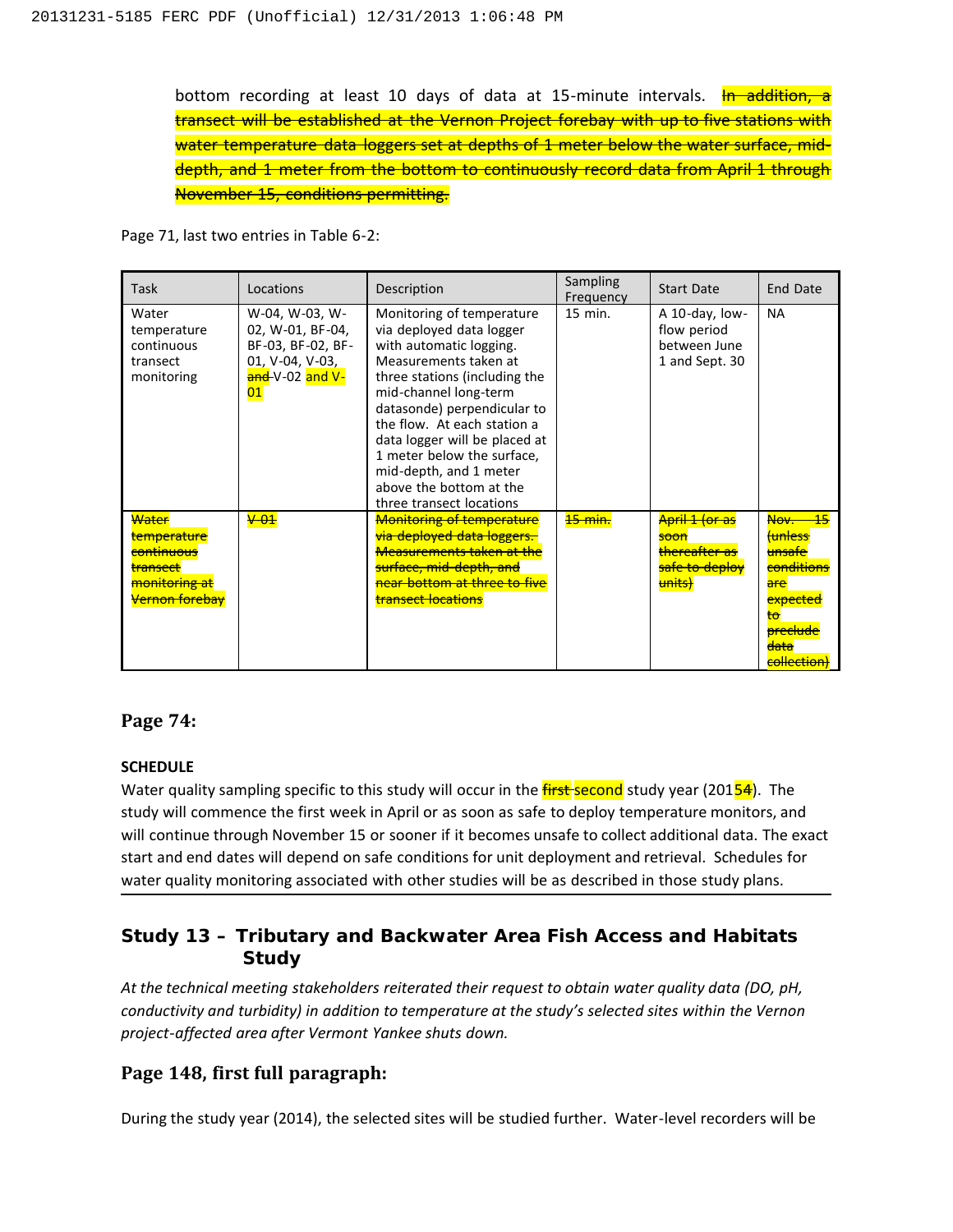placed in a random subset of applicable backwaters and tributary areas and will collect hourly depth changes and 15-minute water temperature data. Additional water quality data will be collected (temperature, DO, pH, conductivity, and turbidity) at the subset of sites ultimately selected for additional evaluation in this study with those sites based on the results of Study 7 and in consultation with the aquatics working group. Water quality data as described above will also be collected in 2015 at those selected sites within areas previously affected by the Vermont Yankee thermal discharge.

## **Study 18 – American Eel Upstream Passage**

*TransCanada originally proposed to conduct the American Eel Upstream Passage Study in a single study year (2014) as described in the Proposed Study Plan (PSP, filed April 16, 2013) Methods section on pp. 126-127, and in the Schedule section on page 128. Stakeholders commented on the PSP during the study plan meetings, and recommended conducting the study over two study years, with systematic surveys conducted in year one and temporary eel trap devices installed in year two at appropriate locations based upon suitable eel concentrations detected in the first study year, and after consultation with the working group. Although TransCanada and its consultant did not feel that a two-year study was needed to accomplish those tasks, the Updated Proposed Study Plan (filed on July 8, 2013) and the RSP filed on August 8, 2013 was modified by incorporating these tasks in successive 2014 and 2015 study seasons. The RSP reflect those changes in the Study Area and Study Sites section on page 183; in the Methods section on pp. 184-185; and in the Schedule section on page 186.* 

*At the technical meeting stakeholders and TransCanada agreed that this study should be delayed until 2015 after the Vermont Yankee closure. Without further revision, the study plan schedule implies that the second task involving setting of eel traps would presumably occur the following year in 2016. TransCanada proposes to revise the study plan to conduct both systematic studies and eel traps in a single year. It will have personnel and resources available to immediately install traps, typically not difficult or complicated. We will be able to identify locations and immediately place eel traps at those locations. This will ensure a better association with observed activity and collection or trapping potential. Conducting these related steps over a two-year period introduces variation in environmental conditions that could influence and distort the relationship between observations and collection. There does not seem to be any benefit to delaying the collection portion of this study plan into 2016, after filing of the application when we believe we can accommodate it within the same year as systematic surveys are performed.*

*TransCanada and its consultant discussed these issues informally with FWS staff after the technical meeting on November 26, 2013 and there seemed to be a general acceptance of this approach. Sufficient numbers of pre-fabricated eel trap passes will be available onsite. They can be deployed quickly during the systematic surveys if eels are concentrated in sufficient numbers below project dams. This approach negates the need for a second study year, provides for better study results and reflects the original study proposal. Therefore, TransCanada proposes to modify the RSP as follows.* 

## **Pages 183 – 184:**

#### **STUDY AREA AND STUDY SITES**

The study area includes the tailrace and spillway locations at the Wilder, Bellows Falls, and Vernon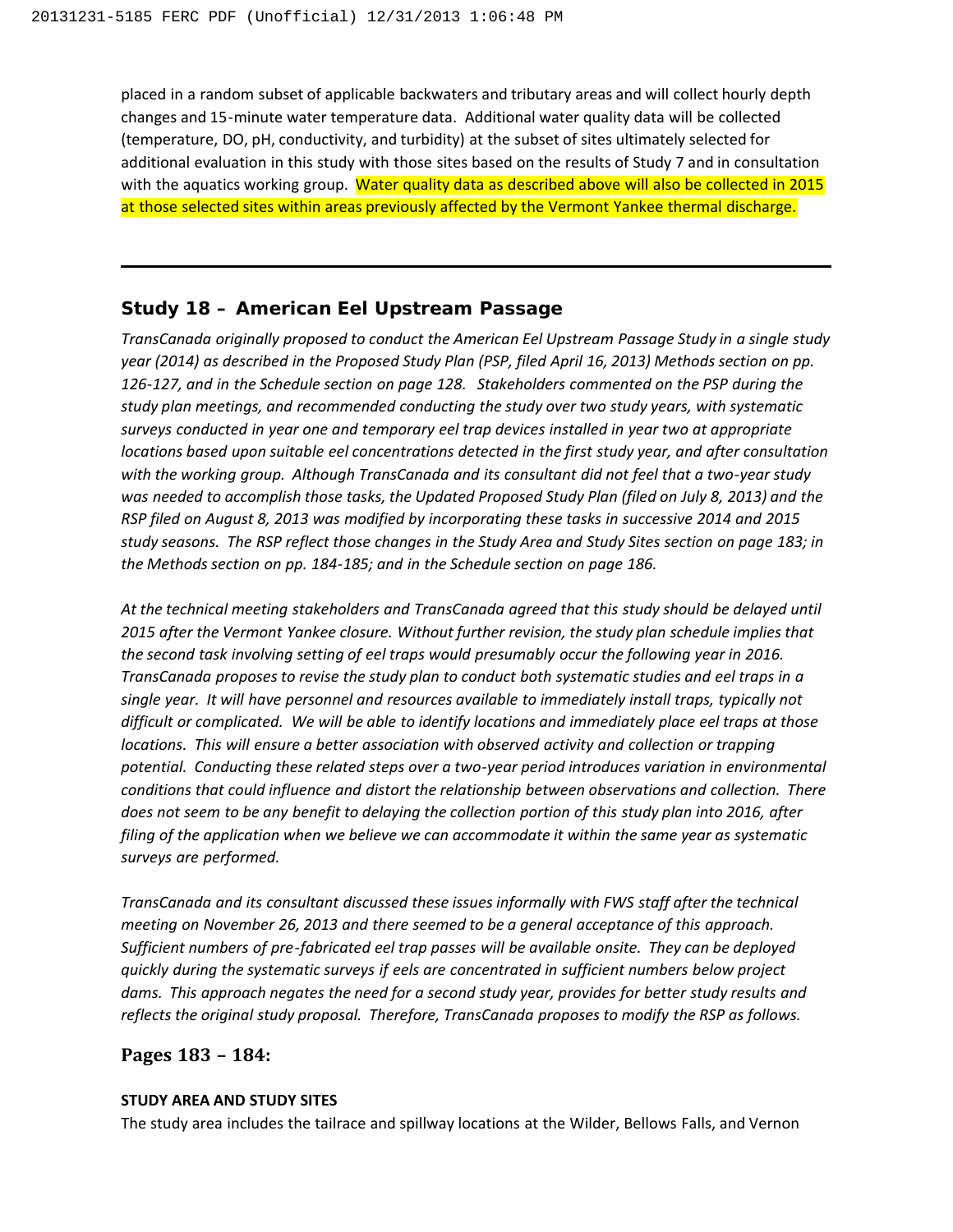dams and the Bellows Falls bypassed reach. During the first year of study, systematic surveys will be conducted at each site to document the presence and relative abundance of eels. Surveys will be conducted in the spillway areas, especially where there is significant spill or leakage flow where eels may attempt to climb. Visual searches and eel pot trapping will also be conducted around the fish ladders and in the Bellows Falls bypassed reach during the first year of study. If needed during the second vear of study, temporary eel trap passes will be installed in areas downstream of project spillways, fish ladders, and/or bypassed reaches where concentrations of eels were identified during systematic surveys.

#### **METHODS**

#### **Systematic Surveys (Year 1)**

**During the first year of study, vV**isual surveys will be conducted at night, once per week, downstream of each dam on foot (wading) or from a boat from May 1 through October 15 (or when water temperature exceeds  $50^{\circ}$ F). Visual surveys will be done in areas where eels are likely to congregate below each dam, such as spillways, places where there is significant leakage or overflow points along the dams, the Bellow Falls bypassed reach, and in areas near the upstream fish ladders. Data collected will include location (GPS coordinates), observation of eels (presence, absence, numbers, estimated sizes), time and date of observation, field notes on weather conditions, and moon phase. Other data that will be recorded include notes on project operations during sampling such as spill gates that may be open and/or spill conditions during high flows…

#### **Temporary/Portable Eel Trap Passes (Year 2)**

Should adequate concentrations of eels be identified during the systematic surveys conducted during the first year of study, temporary eel trap passes will be installed quickly at those locations and operated at each of the three projects during the **second-first** year of study, concurrently with the systematic surveys that will continue. If concentrations of eels are not located due to low abundance below a project, then eel trap passes will not be fished at that site. **TransCanada will develop a** communication and consultation protocol with the agencies and aquatics working group that will enable periodic and updated information on surveys and observations reasonably necessary prior to the installation of any temporary eel trap passes. To review results from the year 1 systematic surveys. During that consultation, TransCanada will seek to reach agreement on appropriate locations for installation of eel trap passes during year 2.

#### **Page 185, second full paragraph:**

One of the temporary eel trap passes may be installed in the lower sections of fishways supplied with minimal attraction flow (0.5 to 1.0 cfs); however, this will only occur if the fishway is dewatered. In another study, Upstream Passage of Riverine Fish Species Assessment (Study 17), the three fish ladders will be operated during the open water period. Study 17 is planned for year 1, which would not conflict with eel trap pass placement in the fish ladders during year 2. Video cameras will be placed in the fish ladders for Study 17 – Upstream Passage of Riverine Fish Species Assessment also delayed until 2015, and thus concurrent with this study. These cameras will record round-the-clock during the entire open water season and, once video data is analyzed, will provide sufficient information on eels attempting to use the ladders.

#### **Page 186:**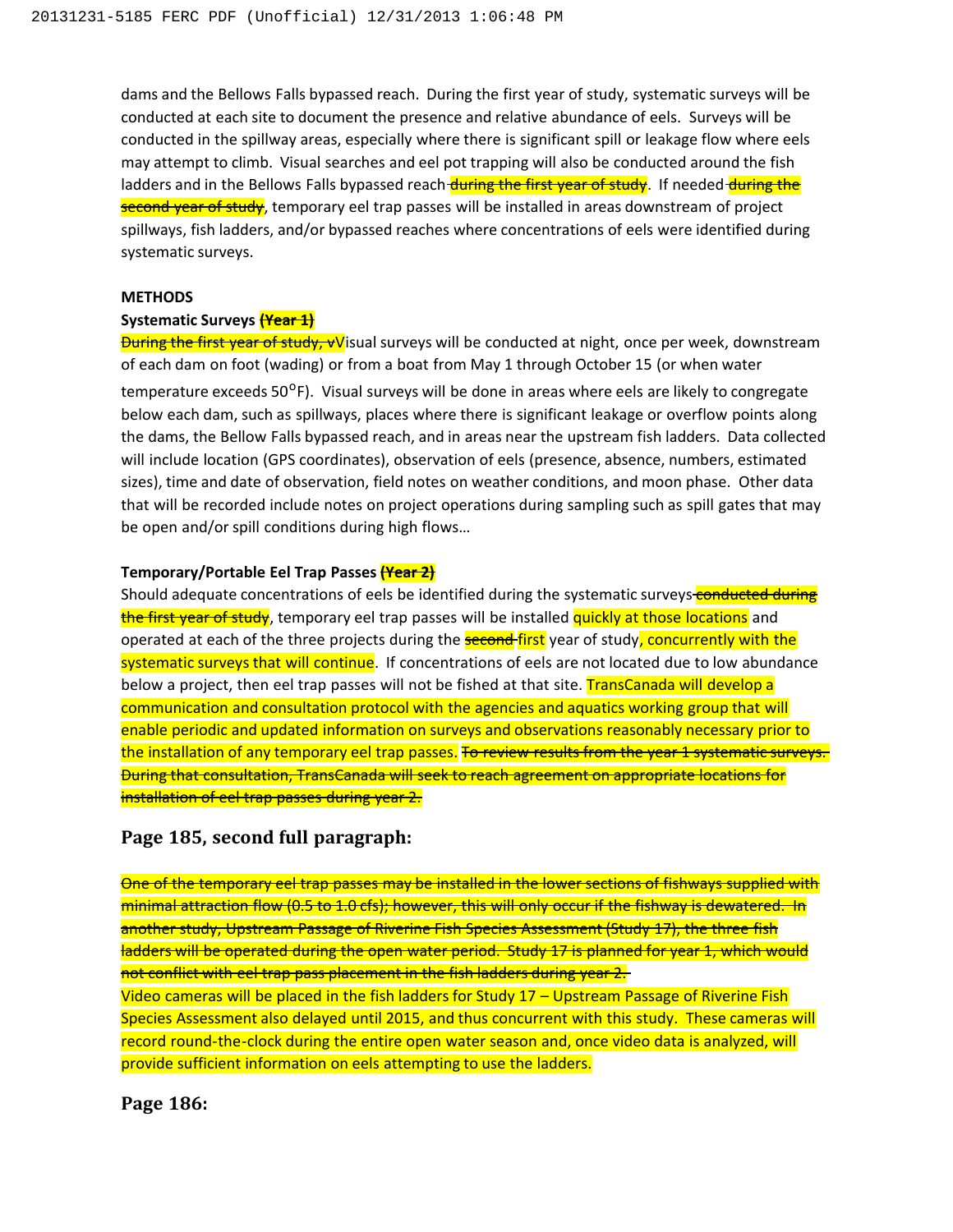#### **SCHEDULE**

Systematic surveys will begin at all three dams during the  $\frac{first}{s}$  second study year (20145) on May 1 and continue through October 15, including weekly eel pot trapping and visual night surveys. Following periodic consultation with the fishery agencies and aquatics working group regarding results of the systematic surveys throughout the survey period, temporary eel trap passes will be installed during the second study year (2015) below the dams if concentrations of eels are found during the first study year. Two eEel trap passes will be set in locations where eels were found congregating throughout theby May 1-October 15 period., and traps will be fished through October 15. The field effort will cover 22 weeks of sampling during both years 1 and 2, with the traps being fished every 2 to 3 days during that time period. The study report will be prepared after all field work and data analysis is completed.

### **Study 21 – American Shad Telemetry Study – Vernon**

*With the closure of VY, it is no longer appropriate to rely on the USGS data collected in 2011 and/or 2012 for determination of timing of the shad run in a post-VY baseline. However, the USGS data may still be helpful to this study in other ways as described in the study plan's Methods section. Therefore, TransCanada proposes to modify the RSP to include a limited review and evaluation of the USGS data to support this study's design and methodology. In addition, temperature tags are no longer needed since their purpose was to record water temperature as shad migrate past Vermont Yankee's thermal discharge, and proposed RSP modifications relative to temperature tags are also included below.*

#### **Page 208, last paragraph:**

The study conducted in 2012 was a broad-scale monitoring of tagged shad that *included monitoring* in the tailwaters of the Vernon Project with near-field monitoring of the fish ladder entrance. Via PIT tags, the efficiency of the ladder to pass shad upstream was observed. Detection of post-spawned tagged shad (both PIT and radio) and perhaps downstream passage at Vernon may have been recorded. Although there is valuable information from the 2012 study, it has yet to be analyzed. **Therefore, a**As a component of this study, a limited review of the 2012 data will be performed in 20132014, pending timely receipt of the data. Those data will to glean any information which may be used to fine tune the design of this study, including potential changes in sample size, in consultation with the aquatics working group as described in the methods section below.

#### **Page 209-210:**

#### **METHODS** *(first two paragraphs only)*

It is expected that once the 2012 data have been **analyzed evaluatedin 2013**, those data may contribute to existing information to indicate timing of the shad run from Turners Falls to the Vernon Project, on optimal placement of receivers and residency of tagged shad at the Vernon Project prior to passing upstream, efficiency of shad passage through the fish ladder, and perhaps numbers of postspawned shad returning downstream through the Vernon Project. Another variable the 2012 study may assist with is selection of radio frequencies for this study. Analysis Review of those data may provide insight into which frequencies may be noisier, thus avoided, in the vicinity of the project. Timing of migration through the Turners Falls impoundment and residence time of tagged shad in the Vernon tailwaters during 2012 will help determine sample size for this study. Results of the analysis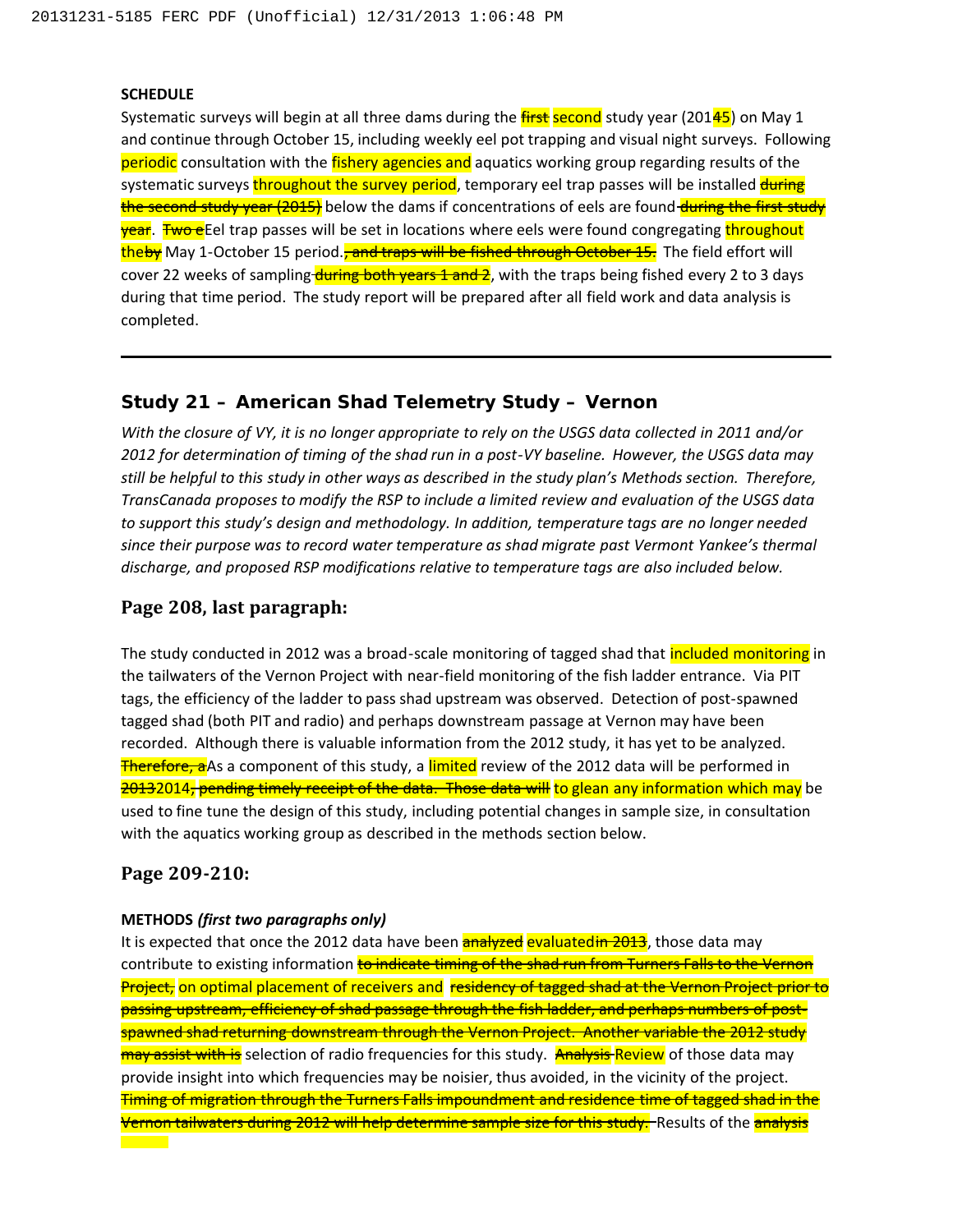review of the 2012 data will be discussed with the aquatics working group and critical modifications to the field work described below for the upstream passage assessment in this study will be discussed based upon this consultation.

TransCanada will monitor the timing of shad upstream migration through the upper portion of the Turners Falls impoundment as the 2012 study did, and monitor shad behavior and movement nearfield to the Vernon turbine discharges and the spillway areas. This behavior will be correlated to turbine discharge regimes, and effects will be assessed. Ability of tagged shad to locate the fish ladder entrance will be assessed and related to project operations. Once in the fish ladder, efficiency of passage will be determined similarly to the 2012 study. PIT readers in the fishway, as well as one of the radio monitoring stations, will record shad passage. After passage at Vernon, timing of the shad migration as far upstream as the Bellows Falls Project will be determined. Tagged shad will be manually tracked and spawning areas located. Spawning will be observed and egg collections should yield measurable success evaluations. Emigration of post-spawned tagged shad will be evaluated and downstream passage routes as well as expediency of passage at Vernon Project will be identified. Passage survival through the project will be assessed with the use of motion sensor Hemperature radio tags.

## **Page 213, first paragraph:**

Radio receivers will be Lotek Wireless, Inc. (Lotek) SRX 400 and SRX 600 units and a Digital Spectrum Processor data logging unit. Radio transmitters will be coded VHF transmitters supplied by Lotek, Newmarket, Ontario, Canada. The radio tags (model number MCFT-3EM) are digitally encoded and will transmit signals on two to four frequencies (channels) within the 150- to 151-megahertz band. Each radio tag will contain a unique pulse train to allow for individual fish identification (codes). Each cylindrical radio tag measures 11 mm in diameter, 49 mm in length, weighs 4.3 grams in water, and has a 455-mm-long whip antenna. The radio tags will propagate signals at varying rates between 2.0 and 3.0 seconds and will have a minimum battery life of approximately 206 days. Each tag will incorporate motion **and temperature** sensing capabilities. If a specimen becomes stationary or regurgitates its transmitter, detection of that signal will verify via pulse code that the transmitter is stationary. In addition, every detection event of radio-tagged shad will record its temperature within the data log. **Temperature and mM**otion data are transmitted via pulse codes, thus, can only be discerned during detection of the radio signals.

## **Page 214, last paragraph:**

If analyses of the USGS 2012 data suggest a greater sample size may be needed to gain meaningful information, sample sizes for PIT and radio/PIT tagged shad (and the number of receivers needed to accommodate larger sample sizes to minimize signal collisions) will be increased to a level that to ensure collection of significant data.

# **Page 215 - 216:**

#### **ANALYSIS**

After all telemetry data collected by USGS during its 2012 study that is pertinent to the Vernon Project are made available to TransCanada, the data will be **compiled, reduced, sorted by individual, and** analyzedreviewed to provide indications of proper placement of receivers and selected radio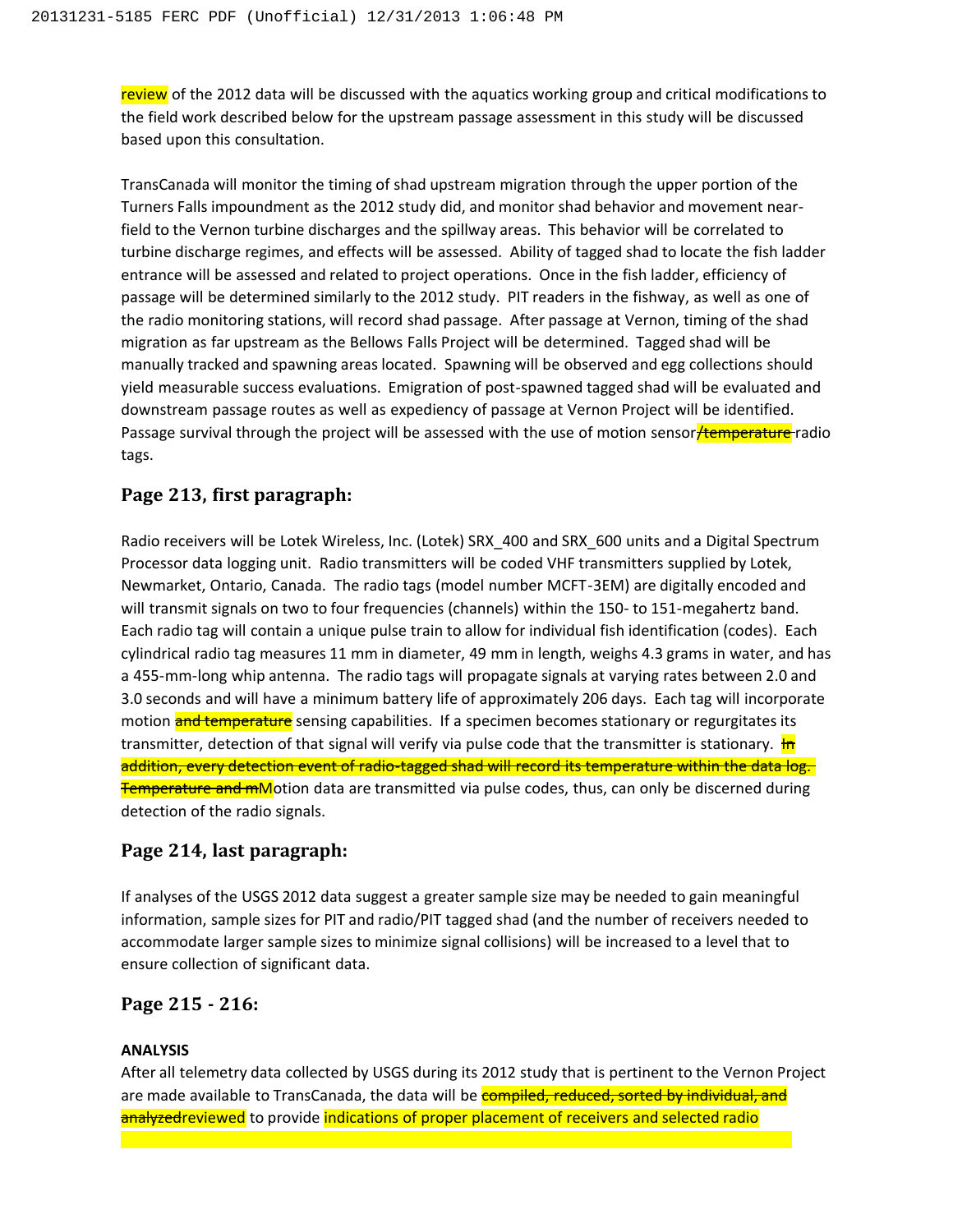transmitter frequencies., to the extent the data allow, a concise representation of migrating shad movement and behavior in the tailrace area of Vernon dam. Depending on the quality of the data, migration routes, residency times, ladder efficiencies, and effects of project operations on passage efficiency will be ascertained. If data are conducive to determining downstream passage of postspawned shad, they will be analyzed to discern success of downstream passage as well.

For this study, all radio transmitters will have a unique frequency or code, thus allowing discrimination by individual. In addition, temperature sensors incorporated within the transmitters will allow the fish's ambient temperature to be recorded when individual is being detected. The motion sensing ability of the transmitters will be an instantaneous measure of the transmitter's mobility status (i.e., in the fish or not). active or sedentary). All radio-telemetry data from each monitor station will be combined, compiled, reduced, and sorted by individual shad. Pertinent data made available from the related FirstLight study will be incorporated into the TransCanada dataset associated with this study.

Resultant refined data will illustrate individual shad movement and ambient water temperature about Vernon dam tailwater areas and indicate holding areas, if any, and timing of upstream passage. PIT readers within the fish ladder will supply information as to the efficiency of the ladder to pass shad. Locations of each radio-tagged shad will be presented spatial-temporally in tabular and graphic form, both in and around Vernon dam and upstream in the Vernon impoundment and Bellows Falls downstream reach. Project operational data will be presented and compared to shad movement to determine effects on shad movement and passage at the dam. The spawning location of each fish within the study area, if applicable, will be identified. Water temperature data recorded by the radio tags and by data loggers set for the Water Quality Study (Study 6) will be presented in context with shad location and project operations.

Congregation and spawning areas of radio-tagged American shad will be compiled and presented graphically on maps and possibly with aerial photography. Quantification and qualification of shad egg collections will be presented in tabular form. Density of eggs collected per sample will be determined by enumerating a sub-sample and relating that to the volume of water filtered. Spawning activity and fervor will be described subjectively and relative to other spawning activities observed. Factors affecting egg collection (i.e., water turbulence, high velocities, shallow depth) will be noted.

Emigration timing, residence time, passage route selection, and survival of passage for each postspawned shad will be presented in tabular form. Shad presence and timing of passage will be related to project operations data to characterize what project effects, if any, on downstream passage can be discerned. Temperature sensors will indicate water temperatures each tagged shad occupy as they migrate about the forebay area prior to downstream passage. Motion sensors will immediately identify the status of each transmitter, whether it is mobile or stationary after passage. Attempts will be made to discern whether the fish regurgitated the tag or whether it suffered mortality after downstream passage.

#### **Page 217-218:**

#### **SCHEDULE**

Analyses Review of all data from USGS 2012 shad migration study related to the Vernon Project is expected to be completed by the end of  $\frac{20132014}{201300}$  prior to the first year of this study.

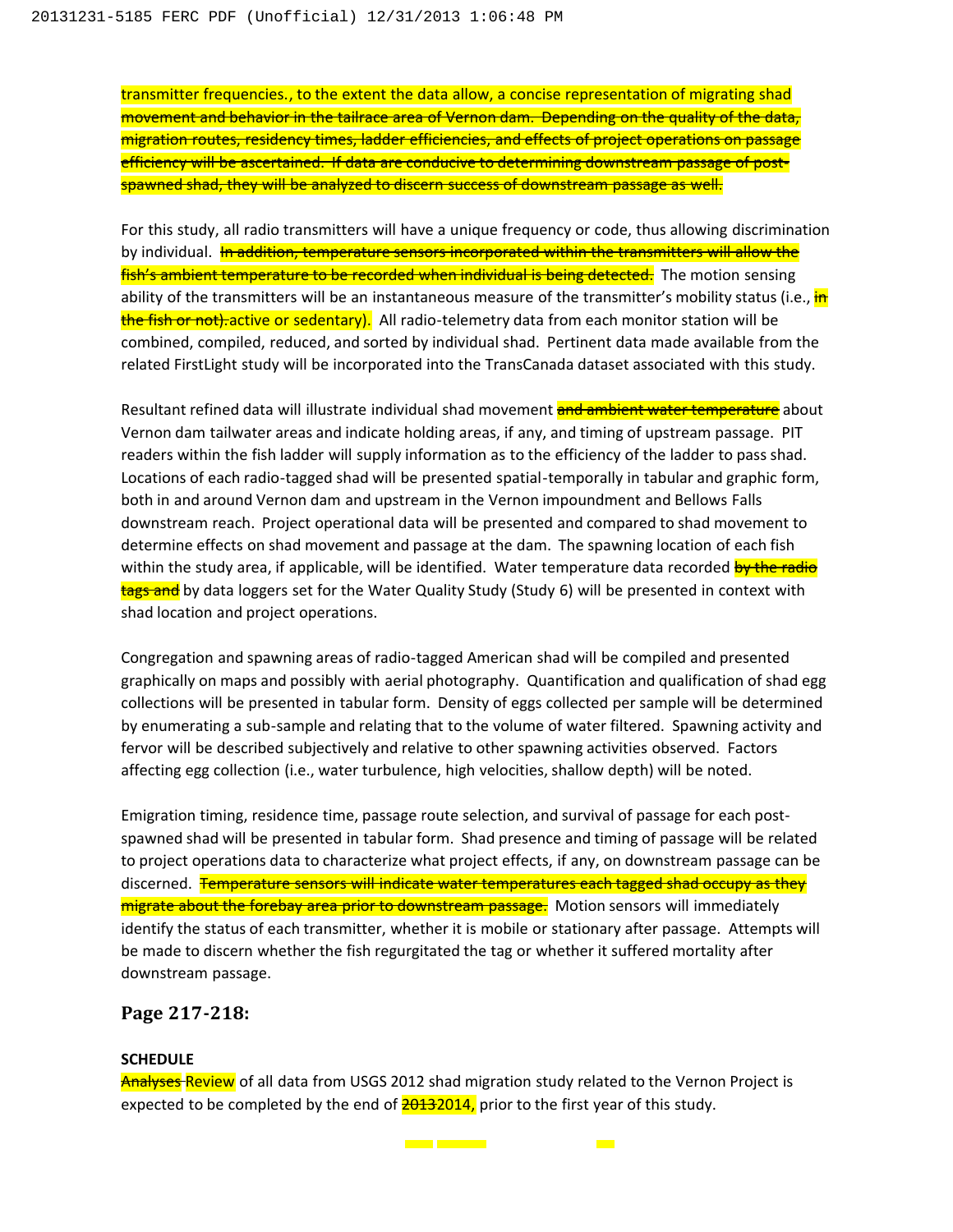Field work for this study will occur in the *first-second* study year (20154). American shad collection and tagging will likely commence at the Holyoke fishlift from mid-April to early May, depending on water temperature. All specimens should be tagged and released by early June. Shad will be monitored at Vernon dam and tailwaters, and once most specimens have passed upstream and arrived at spawning sites, as determined by monitoring, by mid- to late-June, field observations and egg collections will commence. The field observations will likely end in early to mid–July when specimens should begin to emigrate. Most post-spawned shad can be expected to pass downstream of Vernon dam by late July. Data compilation, reduction, analyses, and report preparation will be conducted after the end of the field season.

## **Study 23 – Fish Impingement, Entrainment and Survival Study**

This study relies in part on the results of associated studies including fish community data collected during the Fish Assemblage Study (Study 10). Fish community data from that study will be used to identify the target species list that will be assessed to identify potential impingement and entrainment effects. In addition, findings from the two American shad studies at the Vernon Project (Studies 21 and 22) and from the two American eel downstream assessments (Studies 19 and 20) may provide useful insight into the determination of survival for these diadromous fish species. Stakeholders and TransCanada agreed at the technical meeting to adjust the schedule for this study and TransCanada proposes the following modification to the RSP.

### **Page 233:**

#### **SCHEDULE**

This desktop assessment of impingement, entrainment, and turbine survival will be conducted during the second study year in the **spring-late summer and fall** of 2015. It will rely on results from the Fish Assemblage Study (Study 10), which will be conducted during study year  $\pm 2$  and will allow for proper identification of the target fish species. In addition, findings from the associated studies referenced above (Studies 19, 20, 21, and 22) also to be conducted in study year 2 may provide useful insight into the determination of survival for diadromous fish species.

**John L. Ragonese, FERC License Manager** TransCanada 4 Park Street; Concord NH 03301 CELL: 603.498.2851 (best option); 603.225.5528; FAX 603.225.3260 Email: [john\\_ragonese@transcanada.com](mailto:john_ragonese@transcanada.com)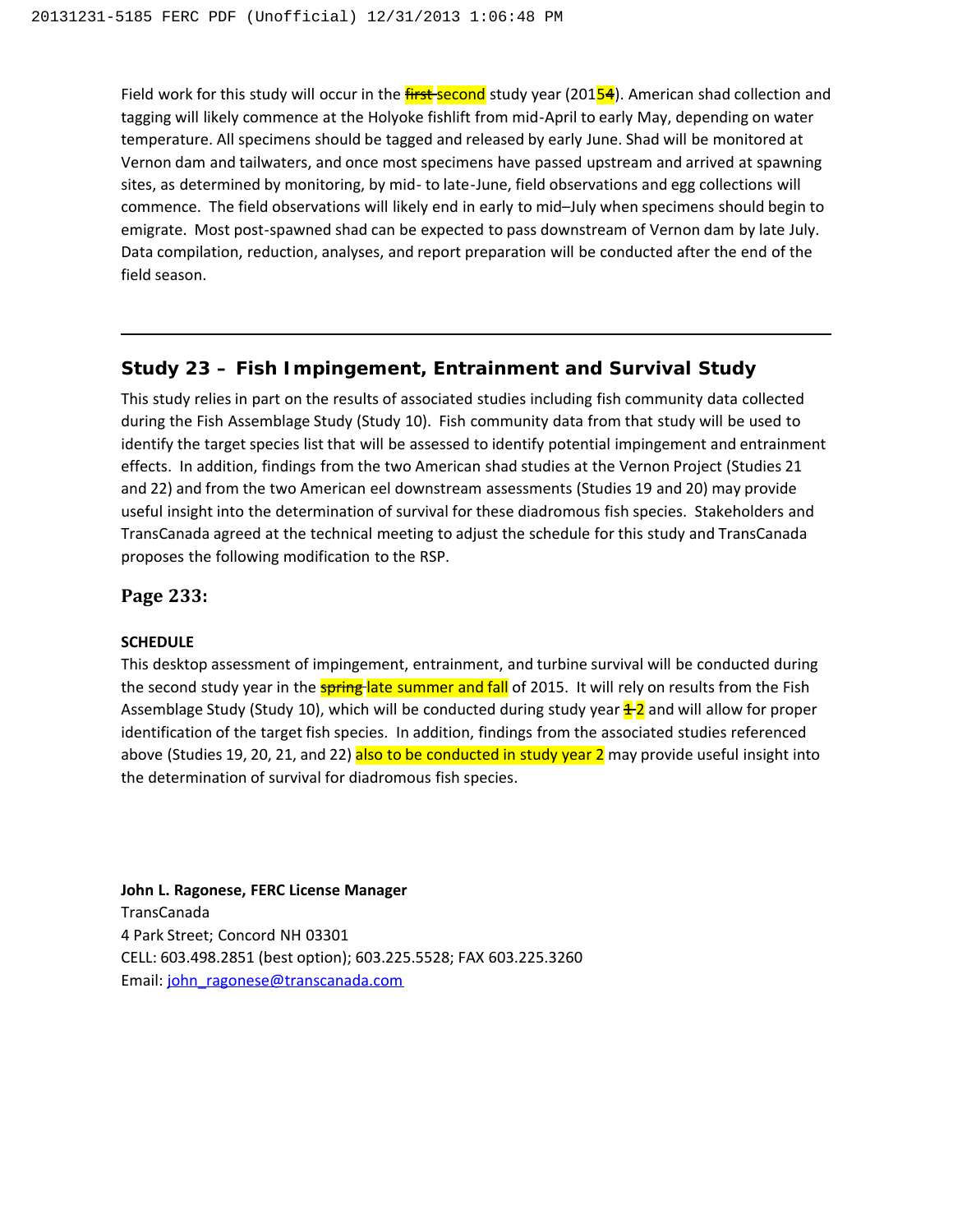## **Attachment C 12-18-2013 Conference Call Notes**

#### **December 18, 2013 Conference Call on Proposed Revisions to Study Plan**

#### Call Participants:

Jeff Crocker - Vermont Department of Environmental Conservation Eric Davis - Vermont Department of Environmental Conservation Rod Wentworth - Vermont Department of Fish and Wildlife Andrew Gast-Bray – City of Lebanon Gabe Gries – New Hampshire Fish and Game Ken Hogan – FERC Ken Sprankle – US Fish and Wildlife Service Melissa Grader – US Fish and Wildlife Service Katie Kennedy – The Nature Conservancy David Deen – Connecticut River Watershed Association Brian Hanson – Normandeau Associates Maryalice Fisher – Normandeau Associates Rick Simmons – Normandeau Associates Drew Trested – Normandeau Associates John Hart – Louis Berger Group Jennifer Griffin – TransCanada John Ragonese – TransCanada

#### Discussion on Revisions to Study #6:

Jeff Crocker – agrees with changes Gabe Gries – agrees with changes David Deen – agrees with changes Melissa Grader/Ken Sprankle – Agrees with changes Katie Kennedy – agrees with changes Andrew Gast-Bray – "no issues with changes at this time"

#### Discussion on Revisions to Study #13:

David Deen – agrees with changes Gabe Gries – agrees with changes Jeff Crocker – agrees with changes Katie Kennedy – agrees with changes Andrew Gast-Bray – agrees with changes Melissa Grader/Ken Sprankle – agrees with changes

#### Discussion on Revisions to Study #18:

Ken Sprankle – questioned camera monitoring in the fishway. TC provided clarification that this was mentioned in Study #18 but is an element of Study #17. No mention of installing floating traps at the base of the fishway. TC responded that the fishway would likely be operational during the same study period in association with Study #17 and because the fishway does not have leakage there is no attraction for eels to congregate at its base. TC will install floating traps as needed based upon observations of leakage and eels if this technique makes the most sense. Ken Hogan- would like to see "quickly" as stated in last paragraph on Page 6 better defined or quantified. TC has revised the Study Plan to address this comment.

Gabe Gries – generally fine with changes

Katie Kennedy – generally fine with changes

Melissa Grader – generally fine with changes but due to changing from a 2-year study to a 1-year study, FWS would like to see language in the SP that identifies the need for a second study season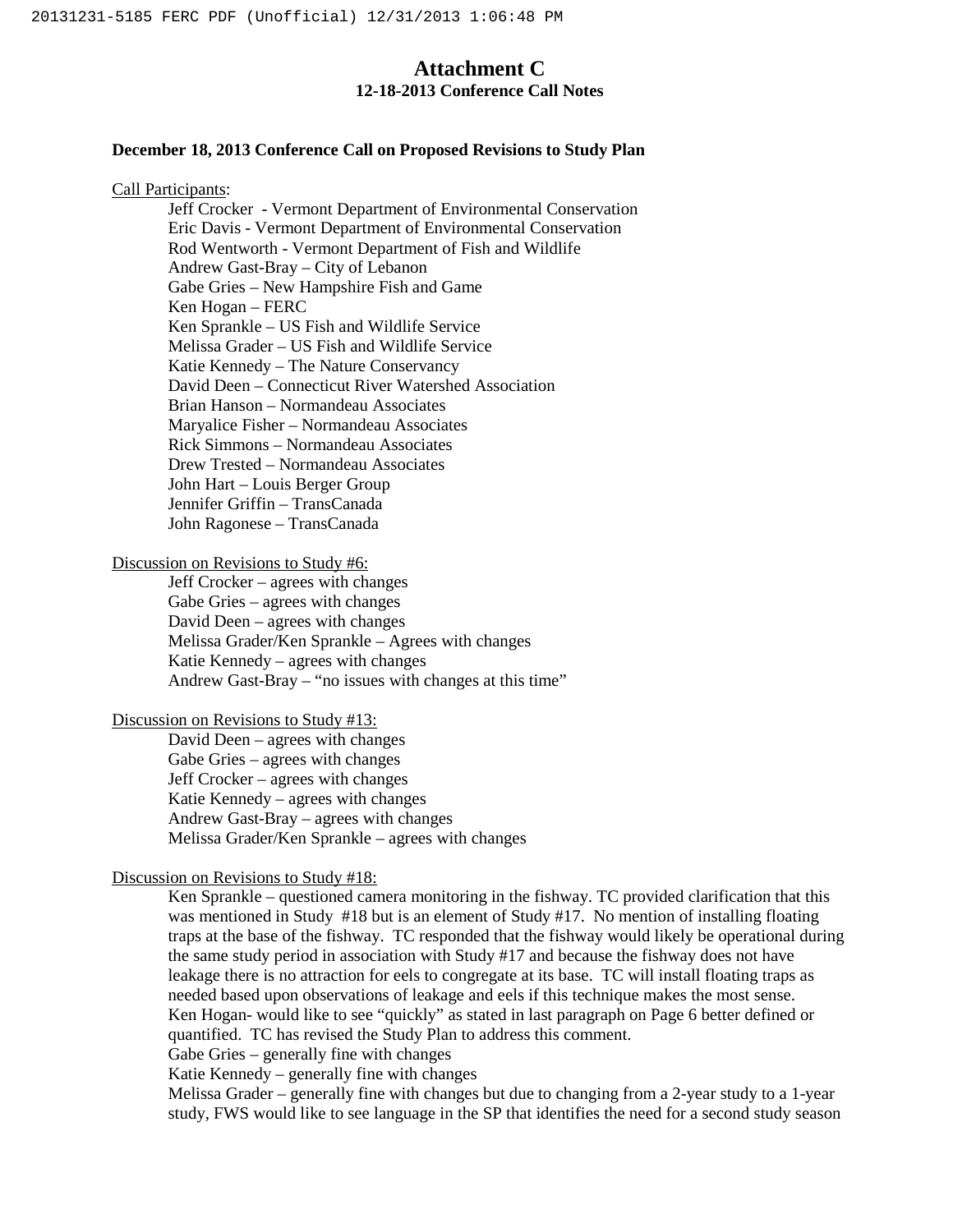if environmental conditions out of our control prevent an adequate or successful study or if inadequate data is collected.

David Deen – generally agrees with changes with the same reservation as indicated by Melissa Grader (FWS)

John Ragonese - TC disagreed with the need to make such a statement specifically in this study due to shifting survey component to 2015. TC indicated the survey component was initially a 1 year survey and will remain so under the revised plan. TC noted that the risk of insufficient collections and the annual variability will actually be reduced as a result of the revisions. TC further stated that anomalous environmental factors can be identified, discussed and if needed, result in repeating the study under current ILP process thus not requiring specific language.

Discussion on Revisions to Study #21:

Eric Davis – would be nice to have the temperature tag data.

FWS (Melissa Grader or Ken Sprankle) – temperature [radio]tag data would be valuable data but we acknowledge the purposes of this request was related to monitoring fish and to distinguish where fish swim in relation to the VY thermal discharge. Ok is temperature tags are eliminated. Gabe Gries – agrees with changes

David Deen – would like to have the data but agrees with changes

Ken Sprankle - agrees with changes

Katie Kennedy – agrees with changes

Discussion on Revisions to Study #23:

None of the participants stated any concerns with the proposed changes.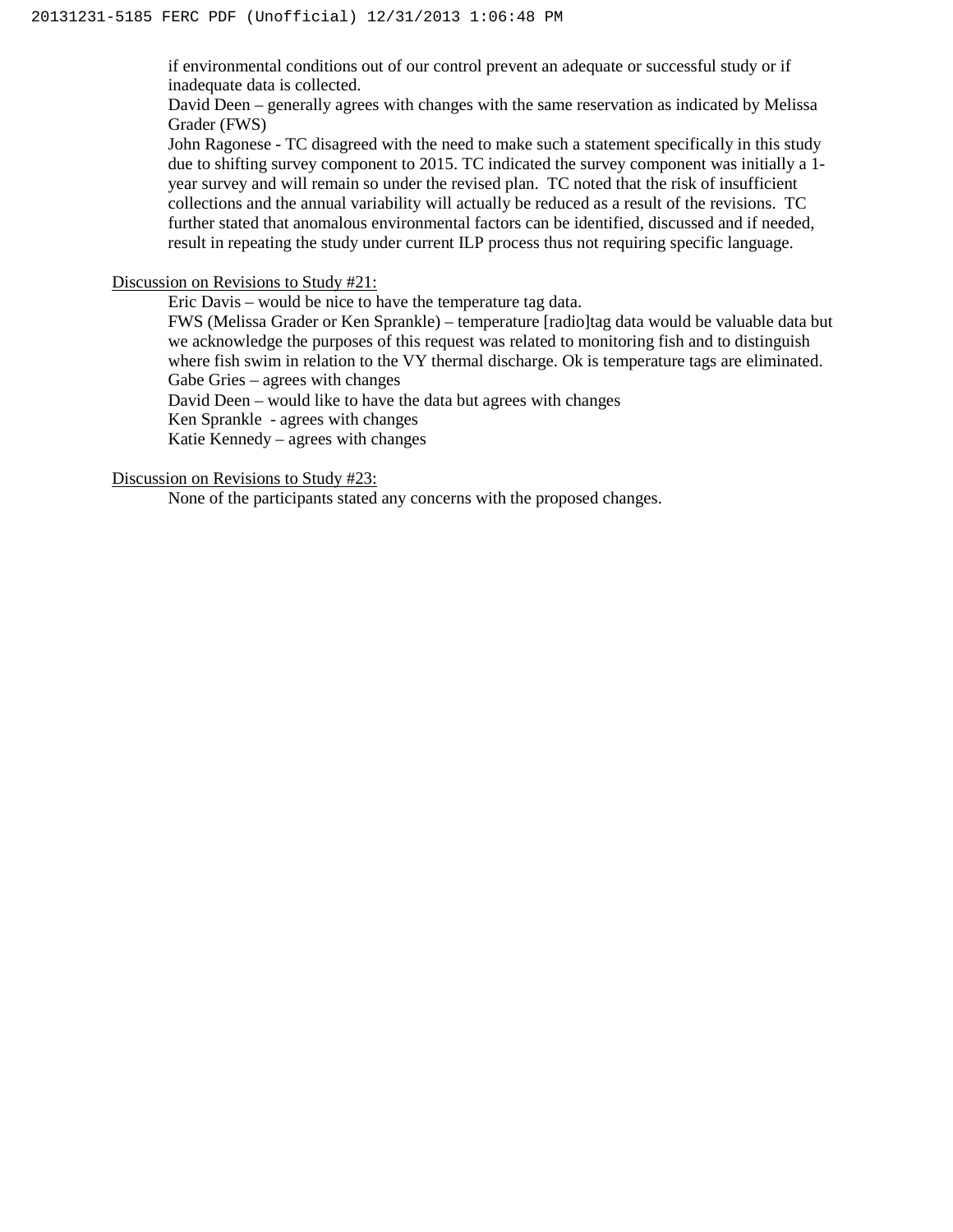# **Attachment D**

**Written Comments after 12-18-2013 re-distribution of proposed Study Plan Revisions**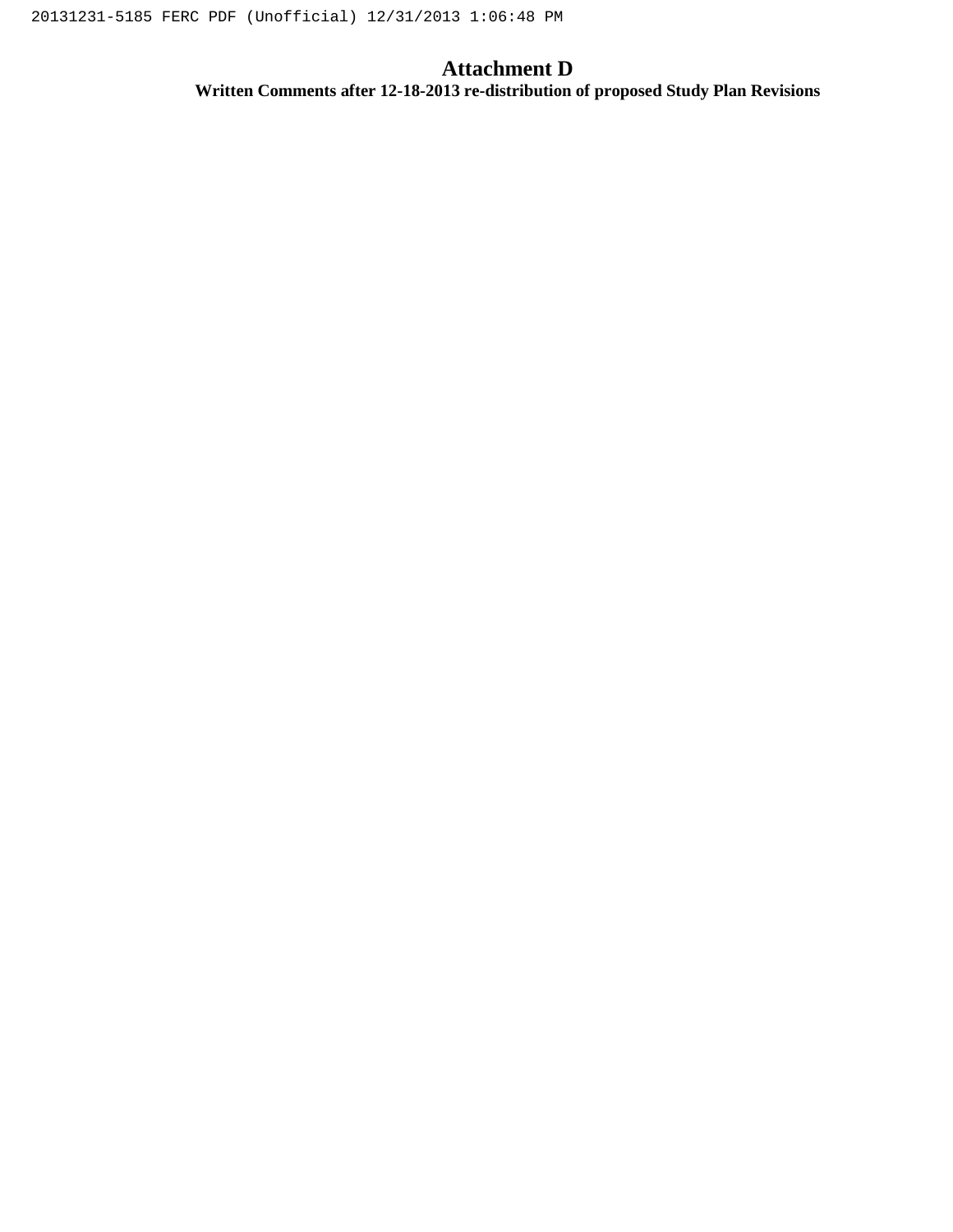## **John Ragonese**

| From:    | Davis, Eric < Eric. Davis@state.vt.us>                                         |
|----------|--------------------------------------------------------------------------------|
| Sent:    | Friday, December 20, 2013 11:32 AM                                             |
| To:      | John Ragonese                                                                  |
| Cc:      | Crocker, Jeff; Wentworth, Rod                                                  |
| Subject: | RE: POST 12-18-13 DISCUSSION VERSION TC Study Plan Revisionsdue to VY shutdown |

John, our comments are included below:

The Vermont Agency of Natural Resources (VANR) participated in a conference call on December 18, 2013 with TransCanada and stakeholders to discuss TransCanada's proposed modifications to the revised study plan deemed necessary at the November 26, 2013 stakeholder meeting.

VANR is in agreement with the modifications made by TransCanada to studies 6, 13, 21, and 23.

TransCanada is proposing changes to study 18, American Eel upstream passage, that include condensing both the systematic eel surveys and the temporary/portable eel trap passes into the same study year. The current schedule in the revised study plan calls for each task to be completed in separate study years. VANR recognizes that the modified approach may reduce variability between years, but it also increases the risk that sufficient data may not be collected during the period of study.

VANR recommends that language be included in the final study plan that both recognizes the increased risk of the modified schedule and provides an avenue for resource agencies to request additional study if agency review deems that the data collected under the condensed schedule is not sufficient to address the goal of the study.

#### **Eric Davis,** *River Ecologist*

1 National Life Drive, Main 2 Montpelier, VT 05620-3522 802-490-6180 / eric.davis@state.vt.us http://www.watershedmanagement.vt.gov/rivers



**From:** John Ragonese [mailto:john\_ragonese@transcanada.com]

**Sent:** Wednesday, December 18, 2013 4:39 PM

**To:** andrew.gast-bray@lebcity.com; rstira@gdfsuezna.com; brett.battaglia@hdrinc.com; bhanson@normandeau.com; cfoss@nhaudubon.org; Cleveland Kapala; dclem@lymeproperties.com; ddeen@ctriver.org; dmason@normandeau.com; dhjorth@louisberger.com; droyer@normandeau.com; dtrested@normandeau.com; ethan@biodrawversity.com; gabe.gries@wildlife.nh.gov; gregg.comstock@des.nh.gov; Crocker, Jeff; Jennifer Griffin; McClammer@aol.com; john.howard@gdfsuezna.com; john\_warner@fws.gov; kkennedy@tnc.org; blackrivercleanup@yahoo.com; kenneth.hogan@ferc.gov; ken\_sprankle@fws.gov; Will, Lael; li@eurekasw.com; ldewald@entergy.com; mark.goodwin@lebcity.com; mwamser@gomezandsullivan.com; mary.mccann@hdrinc.com; mfischer@normandeau.com; matthew.carpenter@wildlife.nh.gov; melissa\_grader@fws.gov; michael.sears@hdrinc.com;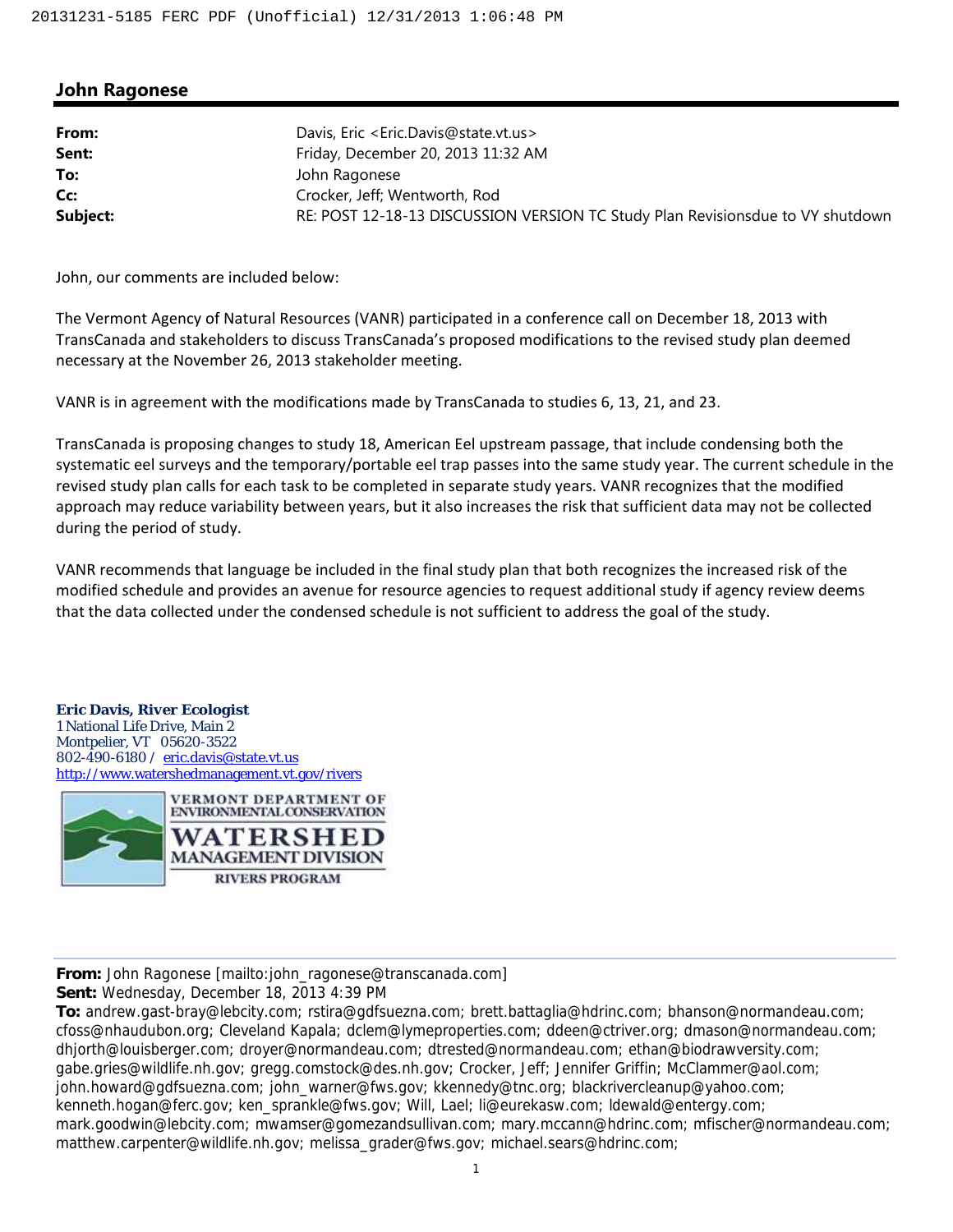### **John Ragonese**

| From:<br>Sent: | Gries, Gabriel <gabriel.gries@wildlife.nh.gov><br/>Thursday, December 19, 2013 8:54 AM</gabriel.gries@wildlife.nh.gov> |
|----------------|------------------------------------------------------------------------------------------------------------------------|
| To:            | John Ragonese                                                                                                          |
| Cc:            | Gries, Gabriel; Carpenter, Matthew; Carol.B.Henderson@wildlife.nh.gov                                                  |
| Subject:       | TC Study Plan Revisions due to VY shutdown: NH Fish and Game Comments                                                  |

John,

I have reviewed TransCanada's amended study plan for Studies 6, 13, 18, 21 and 23 that were revised due to the shutdown of Vermont Yankee in 2014 (final version 12-18-13). Overall, I approve of the amended study plan.

As mentioned during the conference call, there was concern that video cameras in the fishways (detailed in Study Plan 18) might not detect eels that are in the general area as undesirable flows may prohibit eels from reaching the locations where video cameras are stationed. Accordingly, I support the use of a floating eel trap/pass at these locations. Additionally, it should be made clear that if eel data collected in 2015 for Study 18 are insufficient and/or there are anomalous environmental conditions during the 2015 field season, we feel it will be necessary to repeat the study in 2016.

Have a good Christmas break,

**Gabe** 

Gabe Gries  $>\{$ { $\}'$ > Fisheries Biologist II Warmwater Project Leader New Hampshire Fish & Game Department Region 4 15 Ash Brook Court Keene, NH 03431 Phone: 603-352-9669 Fax: 603-352-8798 Email: gabe.gries@wildlife.nh.gov

NH Fish and Game…*connecting you to life outdoors* www.wildnh.com, www.facebook.com/nhfishandgame

**Did you know?** New Hampshire Fish and Game is a self-supporting agency, funded mainly by hunting and fishing license fees, federal grants and donations.

**Sent:** Wednesday, December 18, 2013 4:39 PM

**From:** John Ragonese [mailto:john\_ragonese@transcanada.com]

**To:** andrew.gast-bray@lebcity.com; rstira@gdfsuezna.com; brett.battaglia@hdrinc.com; bhanson@normandeau.com; cfoss@nhaudubon.org; Cleveland Kapala; dclem@lymeproperties.com; ddeen@ctriver.org; dmason@normandeau.com; dhjorth@louisberger.com; droyer@normandeau.com; dtrested@normandeau.com; ethan@biodrawversity.com; Gries, Gabriel; gregg.comstock@des.nh.gov; jeff.crocker@state.vt.us; Jennifer Griffin; McClammer@aol.com; john.howard@gdfsuezna.com; john\_warner@fws.gov; kkennedy@tnc.org; blackrivercleanup@yahoo.com; kenneth.hogan@ferc.gov; ken\_sprankle@fws.gov; lael.will@state.vt.us; li@eurekasw.com; ldewald@entergy.com; mark.goodwin@lebcity.com; mwamser@gomezandsullivan.com; mary.mccann@hdrinc.com; mfischer@normandeau.com; Carpenter, Matthew; melissa\_grader@fws.gov; michael.sears@hdrinc.com; michael.chelminski@stantec.com; nicholas.Ettema@ferc.gov; nscormen@gmail.com; nsims@honors.umass.edu; owen.david@des.nh.gov;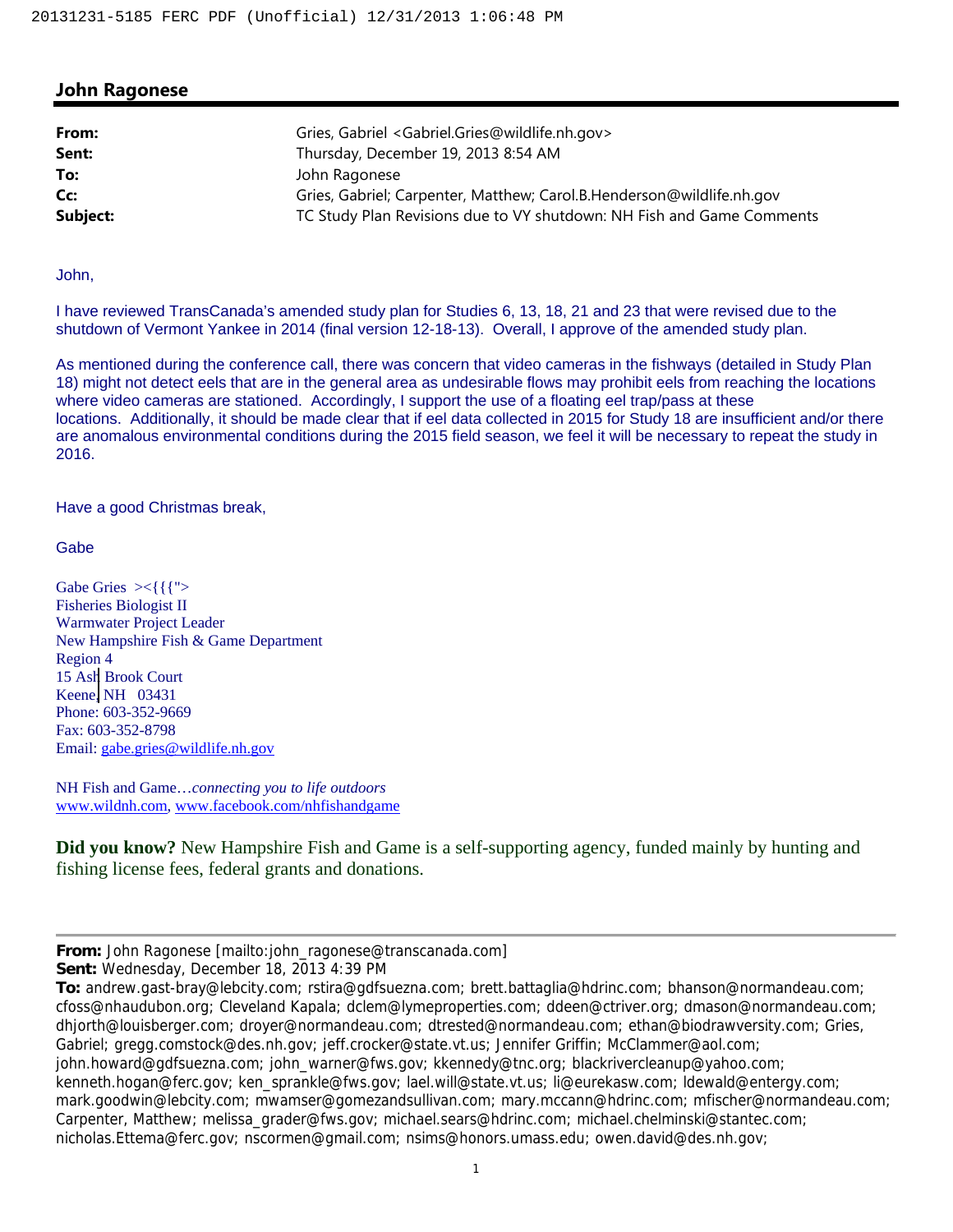| From:        | Katie Kennedy                                                                  |
|--------------|--------------------------------------------------------------------------------|
| To:          | John Ragonese                                                                  |
| Subject:     | RE: POST 12-18-13 DISCUSSION VERSION TC Study Plan Revisionsdue to VY shutdown |
| Date:        | Friday, December 20, 2013 9:55:51 AM                                           |
| Attachments: | image003.png                                                                   |

John – I think the proposed changes to the study plans are sufficient to account for the closure of Vermont Yankee. If I need to give you a more formal response, let me know.

Thanks, Katie Kennedy

Please consider the environment before printing this email.

**Kathryn D. Mickett Kennedy** *Applied River Scientist* kkennedy@tnc.org (413) 586 2349 (Office) (413) 588 1959 (Cell)

**nature.org**

**The Nature Conservancy** Connecticut River Program 136 West Street, Suite 5 Northampton MA 01060



Protecting nature. Preserving life.

**From:** John Ragonese [mailto:john\_ragonese@transcanada.com] **Sent:** Wednesday, December 18, 2013 4:39 PM

**To:** andrew.gast-bray@lebcity.com; rstira@gdfsuezna.com; brett.battaglia@hdrinc.com; bhanson@normandeau.com; cfoss@nhaudubon.org; Cleveland Kapala; dclem@lymeproperties.com; ddeen@ctriver.org; dmason@normandeau.com; dhjorth@louisberger.com; droyer@normandeau.com; dtrested@normandeau.com; ethan@biodrawversity.com; gabe.gries@wildlife.nh.gov; gregg.comstock@des.nh.gov; jeff.crocker@state.vt.us; Jennifer Griffin; McClammer@aol.com; john.howard@gdfsuezna.com; john\_warner@fws.gov; Katie Kennedy; blackrivercleanup@yahoo.com; kenneth.hogan@ferc.gov; ken\_sprankle@fws.gov; lael.will@state.vt.us; li@eurekasw.com; ldewald@entergy.com; mark.goodwin@lebcity.com; mwamser@gomezandsullivan.com; mary.mccann@hdrinc.com; mfischer@normandeau.com; matthew.carpenter@wildlife.nh.gov; melissa\_grader@fws.gov; michael.sears@hdrinc.com; michael.chelminski@stantec.com; nicholas.Ettema@ferc.gov; nscormen@gmail.com; nsims@honors.umass.edu; owen.david@des.nh.gov; rsimmons@normandeau.com; Robert.Mitchell@hdrinc.com; rod.wentworth@state.vt.us; sara.cavin@uvlt.org; smaxwell@normandeau.com; shelley.hadfield@lebcity.com; steve.arnold@devinetarbell.com; seggers@normandeau.com; wendy@vermontjewel.com; tom.christopher@comcast.net; tpayne@normandeau.com; Julia Wood; tsullivan@gomezandsullivan.com; johnbenn@windhamregional.org; DeWald, Lynn (ldewald@entergy.com); sskibniowski@entergy.com; afisk@ctriver.org; Erin O'Dea; eric.davis@state.vt.us

**Subject:** RE: POST 12-18-13 DISCUSSION VERSION TC Study Plan Revisionsdue to VY shutdown

Thanks to those of you who participated in today's call. Here is the final version of our proposed changes and look I forward to your emailed responses. As discussed SP #6, SP#13, SP#21 and SP#23 were fine as proposed. We made modifications to SP #18 to address the timing on deployment of fish trap passes.

I TOTALLY mis-spoke on my planned date for submitting the final version. I completely missed the fact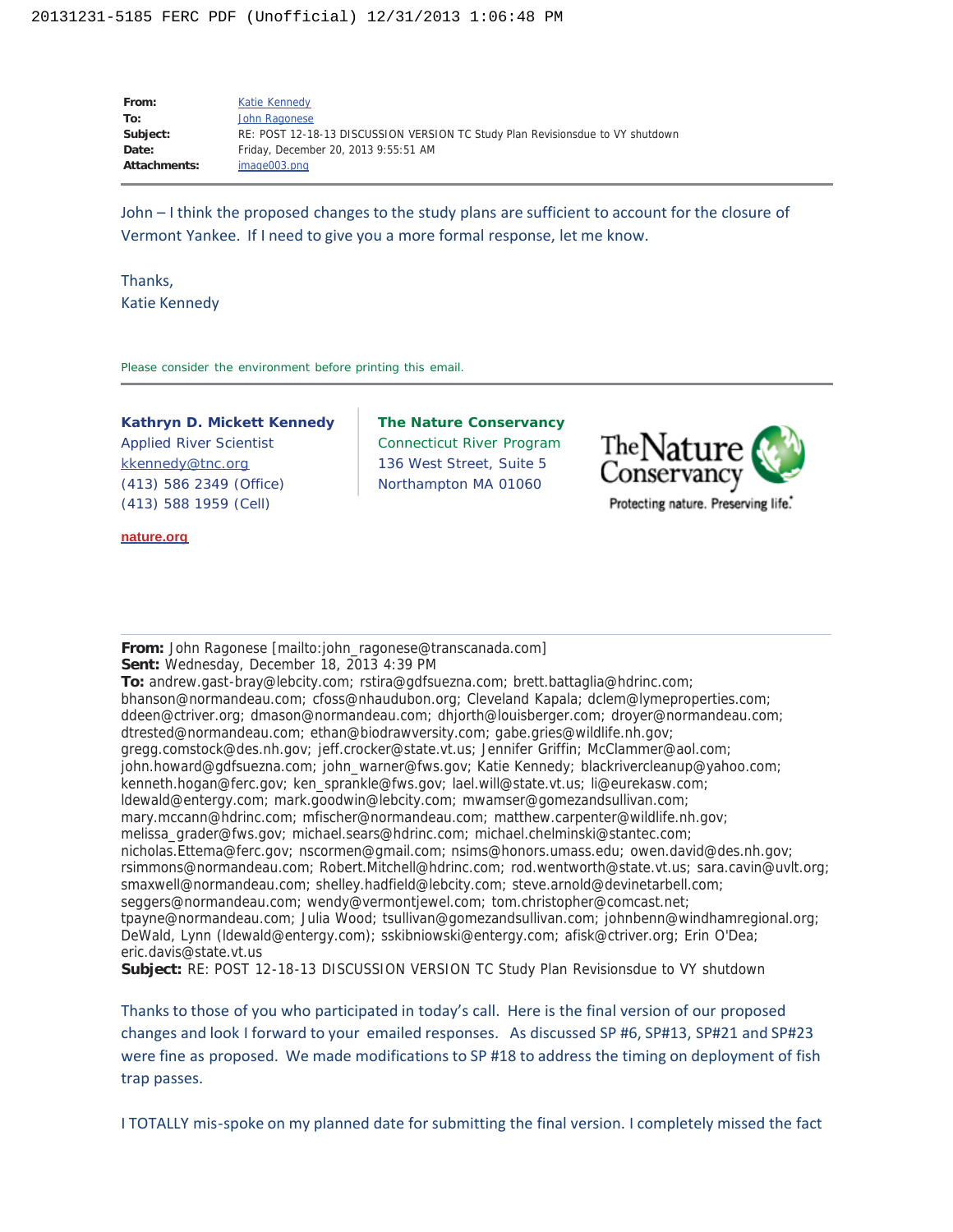#### 12-31-2013 FWS Comments by email from Melissa Grader

#### Study 18 – American Eel Upstream Passage

*TransCanada originally proposed to conduct the American Eel Upstream Passage Study in a single study year (2014) as described in the Proposed Study Plan (PSP, filed April 16, 2013) Methods section on pp. 126-127, and in the Schedule section on page 128. Stakeholders commented on the PSP during the study plan meetings, and recommended conducting the study over two study years, with systematic surveys conducted in year one and temporary eel trap devices installed in year two at appropriate locations based upon suitable eel concentrations detected in the first study year, and after consultation with the working group. Although TransCanada and its consultant did not feel that a two-year study was needed to accomplish those tasks, the Updated Proposed Study Plan (filed on July 8, 2013) and the RSP filed on August 8, 2013 was modified by incorporating these tasks in successive 2014 and 2015 study*  seasons. The RSP reflect those changes in the Study Area and Study Sites section on page 183; in the *Methods section on pp. 184-185; and in the Schedule section on page 186.* 

*At the technical meeting stakeholders and TransCanada agreed that this study should be delayed until 2015 after the Vermont Yankee closure. Without further revision, the study plan schedule implies that the second task involving setting of eel traps would presumably occur the following year in 2016. TransCanada proposes to revise the study plan to conduct both systematic studies and eel traps in a single year. It will have personnel and resources available to immediately install traps, typically not difficult or complicated. We will be able to identify locations and immediately place eel traps at those locations. This will ensure a better association with observed activity and collection or trapping potential. Conducting these related steps over a two-year period introduces variation in environmental conditions that could influence and distort the relationship between observations and collection. There does not seem to be any benefit to delaying the collection portion of this study plan into 2016, after filing of the application when we believe we can accommodate it within the same year as systematic surveys are performed.*

*TransCanada and its consultant discussed these issues informally with FWS staff after the technical meeting on November 26, 2013 and there seemed to be a general acceptance of this approach. Sufficient numbers of pre-fabricated eel trap passes will be available onsite. They can be deployed quickly during the systematic surveys if eels are concentrated in sufficient numbers below project dams. This approach negates the need for a second study year, provides for better study results and reflects the original study proposal. Therefore, TransCanada proposes to modify the RSP as follows.* 

# **Pages 183 – 184:**

#### **STUDY AREA AND STUDY SITES**

The study area includes the tailrace and spillway locations at the Wilder, Bellows Falls, and Vernon dams and the Bellows Falls bypassed reach. During the first year of study, systematic surveys will be conducted at each site to document the presence and relative abundance of eels. Surveys will be conducted in the spillway areas, especially where there is significant spill or leakage flow where eels may attempt to climb. Visual searches and eel pot trapping will also be conducted around the fish ladders and in the Bellows Falls bypassed reach-during the first year of study. If needed during the second year of study, temporary eel trap passes will be installed in areas downstream of project spillways, fish ladders, and/or bypassed reaches where concentrations of eels were identified during systematic surveys.

#### **METHODS**

#### **Systematic Surveys (Year 1)**

**During the first year of study, vV**isual surveys will be conducted at night, once per week, downstream of each dam on foot (wading) or from a boat from May 1 through October 15 (or when water temperature exceeds 50°F). Visual surveys will be done in areas where eels are likely to congregate below each dam, such as spillways, places where there is significant leakage or overflow points along the dams, the Bellow

**Comment [GM1]:** At the meeting, the FWS stated that it was not aware of any scientific studies indicating a temp. effect on upstream eel migration (outside of the estuary) and that, unless there was a clear temp. difference along the dam and powerhouse (which VY studies reportedly indicated there wasn't), the FWS would be OK with the study starting in 2014. However, because stakeholders did not know whether there was a temp. effect or not, and therefore it is possible there may be an effect, the FWS did not object to delaying initiation of the study until 2015.

**Comment [GM2]:** During the Dec. 18<sup>th</sup> conf. call the FWS brought up passage data from the Holyoke Project to highlight our rationale for requesting a 2 yr. study. At Holyoke, there is substantial seasonal variability both in passage location and passage numbers. The concern with trying to gather all data in one year is that this type of variability may make it difficult to identify the proper locations for deploying eel traps in order to gather sufficient data to develop recommendations/prescriptions. This potential lack of data would not be due to "anomalous" envir. Conditions, but rather to eel passage dynamics.

**Comment [GM3]:** It would be more appropriate to say that there was a general willingness to consider this approach.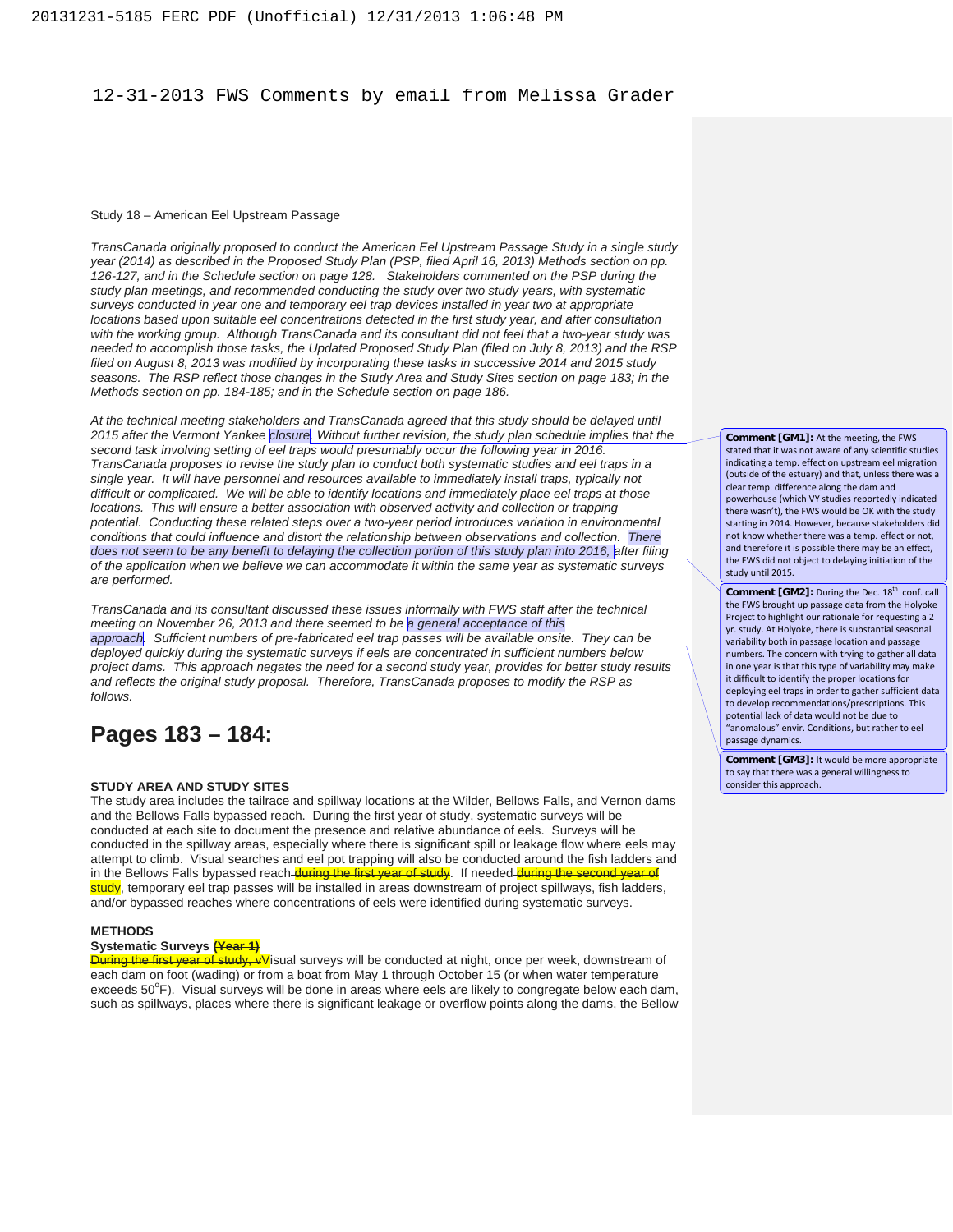Falls bypassed reach, and in areas near the upstream fish ladders. Data collected will include location (GPS coordinates), observation of eels (presence, absence, numbers, estimated sizes), time and date of observation, field notes on weather conditions, and moon phase. Other data that will be recorded include notes on project operations during sampling such as spill gates that may be open and/or spill conditions during high flows…

#### **Temporary/Portable Eel Trap Passes (Year 2)**

Should adequate concentrations of eels be identified during the systematic surveys conducted during the first year of study, temporary eel trap passes will be installed quickly at those locations and operated at each of the three projects during the **second first** year of study, concurrently with the systematic surveys that will continue. If concentrations of eels are not located due to low abundance below a project, then eel trap passes will not be fished at that site. TransCanada will develop a communication and consultation protocol with the agencies and aquatics working group that will enable periodic and updated information on surveys and observations reasonably necessary prior to the installation of any temporary eel trap passes. To review results from the year 1 systematic surveys. During that consultation, TransCanada will seek to reach agreement on appropriate locations for installation of eel trap passes during year 2.

# **Page 185, second full paragraph:**

One of the temporary eel trap passes may be installed in the lower sections of fishways supplied with minimal attraction flow (0.5 to 1.0 cfs); however, this will only occur if the fishway is dewatered. In another study, Upstream Passage of Riverine Fish Species Assessment (Study 17), the three fish ladders will be operated during the open water period. Study 17 is planned for year 1, which would not conflict with eel trap pass placement in the fish ladders during year 2.

Video cameras will be placed in the fish ladders for Study 17 – Upstream Passage of Riverine Fish Species Assessment also delayed until 2015, and thus concurrent with this study. These cameras will record round-the-clock during the entire open water season and, once video data is analyzed, will provide sufficient information on eels attempting to use the ladders.

# **Page 186:**

#### **SCHEDULE**

Systematic surveys will begin at all three dams during the first second study year (20145) on May 1 and continue throughOctober 15, including weekly eel pot trapping and visual night surveys. Following **periodic** consultation with the *fishery* agencies and aquatics working group regarding results of the systematic surveys throughout the survey period, temporary eel trap passes will be installed **during the second study year (2015)** below the dams if concentrations of eels are found du the first study year. Two eEel trap passes will be set in locations where eels were found congregating throughout theby May 1-October 15 period.<sup>2</sup> and traps will be fished through

15. The field effort will cover 22 weeks of sampling during both years 1 and 2, with the traps being fished every 2 to 3 days during that time period. The study report will be prepared after all field work and data analysis is completed.

**Comment [GM4]:** During the conf. call, TC indicated that it would attempt to deploy eel traps within 24 hrs. of observing a "concentration" of eels at a given location. This should be reflected in the plan.

**Comment [GM5]:** As noted by FWS on the Dec.  $18<sup>th</sup>$  conf. call, the within-ladder video monitoring is not designed to maximize the potential to capture ladder usage by eels – as they are bottom-oriented and may fall between the screening (??). However, the FWS does not oppose analyzing the video data for whatever eel passage info it may provide.

**Comment [GM6]:** Based on the rationale described in Comment GM2, above, the FWS recommended on the Dec.  $18^{th}$  conf. call that the schedule include contingent language to allow for a second year of study, should 2015 results provide insufficient data – due not to anomalous envir. Conditions but to eel passage dynamics.